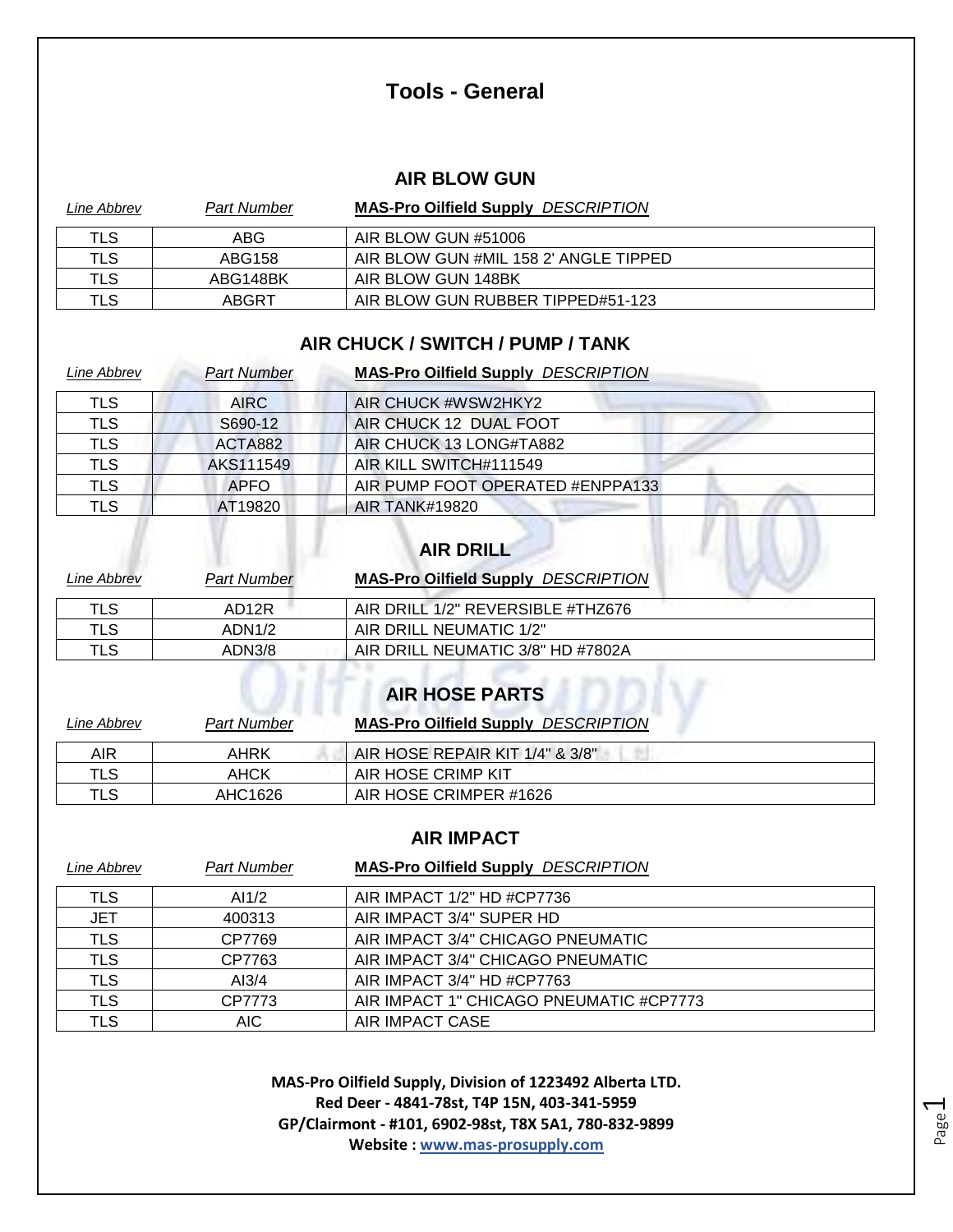#### **ALLEN KEY/ WRENCH**

| Line Abbrev | <b>Part Number</b> | <b>MAS-Pro Oilfield Supply DESCRIPTION</b> |
|-------------|--------------------|--------------------------------------------|
| <b>TLS</b>  | AK3/8D3/8          | ALLEN KEY 3/8" ON 3/8" DRIVE #023310       |
| <b>TLS</b>  | AK5/16D3/8         | ALLEN KEY 5/16" ON 3/8" DRIVE #023310      |
| <b>TLS</b>  | AK1/2D5/8          | ALLEN KEY 1/2" ON 5/8" DRIVE #033320       |
| <b>TLS</b>  | AK1/2D1/2          | ALLEN KEY 1/2" ON 1/2" DRIVE #033316       |
| <b>TLS</b>  | AW3/16             | ALLEN WRENCH 3/16"                         |
| <b>TLS</b>  | AW9/16             | ALLEN WRENCH 9/16"                         |
| <b>TLS</b>  | WA9/16             | <b>WRENCH ALLEN 9/16"</b>                  |
| <b>TLS</b>  | AKS25PC            | ALLEN KEY SAET 25PC                        |

### **AXES ASSORTED**

Albert 19

| Line Abbrev | <b>Part Number</b> | <b>MAS-Pro Oilfield Supply DESCRIPTION</b> |
|-------------|--------------------|--------------------------------------------|
| <b>TLS</b>  | <b>AXE</b>         | AXE                                        |
| <b>TLS</b>  | A36 3-1/2LB        | AXE 36 3-1/2 LB #MIC35036                  |
| <b>TLS</b>  | AH1-1/4LB          | AXE HUNTERS 1-1/4 LB                       |
| <b>TLS</b>  | <b>AH3-1/2LB</b>   | AXE HUNTERS 3-1/2 LB #LOC35034             |
| <b>TLS</b>  | <b>PA</b>          | PICK AXE #CAP19                            |
| <b>TLS</b>  | <b>PAF</b>         | PICK AXE FIBREGLASS #GARGPPM500            |
| TLS         | <b>PAH</b>         | PICK AXE HEAD #HD19                        |
| <b>TLS</b>  | HD30               | PICK AXE HEAD CLAY                         |
| <b>TLS</b>  | A34 FH             | AXE 34 FIBER GLASS HANDLE #MIC35034FG      |
| <b>TLS</b>  | B60536-01SG        | PICK AXE ASH HANDLE                        |
| <b>TLS</b>  | <b>PAHF</b>        | PICK AXE HANDLE FIBREGLASS #HA034F         |
| TLS         | РH                 | <b>PICK HANDLE</b>                         |

#### **BARS ASSORTED**

| Line Abbrev | <b>Part Number</b> | <b>MAS-Pro Oilfield Supply DESCRIPTION</b> |
|-------------|--------------------|--------------------------------------------|
| <b>PCR</b>  | 09-5018            | ALIGNING BAR 18" X 3/4"                    |
| <b>PCR</b>  | 09-5024            | ALIGNING BAR 24" X 3/4"                    |
| <b>TLS</b>  | <b>BB3/8</b>       | <b>BREAKER BAR 3/8"</b>                    |
| <b>TLS</b>  | <b>BB1/2</b>       | <b>BREAKER BAR 1/2"</b>                    |
| <b>TLS</b>  | <b>BB3/4</b>       | <b>BREAKER BAR 3/4"</b>                    |
| <b>TLS</b>  | CB <sub>5</sub>    | CROW BAR 5' #09-5460                       |
| <b>TLS</b>  | <b>CBAR</b>        | CROW BAR W/HOOK END                        |
| <b>MTL</b>  | <b>HB16</b>        | HEEL BAR 16" (ROLLERBAR) #7164             |
| <b>PCR</b>  | 09-5218            | PRY BAR 18" W/ HANDLE                      |
| <b>TLS</b>  | <b>PBS</b>         | PRY BAR SET #09-9004                       |
| <b>FRT</b>  | 37031              | <b>WINCH BAR</b>                           |
| <b>FRT</b>  | 37030              | <b>WINCH BAR</b>                           |
| <b>FRT</b>  | 10033              | <b>WINCH BAR, COMBINATION</b>              |
| TLS         | <b>WB-OTT2530</b>  | <b>WRECKING BAR #OTT2530</b>               |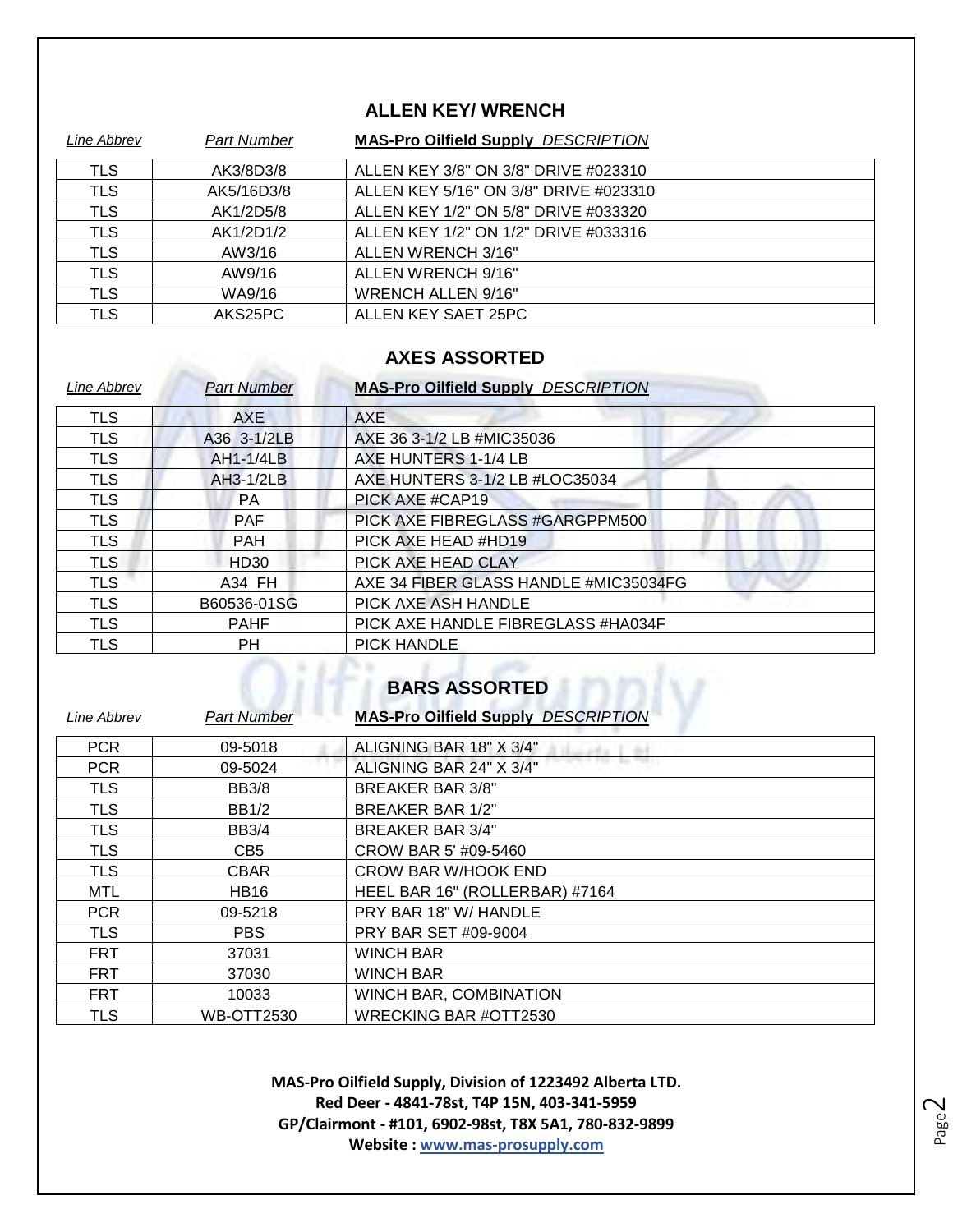#### **BEARING PULLER**

| Line Abbrev | Part Number     | <b>MAS-Pro Oilfield Supply DESCRIPTION</b> |
|-------------|-----------------|--------------------------------------------|
| TLS         | BP4             | BEARING PULLER 4 #1022                     |
| TLS         | BP <sub>6</sub> | BEARING PULLER 6 #1024                     |

#### **BOTTLE JACK**

| Line Abbrev | <b>Part Number</b> | <b>MAS-Pro Oilfield Supply DESCRIPTION</b> |
|-------------|--------------------|--------------------------------------------|
| TLS         | BJ2T               | BOTTLE JACK 2T #65-0102                    |
| TLS         | BJ6T               | BOTTLE JACK 6T #650106                     |
| TLS         | BJ                 | <b>BOTTLE JACK 10T #65-0110</b>            |
| TLS         | BJ20T              | <b>BOTTLE JACK 20T #65-0120</b>            |

 $\sim$ 

| Line Abbrev | Part Number    | <b>MAS-Pro Oilfield Supply DESCRIPTION</b> |
|-------------|----------------|--------------------------------------------|
| <b>OFF</b>  | 8 BRUSH        | <b>BRUSH 8"</b>                            |
| <b>CHM</b>  | 1705BT         | <b>BRUSH SCRUB HEAD RECT.</b>              |
| <b>OFF</b>  | 1601           | BRUSH SCRUB HEAD 1601 (ROUND)              |
| <b>OFF</b>  | 1301           | <b>BRUSH SCRUB 1301</b>                    |
| <b>OFF</b>  | <b>DECKB</b>   | <b>DECK BRUSH</b>                          |
| <b>OFF</b>  | <b>DBRUSHH</b> | <b>DECK BRUSH HANDLE</b>                   |
| <b>OFF</b>  | DB             | DOPE BRUSH W/GUARD #1202G                  |

# **A demand BRUSH WIRE**

| Line Abbrev | Part Number     | <b>MAS-Pro Oilfield Supply DESCRIPTION</b>    |
|-------------|-----------------|-----------------------------------------------|
| OFF         | <b>WWCUP</b>    | <b>WIRE CUP BRUSHES</b>                       |
| <b>TLS</b>  | <b>WB316</b>    | WIRE BRUSH 3/16"                              |
| <b>TLS</b>  | <b>WB1/4</b>    | WIRE BRUSH 1/4"                               |
| <b>TLS</b>  | <b>WB38</b>     | WIRE BRUSH 3/8"                               |
| <b>TLS</b>  | WB516           | WIRE BRUSH 5/16"                              |
| <b>TLS</b>  | WB1/212         | WIRE BRUSH 1/2"                               |
| <b>TLS</b>  | <b>SB2088SS</b> | WIRE BRUSH ANGLED SS                          |
| <b>TLS</b>  | WBLH            | WIRE BRUSH LONG HANDLE 4 ROW                  |
| <b>TLS</b>  | WBPC1/2         | WIRE BRUSH PIPE CLEANER 1/"2 DIAMETER#100-1/2 |
| <b>TLS</b>  | <b>WBS1781</b>  | WIRE BRUSH SHORT #83003                       |
| <b>TLS</b>  | <b>WBS</b>      | WIRE BRUSH SHORT HANDLE 4 ROW                 |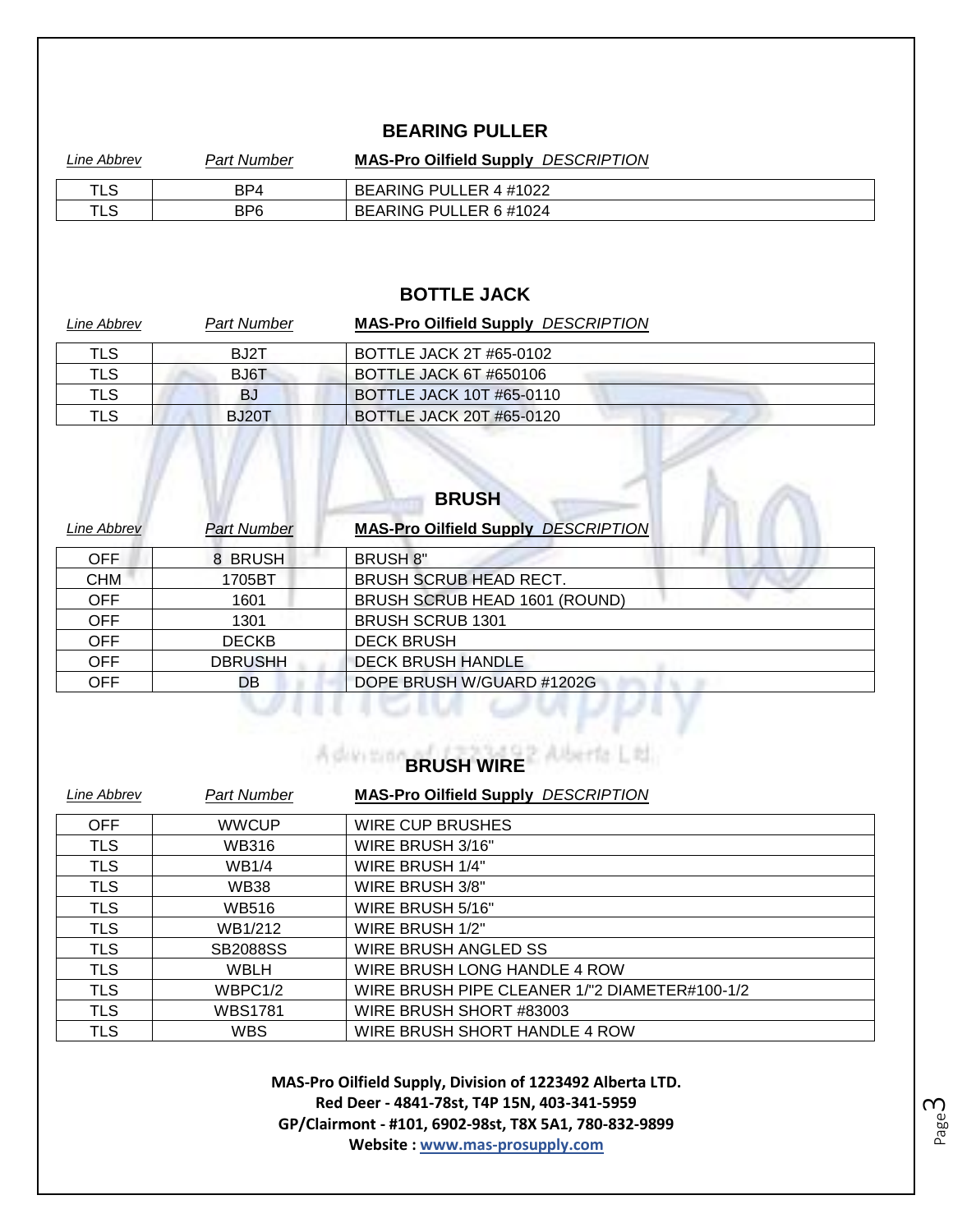#### **CALIPERS**

| Line Abbrev | <b>Part Number</b>        | <b>MAS-Pro Oilfield Supply DESCRIPTION</b> |
|-------------|---------------------------|--------------------------------------------|
| <b>TLS</b>  | CALIPER12D                | <b>CALIPER 12" DIAL</b>                    |
| <b>TLS</b>  | C <sub>6</sub> D          | <b>CALIPER 6" DIAL</b>                     |
| <b>TLS</b>  | DC.                       | DIGITAL CALIPER 6" #16-3003                |
| <b>TLS</b>  | DC <sub>8</sub>           | DIGITAL CALIPER 8" #16-3006                |
| <b>MSC</b>  | <b>DC12</b>               | <b>DIGITAL CALIPER 12"</b>                 |
| <b>TLS</b>  | DC <sub>24</sub>          | <b>DIGITAL CALIPER 24"</b>                 |
| <b>TLS</b>  | CALIPER8                  | <b>CALIPER 8" INSIDE</b>                   |
| <b>TLS</b>  | CALIPER12I                | <b>CALIPER 12" INSIDE</b>                  |
| <b>TLS</b>  | CALIPER <sub>12</sub> IFJ | CALIPER 12" INSIDE FIRM-JOINT #STA27-12    |
| <b>TLS</b>  | <b>CALIM</b>              | CALIPER INSIDE MANUAL #WSWCAN6             |
| <b>TLS</b>  | CALIPER8O                 | <b>CALIPER 8" OUTSIDE</b>                  |
| <b>TLS</b>  | CALIPER12                 | <b>CALIPER 12" OUTSIDE</b>                 |
| <b>TLS</b>  | <b>CALOM</b>              | CALIPER OUTSIDE MANUAL #WSW40L720          |

# **C-CLAMP**

| Line Abbrev | <b>Part Number</b> | <b>MAS-Pro Oilfield Supply DESCRIPTION</b> |
|-------------|--------------------|--------------------------------------------|
| <b>MSC</b>  | CC1                | C-CLAMP 1" #155201                         |
| <b>TLS</b>  | CC4                | C-CLAMP 4" #155204                         |
| TLS         | CC6.               | C-CLAMP 6" #155206                         |
| TLS         | CC <sub>8</sub>    | C-CLAMP 8" #155208                         |

# **CHAIN / LEVER HOIST**

| Line Abbrev | <b>Part Number</b> | <b>MAS-Pro Oilfield Supply DESCRIPTION</b> |
|-------------|--------------------|--------------------------------------------|
| TLS         | CH1-1/2T           | CHAIN HOIST 1-1/2 TON #51-7126             |
| TLS         | CH <sub>3</sub> T  | CHAIN HOIST 3 TON #51-7131                 |
| TLS         | CH <sub>5</sub> T  | CHAIN HOIST 5 TON #51-7131                 |
| OFF         | LH5316             | LEVER HOIST 1.5 TON 10'LIFT#5316CM         |

#### **CHAIN TONG**

| Line Abbrev | <b>Part Number</b> | <b>MAS-Pro Oilfield Supply DESCRIPTION</b>     |
|-------------|--------------------|------------------------------------------------|
| TLS         | CT92680            | CHAIN TONG 1-1/2" TO 8" #92680                 |
| TLS         | CT92685            | CHAIN TONG 2" TO 12" #92685                    |
| TLS         | CT92685C           | CHAIN TONG REPLACEMENT CHAIN 2 TO 12 #RDG93085 |

**MAS-Pro Oilfield Supply, Division of 1223492 Alberta LTD. Red Deer - 4841-78st, T4P 15N, 403-341-5959 GP/Clairmont - #101, 6902-98st, T8X 5A1, 780-832-9899 Website : www.mas-prosupply.com**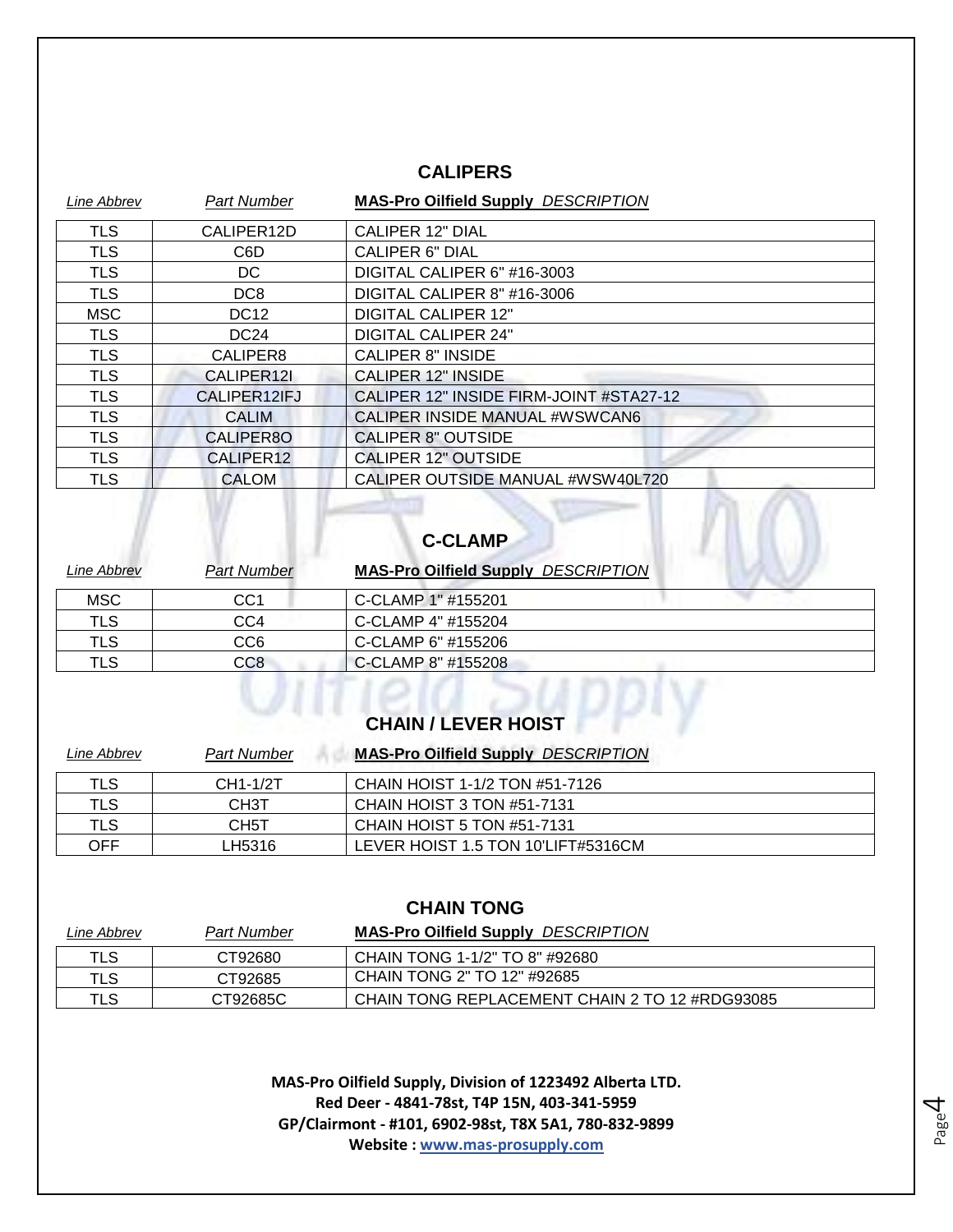#### **CHISEL & PUNCHS**

| Line Abbrev | <b>Part Number</b> | <b>MAS-Pro Oilfield Supply DESCRIPTION</b> |
|-------------|--------------------|--------------------------------------------|
| TLS         | CP3/8              | CENTRE PUNCH 3/8" X 5"                     |
| <b>TLS</b>  | <b>CENTERP</b>     | CENTER PUNCH 1/2" X 6" #09-0419            |
| <b>JET</b>  | 775507             | PUNCH & CHISEL SET 8PC                     |
| <b>TLS</b>  | <b>PCHS</b>        | PUNCH & CHISEL SET #PCR09-9913             |
| <b>TLS</b>  | 4602               | <b>BRASS PUNCH SET 2PC</b>                 |
| TLS         | <b>PUNCHS</b>      | <b>PUNCH SET</b>                           |

#### **CUTTERS BOLT**

| Line Abbrev | <b>Part Number</b> | <b>MAS-Pro Oilfield Supply DESCRIPTION</b> |
|-------------|--------------------|--------------------------------------------|
| DOC         | 690-360            | <b>BOLT CUTTER 36"</b>                     |
| <b>JET</b>  | 020506             | <b>BOLT CUTTER 36"</b>                     |
| <b>PCR</b>  | 16-1136            | <b>BOLT CUTTER 36"</b>                     |
| <b>TLS</b>  | <b>BC18</b>        | <b>BOLT CUTTER 24" #16-1124</b>            |
| <b>TLS</b>  | BC38R              | BOLT CUTTER 38" #14233 RIDGID              |
| <b>TLS</b>  | WSWNBC1050HT       | <b>BOLT CUTTER 42" HI-TENSIL</b>           |

#### **CUTTERS CABLE**

| Line Abbrev | Part Number | <b>MAS-Pro Oilfield Supply DESCRIPTION</b> |
|-------------|-------------|--------------------------------------------|
| TLS         | 77107       | <b>CABLE CUTTER (SMALL,</b>                |
| TLS         | 77116       | CABLE CUTTERS 23 (CUTS UP TO 5/8)          |

## **CUTTERS PIPE**

| <b>Line Abbrev</b> | <b>Part Number</b> | <b>MAS-Pro Oilfield Supply DESCRIPTION</b>       |
|--------------------|--------------------|--------------------------------------------------|
| <b>TLS</b>         | PC1/8-1            | PIPE CUTTER 1/8" -1#32910                        |
| <b>TLS</b>         | PC <sub>2</sub> A  | PIPE CUTTER 2" A#32820 2                         |
| <b>FTG</b>         | PC4S               | PIPE CUTTER 4" S #32840 2 - 4                    |
| <b>TLS</b>         | PC6S               | PIPE CUTTER 6" S#32850 4 -6                      |
| <b>TLS</b>         | <b>PCWC</b>        | PIPE CUTTER CRIMPING WHEEL 2"                    |
| <b>TLS</b>         | PCWC2-4            | PIPE CUTTER CRIMPING WHEEL 2" - 3-1/2"           |
| <b>TLS</b>         | <b>PCRW</b>        | PIPE CUTTER ROLLER WHEEL FOR 2" -A(2)#34775      |
| <b>TLS</b>         | PCRW3S             | PIPE CUTTER ROLLER WHEEL FOR 4" S(2)#34785       |
| <b>TLS</b>         | <b>PCW</b>         | PIPE CUTTER WHEELS #33105                        |
| <b>MSC</b>         | PCW <sup>*</sup>   | PIPE CUTTER WHEELS #33110                        |
| <b>TLS</b>         | <b>PCW2-4</b>      | PIPE CUTTER WHEELS #33125 2 -4                   |
| <b>TLS</b>         | PCW2-4SS           | PIPE CUTTER WHEELS #33130 2 -4 STAINLESS         |
| MS <sub>2</sub>    | PCW**              | PIPE CUTTER WHEELS #33150                        |
| <b>TLS</b>         | <b>PCWS</b>        | PIPE CUTTER WHEEL 1/8" -1#33160                  |
| <b>RID</b>         | 83140              | PIPE CUTTER WHEEL E3186                          |
| <b>RID</b>         | 33100              | PIPE CUTTER WHEEL F-514 (FOR PIPE CUTTER #32825) |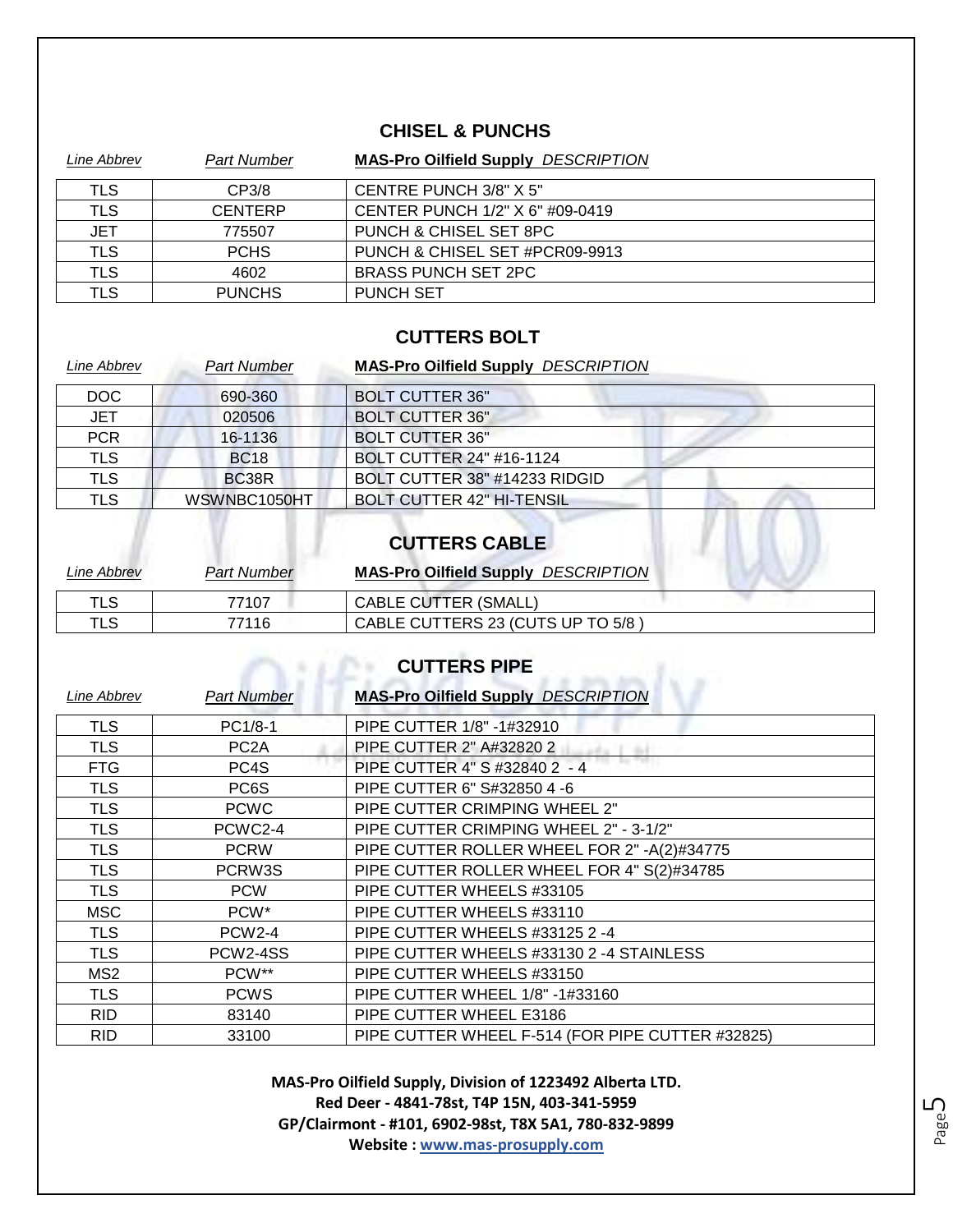#### **CUTTERS SIDE**

| Line Abbrev | <b>Part Number</b> | <b>MAS-Pro Oilfield Supply DESCRIPTION</b> |
|-------------|--------------------|--------------------------------------------|
| <b>JET</b>  | 730433             | SIDE CUTTER PLIERS 6-1/2                   |
| <b>JET</b>  | 730435             | SIDE CUTTER PLIERS 7-1/2                   |
| <b>TLS</b>  | <b>SIDEC</b>       | SIDE CUTTERS 6 #15-1106                    |
| <b>TLS</b>  | <b>SIDECK</b>      | SIDE CUTTERS 6 KLEIN #D2526                |
| <b>TLS</b>  | SC7K               | SIDE CUTTERS 7 KLEIN #D2207                |
| <b>TLS</b>  | SIDEC <sub>8</sub> | SIDE CUTTERS 8 #15-1208                    |
| <b>TLS</b>  | SIDECK8            | SIDE CUTTERS 8 KLEIN #D228-8               |
| <b>TLS</b>  | <b>PSHEAR</b>      | <b>PRUNING SHEARS</b>                      |

### **DIGITAL MULTI METER**

| Line Abbrev | <b>Part Number</b> | <b>MAS-Pro Oilfield Supply DESCRIPTION</b>   |
|-------------|--------------------|----------------------------------------------|
| TLS         | MMD                | DIGITAL MULTI METER #DT9605                  |
| TLS         | <b>MMDF</b>        | DIGITAL MULTI METER #GLEDM65 65 SERIES FLUKE |

**DRILL**

and a substant

| ◡╷╷╷∟∟      |                    |                                                  |
|-------------|--------------------|--------------------------------------------------|
| Line Abbrev | <b>Part Number</b> | <b>MAS-Pro Oilfield Supply DESCRIPTION</b>       |
| <b>TLS</b>  | D3/8C18            | DRILL 3/8" CORDLESS 18V                          |
| <b>TLS</b>  | DRILL3/8D          | DRILL 3/8" DEWALT                                |
| <b>TLS</b>  | DRILL1/2M          | DRILL 1/2" DEWALT                                |
| <b>TLS</b>  | DRILL1/2DC         | DRILL 1/2" DEWALT CORDLESS                       |
| <b>TLS</b>  | DRILL1/2MHD        | DRILL 1/2" DEWALT HD W/ HANDLE#DW130V            |
| <b>TLS</b>  | 1/2DD-DCD940KX     | DRILL/DRIVER 1/2" 18V XRP #DCD940KX              |
| <b>TLS</b>  | MD3/8              | MAKITA DRILL 3/8" #6510                          |
| <b>TLS</b>  | MD1/2              | MAKITA DRILL 1/2" #6302H                         |
| <b>TLS</b>  | 2606-22CT          | CORDLESS DRILL 1/2" 18V W/ 2 BATTERIES MILWAUKEE |
| <b>TLS</b>  | 269122             | MILWAUKEE COMBO KIT #2691-22                     |
| <b>TLS</b>  | 48-59-1812         | WALL CHARGER M18/M12 MILWAUKEE                   |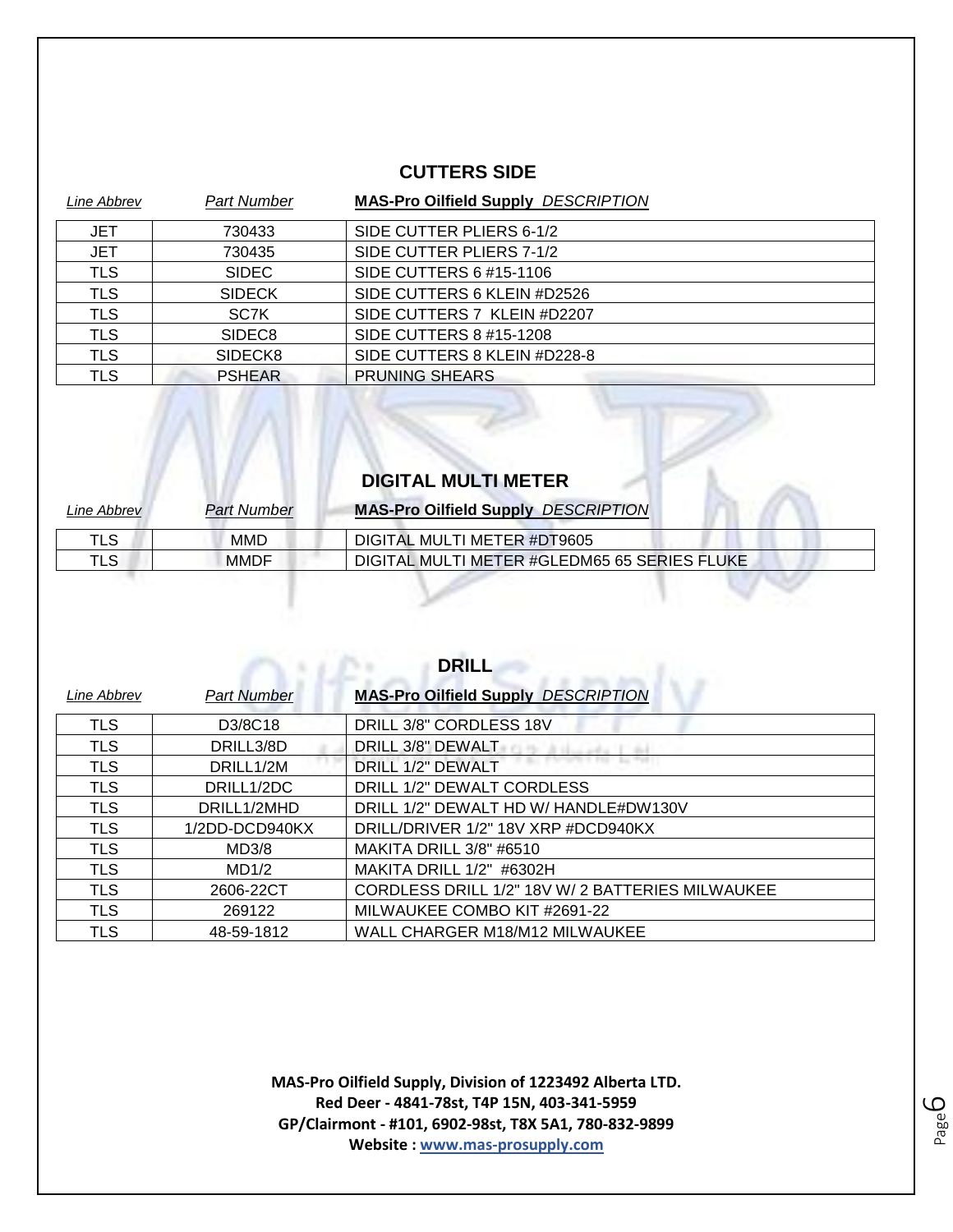#### **DRILL BIT**

| <b>Line Abbrev</b> | Part Number     | <b>MAS-Pro Oilfield Supply DESCRIPTION</b> |
|--------------------|-----------------|--------------------------------------------|
| TLS                | DB3/32          | DRILL BIT 3/32" #01A006                    |
| <b>TLS</b>         | DB1/8           | DRILL BIT 1/8" #04532                      |
| <b>TLS</b>         | DB1/8-1         | DRILL BIT 1/8"-1" STEP #48-89-9050         |
| <b>TLS</b>         | DB3/16          | DRILL BIT 3/16" #04572                     |
| <b>TLS</b>         | <b>DB732</b>    | DRILL BIT 7/32" #05940                     |
| <b>TLS</b>         | DB1/4           | DRILL BIT 1/4" #05960                      |
| <b>TLS</b>         | DB3/8           | DRILL BIT 3/8"                             |
| <b>TLS</b>         | DB31/64         | DRILL BIT 31/64"                           |
| <b>TLS</b>         | <b>DB1/2</b>    | DRILL BIT 1/2"                             |
| <b>TLS</b>         | DB17/32         | DRILL BIT 17/32" #29140                    |
| <b>TLS</b>         | <b>DB3/4</b>    | DRILL BIT 3/4"                             |
| <b>TLS</b>         | 29630           | 3/4" DRILL BIT P#29630                     |
| <b>TLS</b>         | <b>DB3/4W</b>   | DRILL BIT 3/4" WOOD                        |
| <b>TLS</b>         | DB <sub>1</sub> | <b>DRILL BIT 1"</b>                        |
| <b>TLS</b>         | DB5MM           | DRILL BIT 5.00MM                           |
|                    |                 |                                            |

#### **DRILL BIT SETS & ASSORTED PARTS**

| <b>Line Abbrev</b> | <b>Part Number</b> | <b>MAS-Pro Oilfield Supply DESCRIPTION</b> |
|--------------------|--------------------|--------------------------------------------|
| <b>TLS</b>         | DB1/2X3/8          | DRILL BIT 1/2" X 3/8" CHUCK #81620         |
| <b>TLS</b>         | DC1/2              | <b>DRILL CHUCK 1/2"</b>                    |
| <b>TLS</b>         | MDC1/2             | MAKITA DRILL CHUCK 1/2" #30052             |
| <b>TLS</b>         | DBD.               | DRILL BIT DOCTOR                           |
| <b>TLS</b>         | <b>DRILLBITINS</b> | DRILLL BIT INSERT ROBERTSON #2 143302      |
| <b>TLS</b>         | D&T1/2             | DRILL AND TAP 1/2"                         |
| <b>TLS</b>         | <b>DBG</b>         | DRILL BIT GAUGE#WSWDG1                     |
| <b>TLS</b>         | <b>DRILLBSH</b>    | DRILL BIT SHARPENER #DD500XC               |
| <b>TLS</b>         | <b>DRILLBSW</b>    | DRILL BIT SET #01E606 WALTER               |
| <b>TLS</b>         | DRILLBS1/2         | DRILL BIT SET 1/2" HQ #42070               |
| TLS                | <b>DRILLBS</b>     | DRILL BIT SET 29PC #GD800                  |
| <b>TLS</b>         | 054-3692-6         | DRILL BIT SET TITANIUM 230PC               |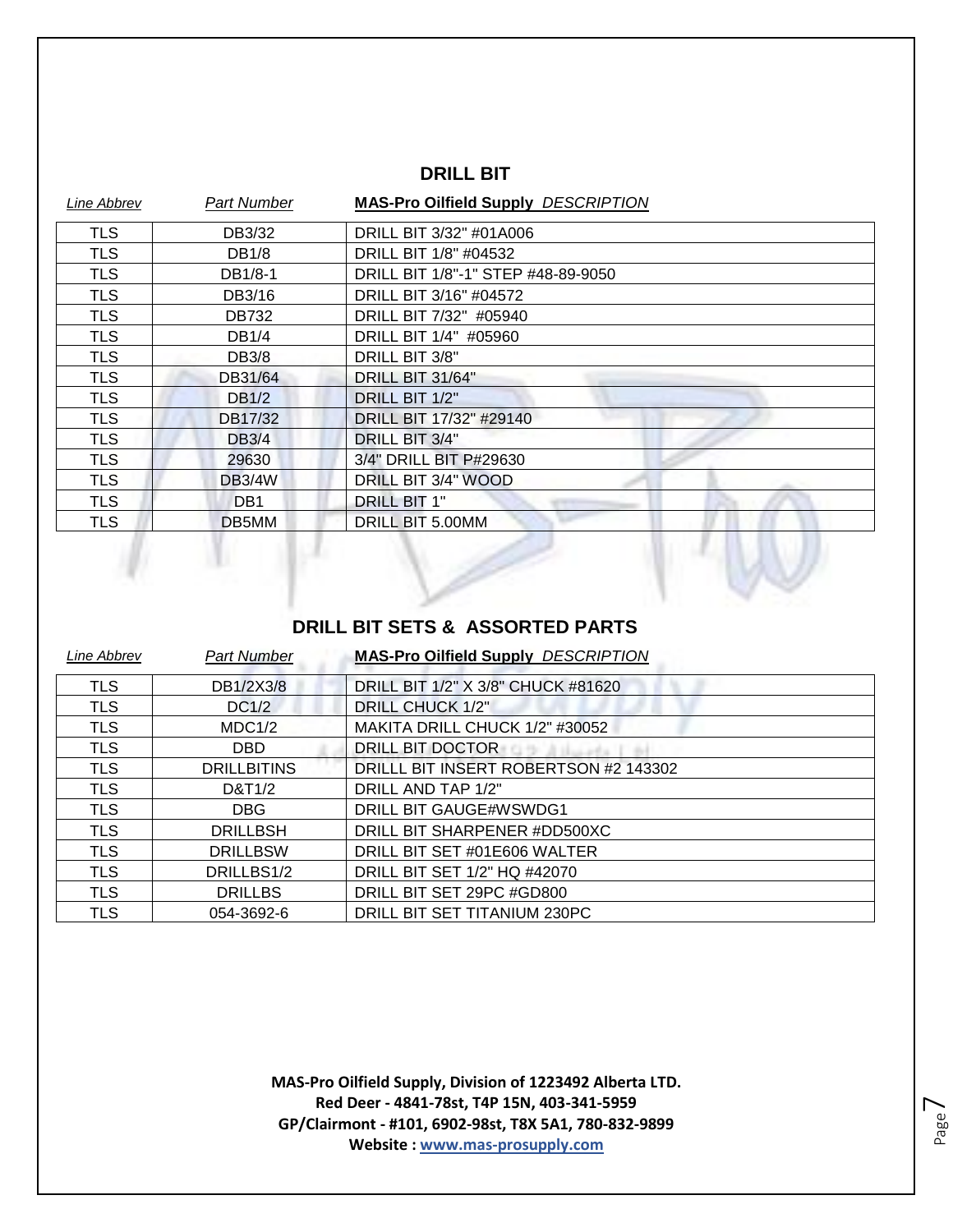#### **EASY OUT / SCREW EXTRACTOR**

| Line Abbrev | <b>Part Number</b> | <b>MAS-Pro Oilfield Supply DESCRIPTION</b> |
|-------------|--------------------|--------------------------------------------|
| <b>TLS</b>  | <b>EOS</b>         | EASY OUT SET (5PC) #W2965                  |
| <b>TLS</b>  | HKS10PCP           | EASY OUT SET 10PC PROTO #9500B             |
| <b>TLS</b>  | <b>EOSSR</b>       | EASY OUT SET SPIRAL RIGID 1/4 -1/2#35585   |
| <b>TLS</b>  | <b>SEOS</b>        | SMALL EASY OUT SET                         |
| <b>TLS</b>  | <b>LEOS</b>        | <b>LARGE EASY OUT SET</b>                  |
| <b>TLS</b>  | <b>LEOSS</b>       | LARGE EASY OUT SET SPIRAL                  |
| <b>TLS</b>  | 9521               | <b>SCREW EXTRACTOR BIT 1/8" PROTO</b>      |
| <b>TLS</b>  | SEB15/64           | SCREW EXTRACTOR BIT 15/64" #9523 PROTO     |
| <b>TLS</b>  | SEB7/8X1-1/857160  | SCREW EXTRACTOR BIT 7/8" - 1-1/8" #57160   |
| <b>TLS</b>  | SEK58510           | SCREW EXTRACTOR KIT #VIK58510              |
| <b>JET</b>  | 024207             | SCREW EXTRACTOR KIT 7PC (EASY OUT SET)     |
| TLS         | WSWSEK1830         | SCREW EXTRACTOR SET 7PC (EASY OUT SET)     |

# **EXTENSION BAR**

 $\overline{\mathbf{h}}$ 

| Line Abbrev | <b>Part Number</b> | <b>MAS-Pro Oilfield Supply DESCRIPTION</b> |
|-------------|--------------------|--------------------------------------------|
| <b>PCR</b>  | 02-1003            | 3/8" DR 3 EXTENSION BAR                    |
| <b>PCR</b>  | 02-1006            | 3/8" DR 6 EXTENSION BAR                    |
| <b>PCR</b>  | 02-1012            | 3/8" DR 12 EXTENSION BAR                   |
| <b>PCR</b>  | 03-1003            | 1/2" DR 3 EXTENSION BAR                    |
| <b>PCR</b>  | 03-1010            | 1/2" DR 10 EXTENSION BAR                   |

## **EXTENSION SOCKET**

| Line Abbrev | <b>Part Number</b> | <b>MAS-Pro Oilfield Supply DESCRIPTION</b>    |
|-------------|--------------------|-----------------------------------------------|
| <b>TLS</b>  | SE3/8X6            | SOCKET EXTENSION 3/8" DRIVE 6" LONG           |
| <b>TLS</b>  | <b>SE1/2X3</b>     | SOCKET EXTENSION 1/2" DRIVE 3" LONG #03-1003  |
| <b>TLS</b>  | <b>SE1/2X5</b>     | SOCKET EXTENSION 1/2" DRIVE 5" LONG #03-1005  |
| <b>TLS</b>  | SE1/210            | SOCKET EXTENSION 1/2" DRIVE 10" LONG #03-1010 |
| <b>TLS</b>  | SE3/4X4            | SOCKET EXTENSION 3/4" DRIVE 4" LONG           |
| <b>TLS</b>  | SE3/4              | SOCKET EXTENSION 3/4" DRIVE 6" LONG           |
| <b>TLS</b>  | <b>SE3/4I</b>      | SOCKET EXTENSION 3/4" DRIVE 7" LONG IMPACT #0 |
| <b>TLS</b>  | SE3/4X8            | SOCKET EXTENSION 3/4" DRIVE 8" #04-1008       |
| TLS         | SE3/4X16           | SOCKET EXTENSION 3/4" DRIVE 16" #04-1016      |

#### **FILES FLAT**

| Line Abbrev | <b>Part Number</b> | <b>MAS-Pro Oilfield Supply DESCRIPTION</b> |
|-------------|--------------------|--------------------------------------------|
| TLS         | FF6.               | FILE FLAT 6" #6FS                          |
| <b>TLS</b>  | 10FB               | FILE FLAT 10"                              |
| <b>TLS</b>  | FF8LH              | FILE FLAT 8" LATHE HANDLE #VS789           |
| TLS         | FF8L               | FILE FLAT 8" LATHE#VS510                   |
| MTL         | FF12               | FILE FLAT 12" #12FS                        |

**MAS-Pro Oilfield Supply, Division of 1223492 Alberta LTD. Red Deer - 4841-78st, T4P 15N, 403-341-5959 GP/Clairmont - #101, 6902-98st, T8X 5A1, 780-832-9899 Website : www.mas-prosupply.com**

Page  $\infty$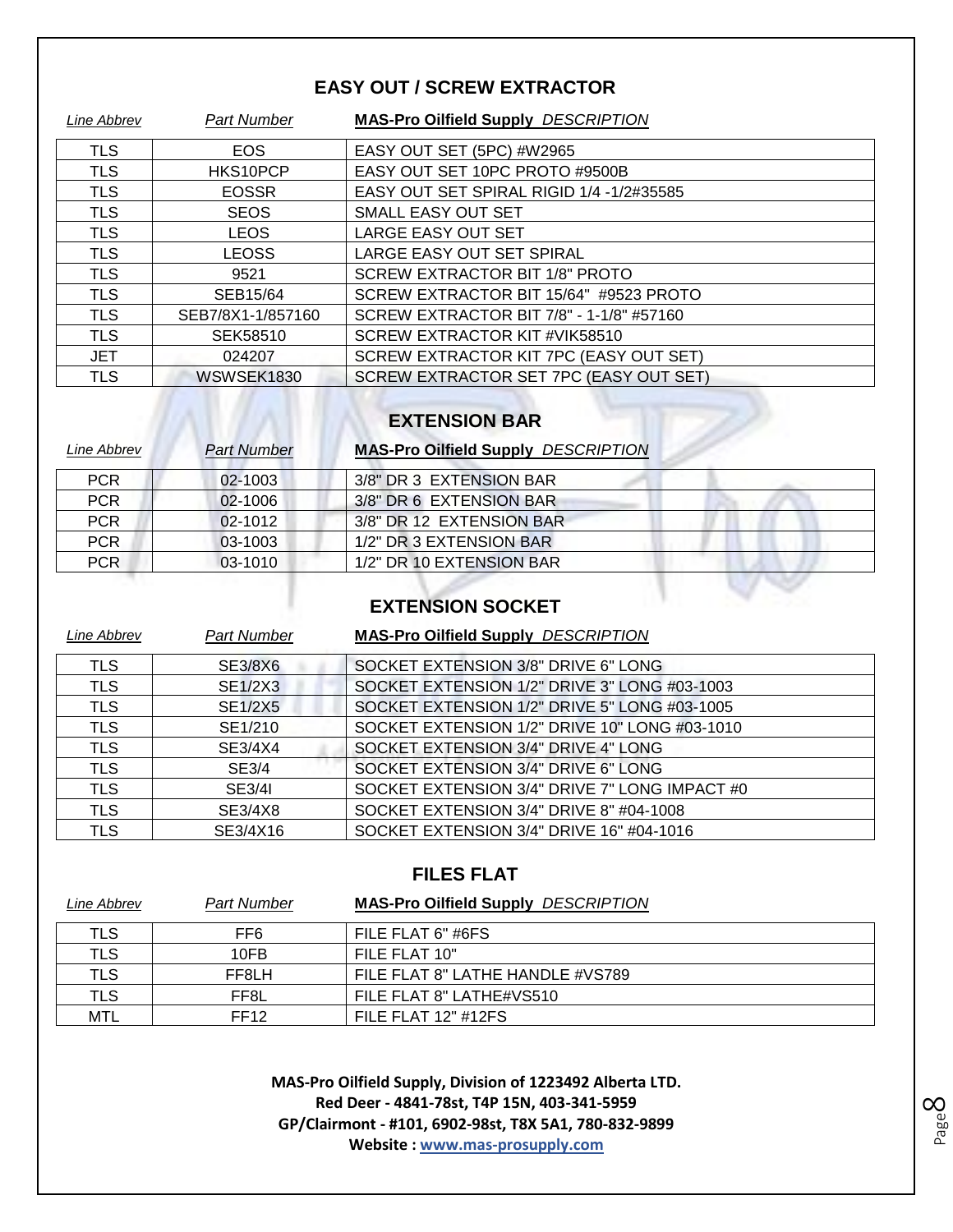#### **FILES ROUND**

| Line Abbrev | <b>Part Number</b> | <b>MAS-Pro Oilfield Supply DESCRIPTION</b> |
|-------------|--------------------|--------------------------------------------|
| TLS         | FHR <sub>6</sub>   | FILE HALF ROUND 6 #6HRS                    |
| <b>TLS</b>  | 8HRS               | FILE HALF ROUND 8 #8HRS                    |
| <b>TLS</b>  | 10HRB              | FILE HALF ROUND 10                         |
| <b>TLS</b>  | FR <sub>6</sub>    | FILE ROUND 6 #6RS                          |
| <b>TLS</b>  | FR <sub>8</sub>    | FILE ROUND 8 #8RS                          |
| <b>TLS</b>  | FRB8               | FILE ROUND 8 BASTARD#8RB                   |
| <b>TLS</b>  | 10RB               | FILE ROUND 10                              |
| TLS         | FR <sub>12</sub>   | FILE ROUND 12 #12RS                        |

# **FILES ASSORTED / SETS**

M

| Line Abbrev | <b>Part Number</b> | <b>MAS-Pro Oilfield Supply DESCRIPTION</b> |
|-------------|--------------------|--------------------------------------------|
| <b>TLS</b>  | FT4                | FILE TAPER 4 #4ST                          |
| <b>TLS</b>  | FT7                | FILE TAPER 7 #7ST                          |
| <b>TLS</b>  | ΤF                 | THREAD FILE #33001                         |
| <b>TLS</b>  | FT <sub>6</sub>    | FILE TRIANGLE 6 #6ST SLIM TAPER            |
| <b>TLS</b>  | FT <sub>8</sub>    | FILE TRIANGLE 8 #8TPB                      |
| <b>TLS</b>  | 10WOOD             | FILE WOOD RASP 10                          |
| <b>TLS</b>  | FMB <sub>6</sub>   | FILE MILL BASTARD 6 #6MB                   |
| <b>JET</b>  | 532811             | JET-KUT FILE SET 5PC                       |
| <b>TLS</b>  | FSC <sub>5</sub>   | FILE SET IN CASE 5 PIECE #WSWFK5           |
| <b>TLS</b>  | <b>FSC</b>         | FILE SET IN CASE #7PFS                     |
| <b>TLS</b>  | FSC <sub>8</sub>   | FILE SET IN CASE 8 #WSW10Z756              |
| <b>TLS</b>  | <b>FSCS</b>        | FILE SET IN CASE SMALL #GTL707475          |
| <b>TLS</b>  | <b>FSCH</b>        | FILE SET IN CASE W/ HANDLES #WSWFK9H       |
| <b>TLS</b>  | <b>FSCST</b>       | FILE SET IN CASE(SMALL TRIANGLES)          |
| <b>TLS</b>  | PH4                | FILE HANDLE FOR 6 FILES                    |
| <b>TLS</b>  | <b>RASPS</b>       | <b>RASP SET</b>                            |

#### **FLOOR JACK**

| Line Abbrev | <b>Part Number</b> | <b>MAS-Pro Oilfield Supply DESCRIPTION</b> |
|-------------|--------------------|--------------------------------------------|
| TLS         | $FJ2-1/2T$         | FLOOR JACK 2-1/2T #65-0702                 |
| TLS         | FJ3T               | FLOOR JACK 3 TON#650703                    |
| TLS         | <b>FJ22T</b>       | FLOOR JACK 22T (AIR OVER HYD)              |
| TLS         | FJR                | <b>FLOOR JACK REPAIR</b>                   |

**MAS-Pro Oilfield Supply, Division of 1223492 Alberta LTD. Red Deer - 4841-78st, T4P 15N, 403-341-5959 GP/Clairmont - #101, 6902-98st, T8X 5A1, 780-832-9899 Website : www.mas-prosupply.com**

Page  $\mathcal O$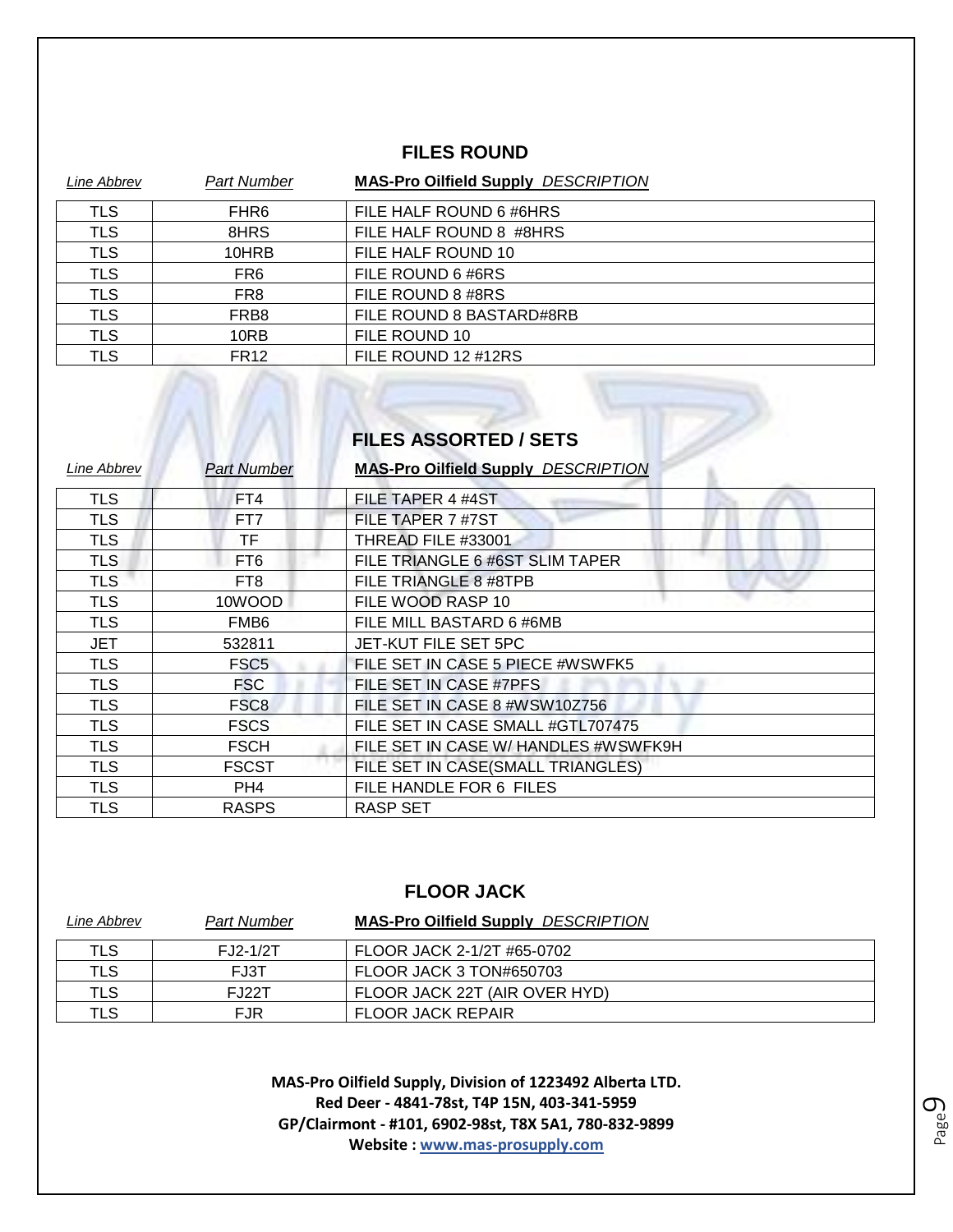#### **FUNNELS**

| Line Abbrev | <b>Part Number</b> | <b>MAS-Pro Oilfield Supply DESCRIPTION</b> |
|-------------|--------------------|--------------------------------------------|
| <b>DOC</b>  | 649-045            | FUNNEL 4-1/2" PLASTIC HD                   |
| <b>DOC</b>  | 649-060            | FUNNEL 6-1/2" PLASTIC HD                   |
| <b>TLS</b>  | 30190              | <b>FUNNEL 9" ANTI-SPLASH</b>               |
| DOC         | 649-100            | FUNNEL 10" PLASTIC HD                      |
| TLS         | <b>FUNS</b>        | <b>FUNNEL SMALL PLASTIC</b>                |
| <b>TLS</b>  | <b>FUNSS</b>       | FUNNEL SUPER SMALL PLASTIC #DYL14018       |
| <b>TLS</b>  | <b>FUNM</b>        | FUNNEL MEDIUM PLASTIC #35040               |
| TLS         | LF                 | FUNNEL LARGE PLASTIC #30080                |
| <b>TLS</b>  | <b>FUN3S</b>       | FUNNEL 3 SET #WSW1EKF3                     |
| <b>TLS</b>  | <b>TFFM</b>        | FUNNEL TRANNY FLEXIBLE METAL #14014        |
| TLS         | <b>FTS</b>         | FUNNEL TRAY STYLE #DP184                   |

#### **GREASE GUN & PARTS**

| Line Abbrev | <b>Part Number</b> | <b>MAS-Pro Oilfield Supply DESCRIPTION</b>                   |
|-------------|--------------------|--------------------------------------------------------------|
| TLS         | 1884               | GREASE GUN 20V LINCOLN (W/ 2 BATTERIES)                      |
| <b>TLS</b>  | GGL                | <b>GREASE GUN PISTOL LINC. #1133</b>                         |
| <b>TLS</b>  | <b>GGP</b>         | GREASE GUN PISTOL WEST. #WSW15F196                           |
| <b>TLS</b>  | GGH.               | <b>GREASE GUN HOLDER</b>                                     |
| <b>TLS</b>  | GGH18              | <b>GREASE GUN HOSE 18 #302805</b>                            |
| <b>TLS</b>  | <b>GGN</b>         | GREASE GUN NIPPLE (END)1/8" NPT #302900                      |
| <b>TLS</b>  | GZ10MM             | <b>GREASE ZERK 10MM</b>                                      |
| <b>TLS</b>  | GN11105            | GREASE NIPPLE #DYN11105                                      |
| <b>TLS</b>  | GN1/4              | <b>GREASE NIPPLE 1/4" #1627-B</b>                            |
| TLS.        | GN1/4BH            | <b>GREASE NIPPLE 1/4" BUTTON HEAD (HIGH PRESSURE GREASE)</b> |
| <b>TLS</b>  | 11110              | <b>GREASE NIPPLE 1/4" NPT</b>                                |
| TLS         | GN3/8              | GREASE NIPPLE 3/8" #11113                                    |
| TST         | HPGGN3/8           | <b>HIGH PRESSURE GREASE NIPPLES 3/8"</b>                     |
| <b>TLS</b>  | GN3/4MSI           | GREASE NIPPLE 3/4" (MSI PLUG VALVE) #HC0226                  |
| <b>GFP</b>  | FA600520           | GREASE NIPPLE 3/4" VENTED BODY 316SS                         |
| <b>TLS</b>  | <b>GNKM</b>        | GREASE NIPPLE KIT METRIC #303725                             |
| TLS         | <b>GNK</b>         | GREASE NIPPLE KIT STD #303720                                |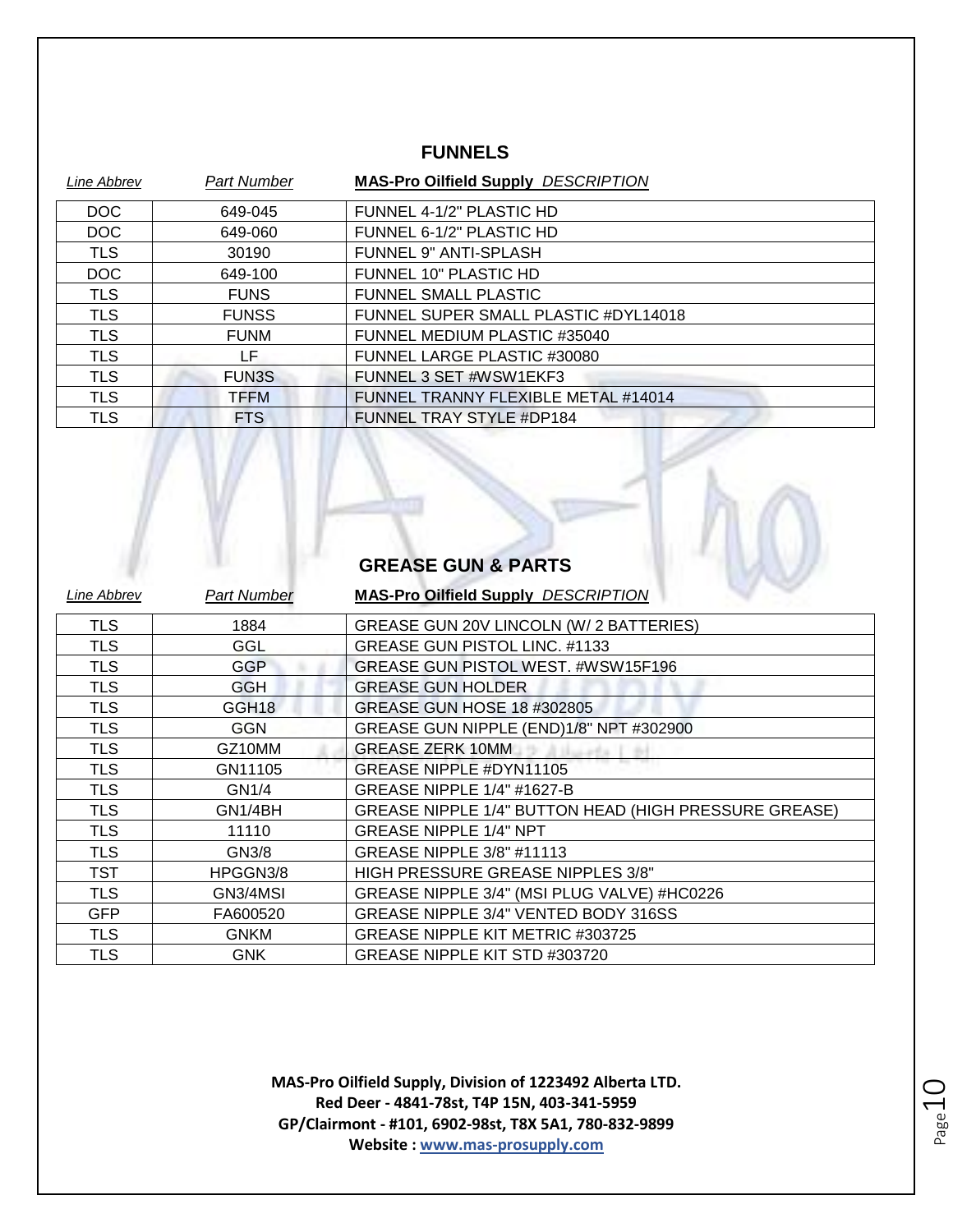#### **GRINDER BENCH DEWALT**

| Line Abbrev | <b>Part Number</b> | <b>MAS-Pro Oilfield Supply DESCRIPTION</b>         |
|-------------|--------------------|----------------------------------------------------|
| TLS         | DBG6               | DEWALT BENCH GRINDER 6 #DW756                      |
| TLS         | BGW <sub>6</sub>   | BENCH GRINDER GRINDING WHEEL 6                     |
| <b>TLS</b>  | BGW6 A             | BENCH GRINDER GRINDING WHEEL 6 C/W ADAPTER#M1206   |
| <b>TLS</b>  | DBG6CB             | DEWALT BENCH GRINDER 6" #DW756 CARRIAGE BOLT#BLD   |
| <b>TLS</b>  | DBG6FW             | DEWALT BENCH GRINDER 6" #DW756 FLAT WASHER#BLD51   |
| TLS         | DBG6K              | DEWALT BENCH GRINDER 6" #DW756 KNOB#BLD28606500    |
| TLS         | DBG6LB             | DEWALT BENCH GRINDER 6" #DW756 LEFT BRACKET#BLD7   |
| TLS         | DBG6RB             | DEWALT BENCH GRINDER 6" #DW756 RIGHT BRACKET#BLD   |
| <b>TLS</b>  | 286066-00          | DEWALT BENCH GRINDER TOOL REST                     |
| <b>TLS</b>  | <b>DFSA</b>        | DEWALT FACE SHEILD ASSM #76136800 76137000 2860650 |
| <b>TLS</b>  | DS.                | DEWALT SHIELD #28644900 (2PK)                      |

 $\Lambda$ 

L

 $\sqrt{V}$ 

| <b>GRINDER DIE</b> |                    |                                               |
|--------------------|--------------------|-----------------------------------------------|
| <b>Line Abbrev</b> | <b>Part Number</b> | <b>MAS-Pro Oilfield Supply DESCRIPTION</b>    |
| TLS                | DG-1/4-906         | DIE GRINDER 1/4" MAKITA#906                   |
| JET                | 402114             | DIE GRINDER 1/4" MINI HD                      |
| <b>TLS</b>         | DIEGA90            | DIE GRINDER AIR 90 DEG                        |
| <b>TLS</b>         | <b>DIEGAHD</b>     | DIE GRINDER AIR HEAVY DUTY#CNPCP860           |
| <b>TLS</b>         | <b>DIEGAZA</b>     | DIE GRINDER AIR ZIP DISK ADAPTER#GGG AB0993   |
| <b>TLS</b>         | <b>DIEGA</b>       | DIE GRINDER AIR#CP-872                        |
| <b>TLS</b>         | <b>DGBK</b>        | DIE GRINDER BIT KIT                           |
| <b>TLS</b>         | DGB6SS             | DIE GRINDER BURR 6 #AMBSD1L6SS                |
| <b>TLS</b>         | DGB1/4             | DIE GRINDER BURR 6 (CYL TIP)#AMBSA1SS         |
| <b>TLS</b>         | DGB <sub>6</sub>   | DIE GRINDER BURR 6 (ROUND TIP)#16353          |
| <b>TLS</b>         | <b>DGFW</b>        | DIE GRINDER FLAPPER WHEELS#DF1132             |
| <b>TLS</b>         | DH1/2NPT           | DIE HEAD 1/2" NPT 12RD #37390                 |
| <b>OFF</b>         | DH3/4NPT           | DIE HEAD 3/4" NPT 12RD #37395                 |
| <b>TLS</b>         | DH1NPT             | DIE HEAD 1" NPT 12RD #37400                   |
| <b>TLS</b>         | DH114NPT           | DIE HEAD 1-1/4" NPT 12RD #37405               |
| TLS                | DH112NPT           | DIE HEAD 1-1/2" NPT 12RD #37410               |
| <b>TLS</b>         | DH2NPT             | DIE HEAD 2" NPT 12RD #37415                   |
| <b>TLS</b>         | <b>DGPW</b>        | DIE GRINDER POLISHING WHEEL#520               |
| <b>TLS</b>         | DGW1               | DIE GRINDER WHEEL #12D796                     |
| <b>TLS</b>         | <b>DGWW</b>        | DIE GRINDER WIRE WHEEL 3" X 1/4" #69 CIRCULAR |
| <b>TLS</b>         | DGWWCB34           | DIE GRINDER WIRE WHEEL CRIMPED BRUSH #13C008  |
| <b>TLS</b>         | <b>DGWWCB</b>      | DIE GRINDER WIRE WHEEL CRIMPED BRUSH#13C110   |
| <b>TLS</b>         | 187                | WIRE WHEEL DIE GRINDER FELTON 187             |

**MAS-Pro Oilfield Supply, Division of 1223492 Alberta LTD. Red Deer - 4841-78st, T4P 15N, 403-341-5959 GP/Clairmont - #101, 6902-98st, T8X 5A1, 780-832-9899 Website : www.mas-prosupply.com**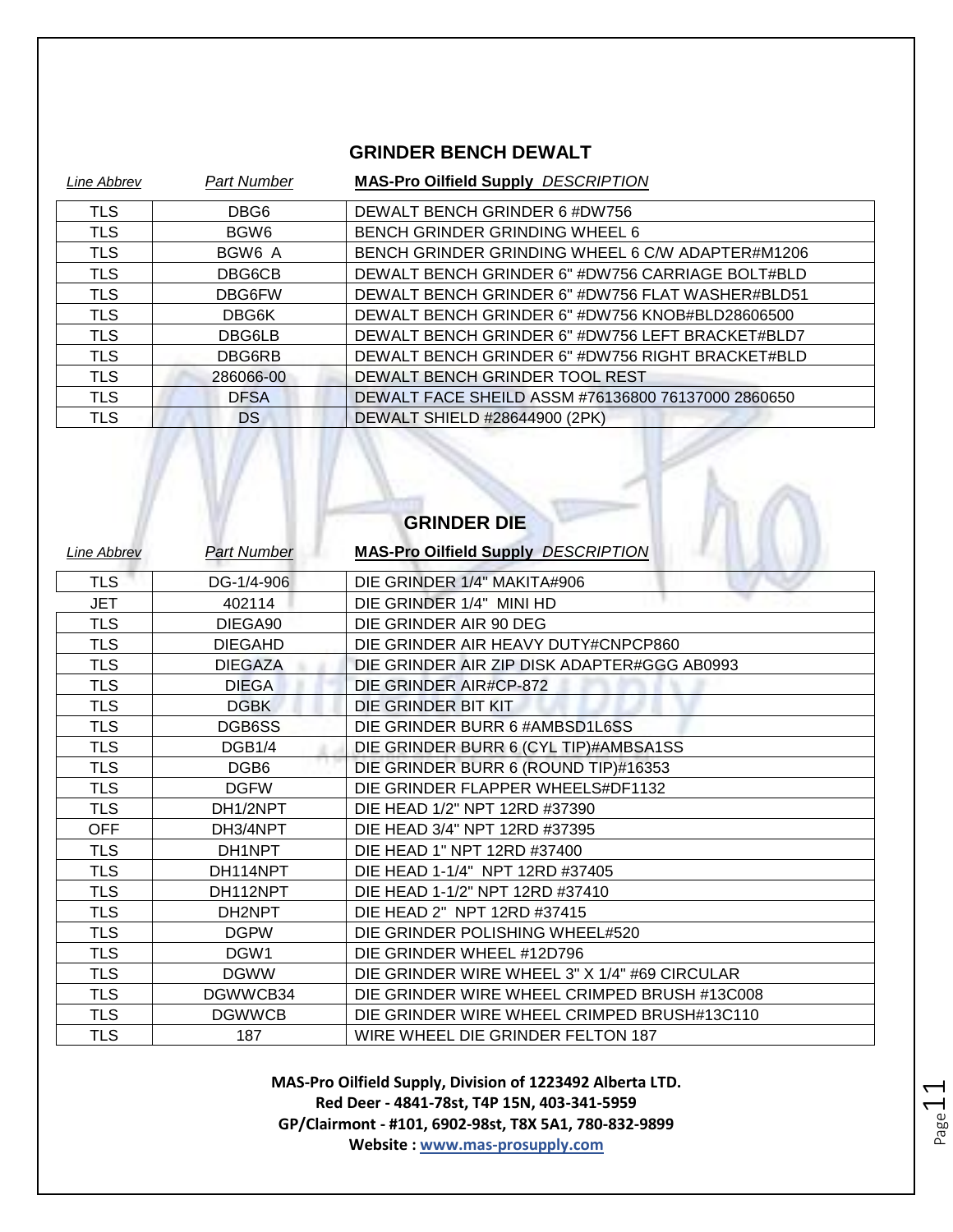#### **HAMMERS ASSORTED**

| Line Abbrev | <b>Part Number</b> | <b>MAS-Pro Oilfield Supply DESCRIPTION</b>     |
|-------------|--------------------|------------------------------------------------|
| <b>TLS</b>  | <b>HHL</b>         | HAMMER HANDLE LONG 36 #B3013605                |
| <b>TLS</b>  | B4021605           | HAMMER HANDLE MACHENISTS                       |
| <b>TLS</b>  | <b>HHS</b>         | HAMMER HANDLE SHORT(FOR 4# HAMMER)#GARB4061605 |
| <b>TLS</b>  | <b>HAMMERW</b>     | <b>HAMMER WEDGE #STW</b>                       |
| <b>TLS</b>  | <b>HWW</b>         | HAMMER WEDGE WOOD #B7007                       |
| <b>TLS</b>  | H2#                | HAMMER 2# #18-1102                             |
| <b>TLS</b>  | H <sub>2.5</sub>   | HAMMER 2.5# #GARD10004                         |
| <b>TLS</b>  | H3#                | HAMMER 3# 18-1103                              |
| <b>DOC</b>  | 648-371            | <b>HAMMER 4# SLEDGE</b>                        |
| <b>TLS</b>  | GPDF0416           | HAMMER 4# 16 PROF. SERIES GARANT               |
| <b>TLS</b>  | GPDF0424           | HAMMER 4# 24 PROF SERIES GARANT                |
| <b>TLS</b>  | <b>MCH40011</b>    | HAMMER 4# CLUB 11 (MASON) GARANT               |
| <b>TLS</b>  | H4#                | HAMMER 4# H6504 GARANT                         |
| <b>TLS</b>  | H5#                | HAMMER 5#                                      |
| <b>DOC</b>  | 648-372            | <b>HAMMER 6# SLEDGE</b>                        |
| <b>TLS</b>  | GPDF0632           | HAMMER 6# 32 PROF. SERIES GARANT               |
| <b>TLS</b>  | H6#                | HAMMER 6# H6506 GARANT                         |
| <b>DOC</b>  | 648-373            | <b>HAMMER 8# SLEDGE</b>                        |
| <b>TLS</b>  | H8#                | HAMMER 8# H6508 GARANT                         |
| <b>TLS</b>  | H <sub>10</sub> #  | HAMMER 10# H65010 GARANT                       |
| <b>TLS</b>  | H12#               | HAMMER 12# H65012 GARANT                       |
| <b>DOC</b>  | 648376             | <b>HAMMER 16# SLEDGE</b>                       |
| <b>TRK</b>  | BM4                | <b>BALL MOUNT 4 DROP</b>                       |
| <b>PCR</b>  | 180116             | 16OZ BALL PEN FIB HAND                         |
| <b>TLS</b>  | D23205             | HAMMER BALL PEIN 320Z WOOD GARANT              |
| <b>TLS</b>  | HB3.8#             | HAMMER BRASS 3.8 #D4015NS                      |
| <b>TLS</b>  | HB <sub>5</sub>    | HAMMER BRASS 5 #D4025NS                        |
| <b>TLS</b>  | <b>HCW</b>         | <b>HAMMER CLAW 16OZ</b>                        |

#### **HAMMER DEAD BLOW**

| Line Abbrev | <b>Part Number</b> | <b>MAS-Pro Oilfield Supply DESCRIPTION</b> |
|-------------|--------------------|--------------------------------------------|
| <b>PCR</b>  | 18-2250            | HAMMER 2-1/2# DEAD BLOW                    |
| <b>TLS</b>  | <b>H212DB</b>      | <b>HAMMER 2.5# DEAD BLOW #182250</b>       |
| <b>TLS</b>  | H4#DB              | <b>HAMMER 4# DEAD BLOW</b>                 |
| <b>TLS</b>  | HDB <sub>5</sub>   | HAMMER DEAD BLOW 5LB #57-550               |
| <b>TLS</b>  | H6#DB              | <b>HAMMER 6# DEAD BLOW</b>                 |
| <b>TLS</b>  | H8#DB              | <b>HAMMER 8# DEAD BLOW ORANGE</b>          |
| <b>TLS</b>  | HDB8               | HAMMER DEAD BLOW 8LB #57-551               |
| TLS         | $H10\#DB$          | HAMMER 10#DEAD BLOW ORANGE#STN57-552       |

**MAS-Pro Oilfield Supply, Division of 1223492 Alberta LTD. Red Deer - 4841-78st, T4P 15N, 403-341-5959 GP/Clairmont - #101, 6902-98st, T8X 5A1, 780-832-9899 Website : www.mas-prosupply.com**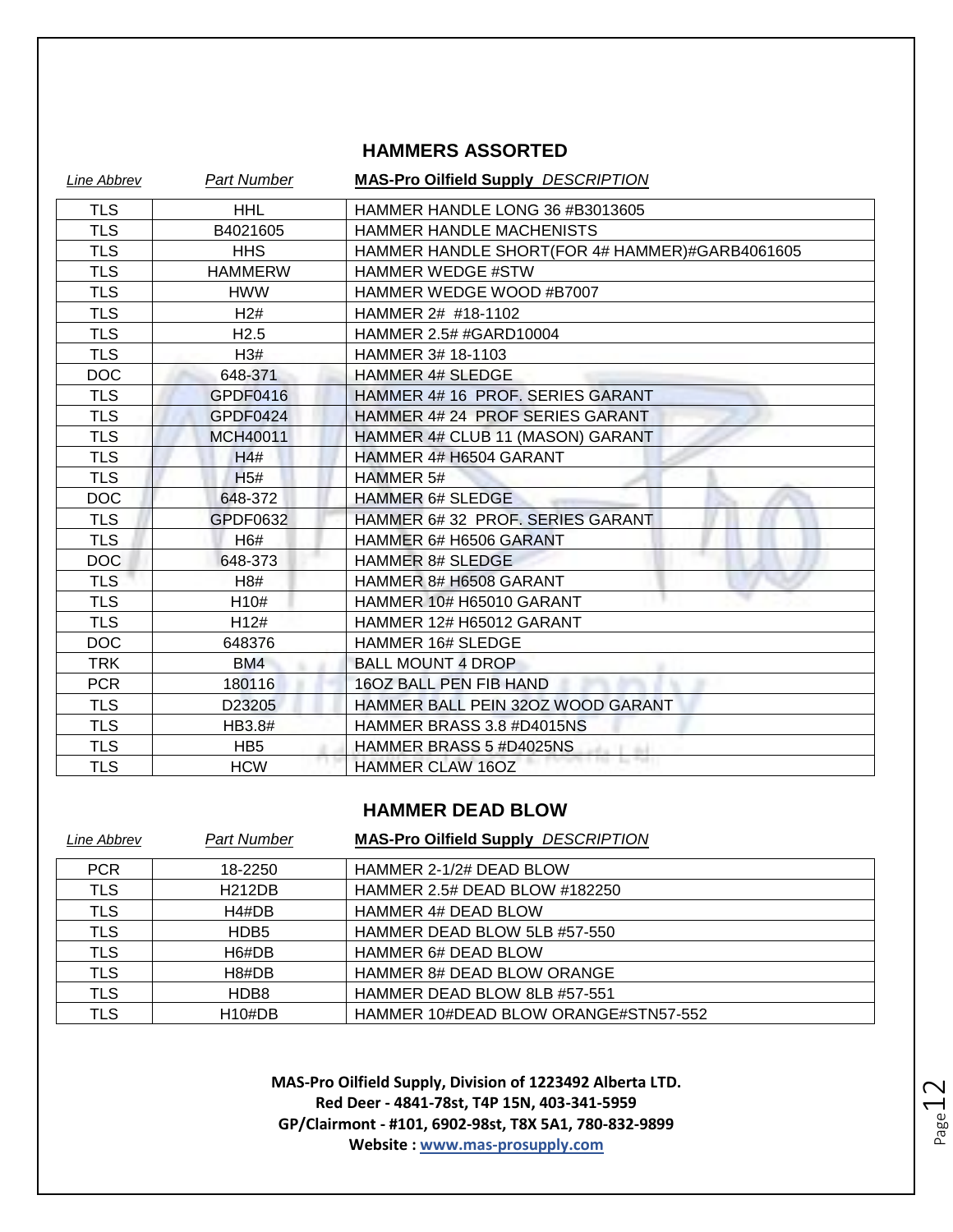#### **HAMMER FIBERGLASS**

| Line Abbrev | <b>Part Number</b> | <b>MAS-Pro Oilfield Supply DESCRIPTION</b> |
|-------------|--------------------|--------------------------------------------|
| TLS         | DF0416FG           | HAMMER 4# 16 FIBREGLASS GARANT             |
| TLS         | H6#F               | HAMMER 6# FIBRE GLASS #18-1006             |
| TLS         | H8#F               | HAMMER 8# FIBRE GLASS #18-1008             |

#### **HAMMER RUBBER**

| Line Abbrev | <b>Part Number</b> | <b>MAS-Pro Oilfield Supply DESCRIPTION</b> |
|-------------|--------------------|--------------------------------------------|
| TLS         | MALLETRW           | MALLET RUBBER WHITE #D28W16                |
| <b>TLS</b>  | HR2#               | <b>HAMMER RUBBER 2# #18-1524</b>           |
| <b>TLS</b>  | HR3#               | <b>HAMMER RUBBER 3#</b>                    |
| TLS         | MALLETR14          | MALLET RUBBER 14# GARD14B14                |

### **HAMMER UNBREAKABLE**

| Line Abbrev | <b>Part Number</b> | <b>MAS-Pro Oilfield Supply DESCRIPTION</b> |
|-------------|--------------------|--------------------------------------------|
| TLS         | H4#U               | HAMMER 4# UNBREAKABLE 16 HANDLE            |
| <b>JET</b>  | 740581             | HAMMER 4# 12 UNBREAKABLE                   |
| <b>JET</b>  | 740582             | HAMMER 4# 16 UNBREAKABLE                   |
| <b>TLS</b>  | H6#U               | HAMMER 6# UNBREAKABLE 24 HANDLE            |
| <b>JET</b>  | 740583             | <b>HAMMER 6# 24 UNBREAKABLE</b>            |
| JET         | 740585             | <b>HAMMER 8# 24 UNBREAKABLE</b>            |
| JET         | 740586             | HAMMER 8#30 UNBREAKABLE                    |
|             |                    |                                            |

#### **HAND GRINDER**

| Line Abbrev | <b>Part Number</b> | <b>MAS-Pro Oilfield Supply DESCRIPTION</b> |
|-------------|--------------------|--------------------------------------------|
| TLS         | <b>GRINDER</b>     | <b>HAND HELD 5" GRINDER</b>                |
| <b>TLS</b>  | MAKITA5G           | MAKITA 5" HAND GRINDER #9005B              |
| <b>TLS</b>  | MAKITA5BW          | <b>MAKITA 5" HAND GRINDER BUFFER WHEEL</b> |
| <b>TLS</b>  | MAKITA5GG          | MAKITA 5" HAND GRINDER GUARD#165369-0      |
| <b>TLS</b>  | MAKITA5GN          | MAKITA 5" HAND GRINDER NUT(TO HOLD DISK)   |
| <b>TLS</b>  | MAKITA6G           | MAKITA 6" HAND GRINDER #9016DBZ            |
| <b>TLS</b>  | 5BWNP139           | HAND GRINDER BUFFER WHEEL #NP139           |
| <b>TLS</b>  | <b>HGW</b>         | HAND GRINDER WRENCH (782412-6)             |

Page13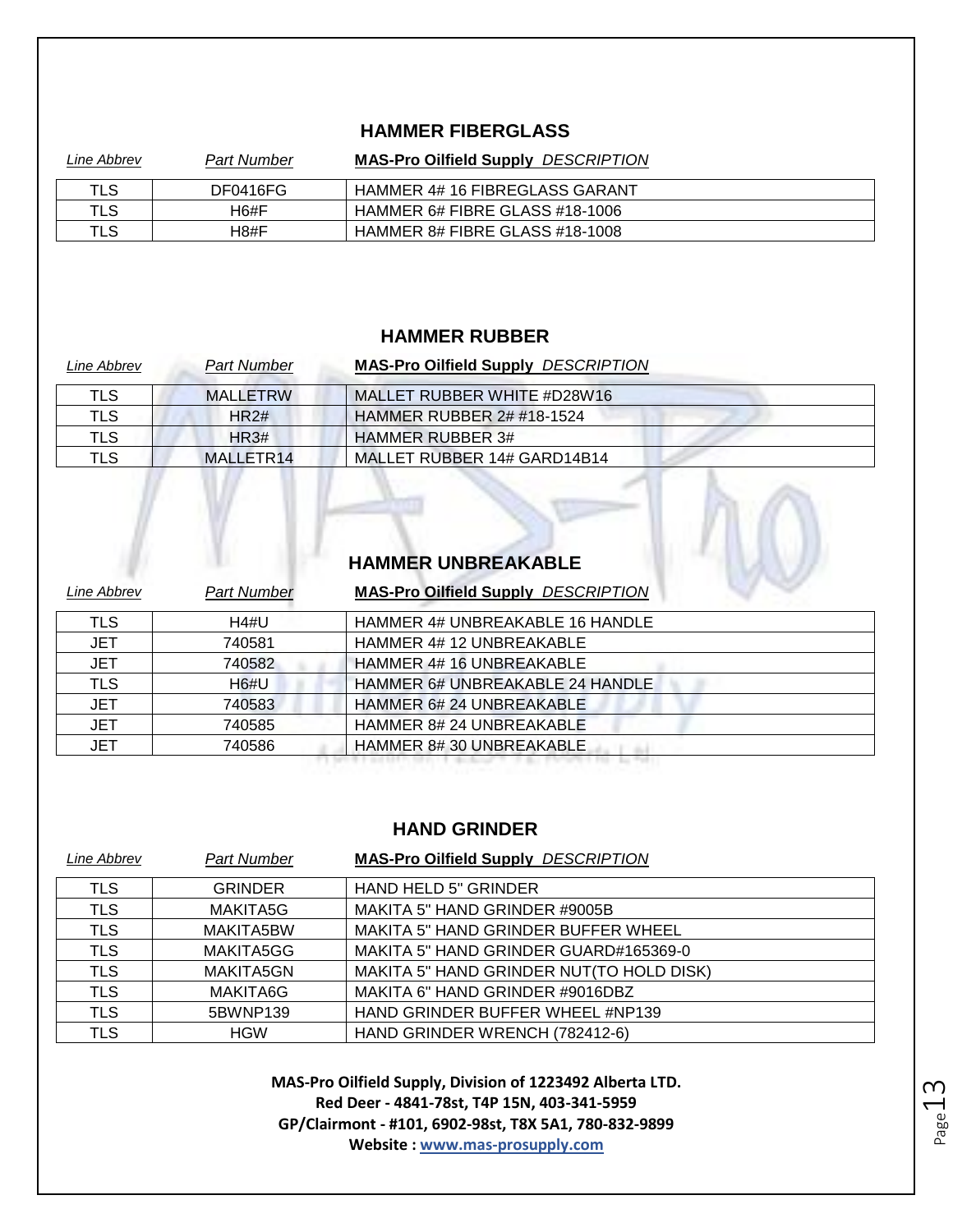#### **HEAT / TEMP GUN**

| Line Abbrev | <b>Part Number</b> | <b>MAS-Pro Oilfield Supply DESCRIPTION</b> |
|-------------|--------------------|--------------------------------------------|
| TLS         | MAKITAHG           | MAKITA HEAT GUN #HG5012                    |
| TLS         | TEMPGB             | TEMP GUN (DIGITAL LASER) THERMOMETER B&D   |
| TLS         | TEMPG              | TEMP GUN (DIGITAL, LASER) THERMOMETER      |

# **HEX BITS & DIES**

| <b>Line Abbrev</b> | <b>Part Number</b> | <b>MAS-Pro Oilfield Supply DESCRIPTION</b> |
|--------------------|--------------------|--------------------------------------------|
| <b>PCR</b>         | 03-3210            | 1/2" DR X 5/16" HEX BIT LONG               |
| <b>PCR</b>         | 03-3318            | 1/2" DR X 9/16" HEX BIT                    |
| PCR                | 023306             | 3/8" DR X 3/16" HEX BIT                    |
| PCR                | 023310             | 3/8" DR X 5/16" HEX BIT                    |
| <b>PCR</b>         | 02-3212            | 3/8" DR X 3/8" HEX BIT LONG                |
| <b>PCR</b>         | 02-8809            | 3/8" DR 8PC SAE HEX BIT SET                |
| <b>PCR</b>         | 02-8810            | 3/8" DR HEX BIT SET MET 8PC                |
| <b>WSW</b>         | <b>HSK3808</b>     | 3/8" DR HEX BIT SET SAE 8PC WESTWARD       |
| <b>TLS</b>         | <b>HBS</b>         | HEX BIT SET 1/2" DRIVE 7PC                 |
| <b>PCR</b>         | 03-8802            | 1/2" DR 7PC SAE HEX BIT SET                |
| <b>PCR</b>         | 03-8804            | 1/2" DR MET. 10PC HEX BIT SET              |
| <b>TLS</b>         | HEXDIE14           | HEX DIE 1/4"                               |
| TLS                | HEXDIE18           | HEX DIE 1/8"                               |

Page 14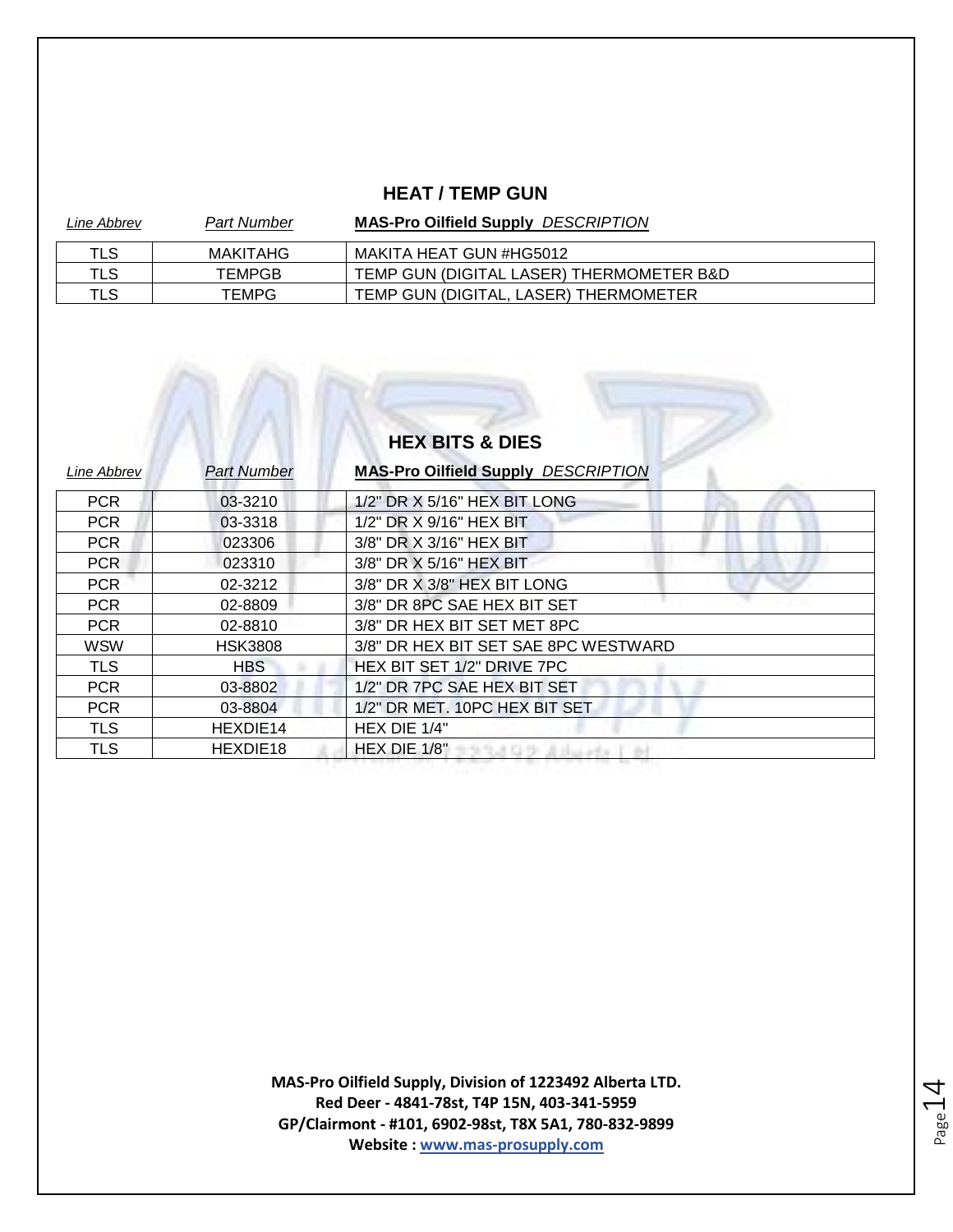#### **HEX KEYS & SETS**

| Line Abbrev | <b>Part Number</b> | <b>MAS-Pro Oilfield Supply DESCRIPTION</b> |
|-------------|--------------------|--------------------------------------------|
| <b>TLS</b>  | HK10MM             | <b>HEX KEY 10MM</b>                        |
| <b>TLS</b>  | HK12MM             | <b>HEX KEY 12MM</b>                        |
| <b>TLS</b>  | HK13MM             | HEX KEY 13MM                               |
| <b>TLS</b>  | HK14MM             | <b>HEX KEY 14MM</b>                        |
| <b>TLS</b>  | HK17MM             | <b>HEX KEY 17MM</b>                        |
| <b>TLS</b>  | HK22MM             | <b>HEX KEY 22MM</b>                        |
| <b>TLS</b>  | <b>HHK5/32</b>     | <b>HEX KEY 5/32"</b>                       |
| <b>PCR</b>  | 17-5012            | <b>HEX KEY 3/16"</b>                       |
| <b>TLS</b>  | <b>HK3/16G</b>     | HEX KEY 3/16" GREY TOOLS #68212            |
| <b>TLS</b>  | <b>HK5/16</b>      | HEX KEY 5/16" #175020                      |
| <b>TLS</b>  | <b>HK3/8P</b>      | HEX KEY 3/8" #175024                       |
| <b>TLS</b>  | <b>HK3/8G</b>      | HEX KEY 3/8" GREY TOOLS #68224             |
| <b>TLS</b>  | <b>HK7/16</b>      | HEX KEY 7/16" #175028                      |
| <b>TLS</b>  | <b>HHK1/2</b>      | HEX KEY 1/2"                               |
| <b>TLS</b>  | <b>HHK9/16</b>     | <b>HEX KEY 9/16"</b>                       |
| <b>TLS</b>  | <b>HK5/8</b>       | HEX KEY 5/8" #175040                       |
| <b>TLS</b>  | <b>HK3/4</b>       | HEX KEY 3/4"                               |
| <b>TLS</b>  | <b>HHK7/8</b>      | HEX KEY 7/8"                               |
| <b>TLS</b>  | <b>HC114X3</b>     | HEX KEY 1-1/4" X 3"                        |
| <b>PCR</b>  | 17-9436            | 7PC MET BALL POINT HEX KEY SET             |
| <b>WSW</b>  | HKLC10             | HEX KEY SET STD LONG 10PC WESTWARD         |
| <b>WSW</b>  | MHKLC10            | HEX KEY SET METRIC LONG 10PC WESTWARD      |
| <b>JET</b>  | 775164             | HEX KEY SET STD & MET. 22PC BALL NOSE      |
| <b>WSW</b>  | <b>HKP25</b>       | HEX KEY SET STD/MET(25PC) W/ POUCH         |
| <b>PCR</b>  | 17-9408            | HEX KEY SET MET 7PC FOLD-UP STYLE          |
| <b>PCR</b>  | 17-9435            | 7PC SAE BALL POINT HEX KEY SET             |
| <b>PCR</b>  | 17-9407            | HEX KEY SET STD 9PC FOLD-UP STYLE          |
| <b>TLS</b>  | 4986               | <b>HEX KEY SET STD (18PC) PROTO</b>        |

#### **HEX KEY T-HANDLE**

| Line Abbrev | <b>Part Number</b> | <b>MAS-Pro Oilfield Supply DESCRIPTION</b>           |
|-------------|--------------------|------------------------------------------------------|
| TLS         | <b>THHK5/32</b>    | T HANDLE HEX KEY 5/32"                               |
| TLS         | THHK3/16           | HEX KEY T-HANDLE 3/16" #17-5412                      |
| TLS         | THHK1/4            | T HANDLE HEX KEY 1/4"                                |
| TLS         | THHK5/16           | HEX KEY T-HANDLE 5/16" 5/16" #17-5420 (FOR GROUND L) |
| TLS         | THHK3/8            | HEX KEY T-HANDLE 3/8" #17-5424                       |

Page15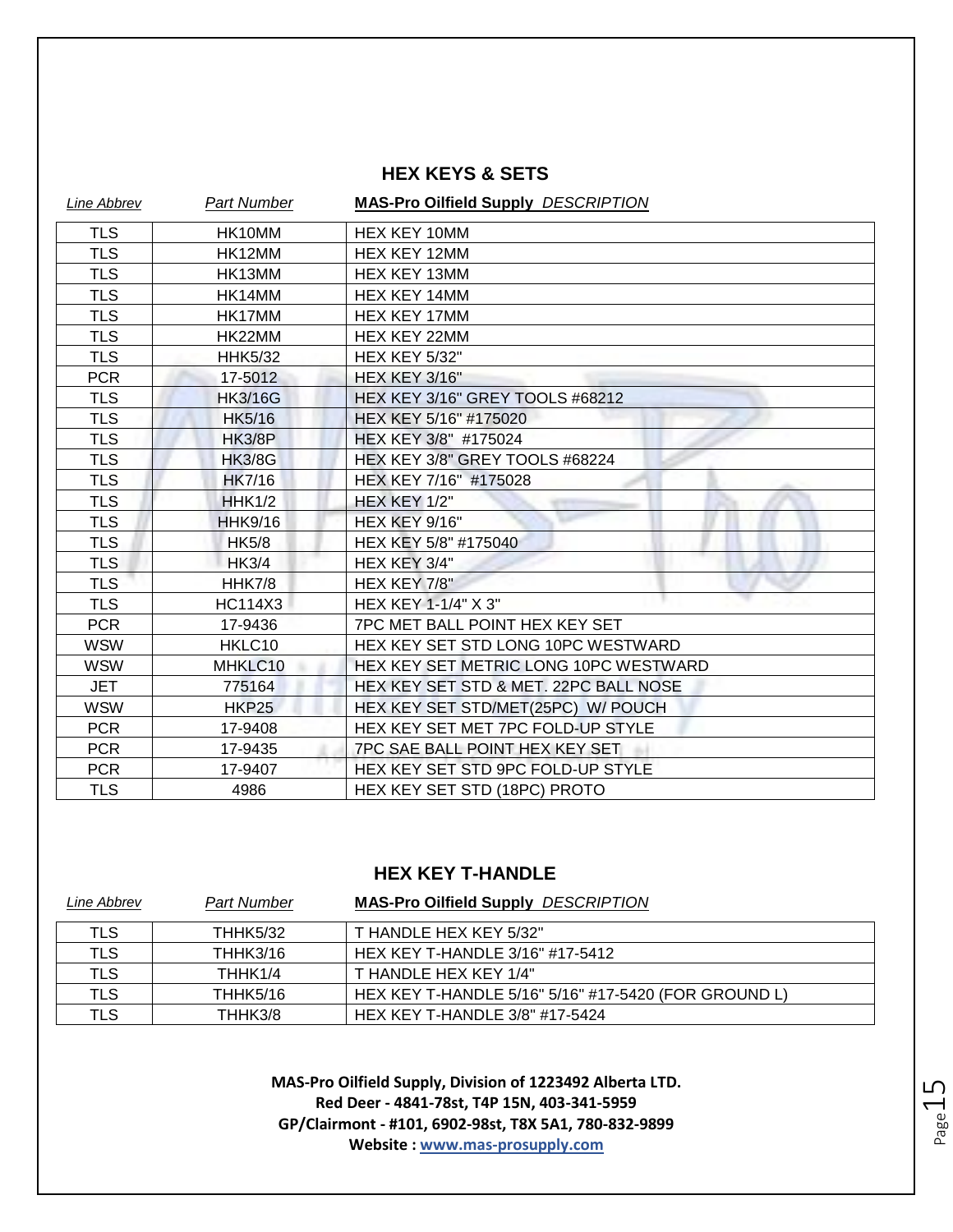#### **KNIFE / BLADES**

| Line Abbrev | <b>Part Number</b> | <b>MAS-Pro Oilfield Supply DESCRIPTION</b> |
|-------------|--------------------|--------------------------------------------|
| <b>DOC</b>  | <b>BK-10</b>       | <b>BANANA KNIFE</b>                        |
| <b>TLS</b>  | BK.                | <b>BANANA KNIFE RICHARDS</b>               |
| <b>TLS</b>  | CB5LEE             | <b>CUTTER BLADES 5 LEE</b>                 |
| <b>TLS</b>  | <b>EXACTOK</b>     | <b>EXACTO KNIFE</b>                        |
| <b>TLS</b>  | EK#8O              | EXACTO KNIFE #8 OLFA#L1                    |
| <b>TLS</b>  | EK#8OB             | EXACTO KNIFE#8 BLADES OLFA LB10-B          |
| <b>TLS</b>  | SK-7               | KNIFE RETRACTING OLFA                      |
| <b>TLS</b>  | SK-4               | KNIFE RETRACTING OLFA                      |
| <b>TLS</b>  | SK-9               | KNIFE RETRACTING OLFA                      |
| <b>TLS</b>  | H1                 | 25MM OLFA KNIFE W/ RUBBER INSERT           |
| <b>TLS</b>  | <b>HB-20B</b>      | OLFA KNIFE BLADE (20PK) HD                 |
| <b>TLS</b>  | <b>RSKB-2/10B</b>  | OLFA KNIFE BLADES (10PK) FOR SK-4, SK-9    |
| OFF         | R <sub>B</sub>     | <b>RAZOR BLADES(BOX)</b>                   |
| <b>TLS</b>  | CSB-48404015       | 6 1/2 48T CIRC.SAW BLADE #48404015         |
| <b>TLS</b>  | UK                 | UTILITY KNIFE N1300                        |
|             |                    |                                            |



| Line Abbrev | <b>Part Number</b> | <b>MAS-Pro Oilfield Supply DESCRIPTION</b> |
|-------------|--------------------|--------------------------------------------|
| TLS         | PK <sub>1</sub>    | <b>PUTTY KNIFE 1"</b>                      |
| TLS         | PK <sub>2</sub>    | PUTTY KNIFE 2" #P2S                        |
| <b>TLS</b>  | PK3                | PUTTY KNIFE 3" #S3S                        |
| <b>TLS</b>  | PK4                | PUTTY KNIFE 4" #S4S                        |
| <b>TLS</b>  | PK <sub>6</sub>    | PUTTY KNIFE 6" #S6S                        |
| <b>TLS</b>  | 01231              | PUTTY KNIFE SET PLASTIC                    |

$$
\mathsf{Page}\hspace{.01in} 16
$$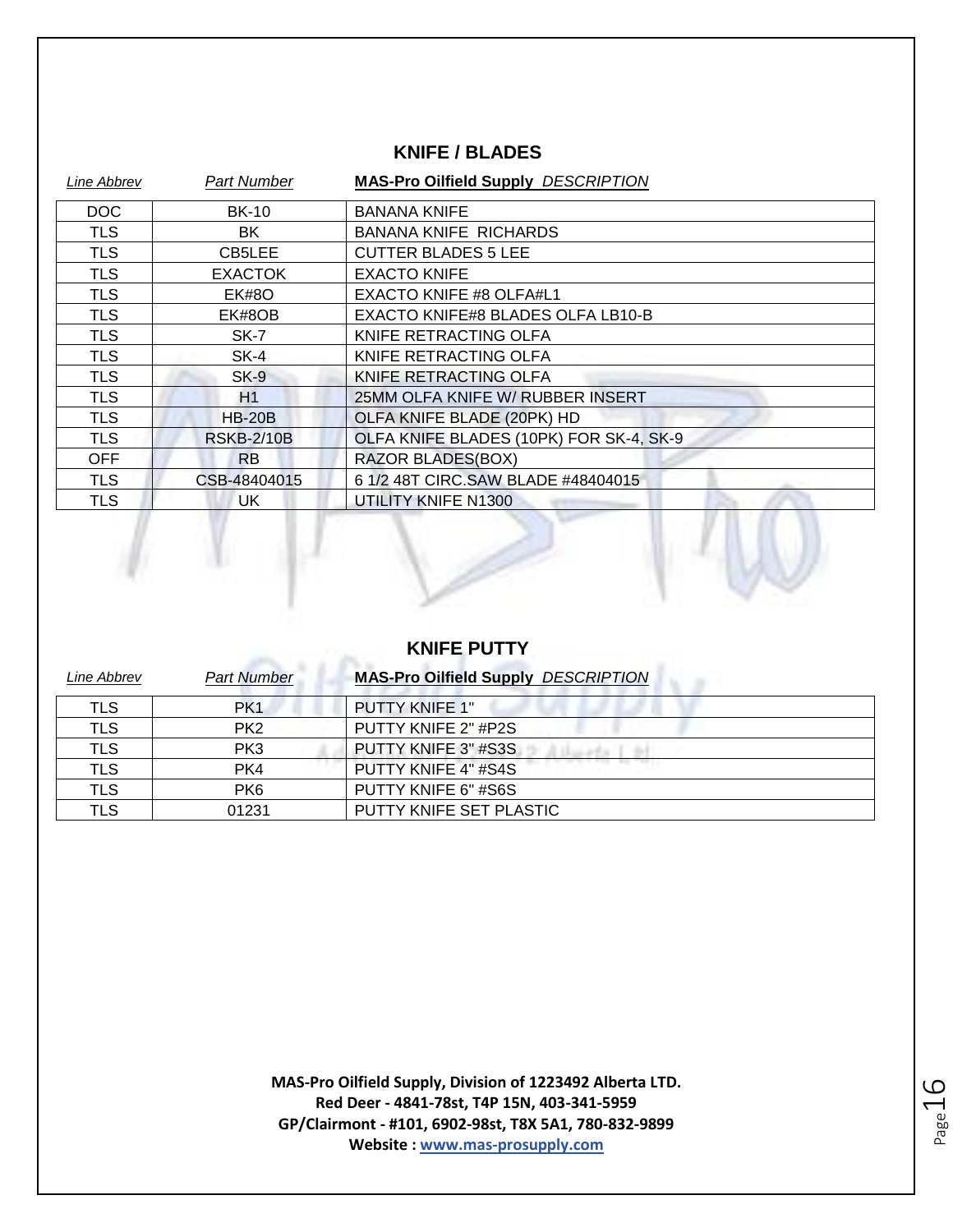#### **LADDERS**

| Line Abbrev | <b>Part Number</b> | <b>MAS-Pro Oilfield Supply DESCRIPTION</b> |
|-------------|--------------------|--------------------------------------------|
| LAD         | LADDER4            | LADDER 4' #AS1004S51                       |
| <b>LAD</b>  | LADDER6HD          | LADDER 6' #FS1406HD ORANGE HD(375LBS)      |
| <b>LAD</b>  | LADDER7            | LADDER 7' #FTL2407                         |
| <b>LAD</b>  | LADDER8            | LADDER 8' #FS1408HD                        |
| LAD         | LADDER16           | LADDER 16' ALUMINUM                        |
| LAD         | AL <sub>6</sub>    | LADDER ARTICULATING 13'                    |
| LAD         | L209817            | LADDER ARTICULATING 17'                    |
| LAD         | <b>AL17</b>        | LADDER ARTICULATING 17' #L209117           |
| LAD         | ELSAF946           | LADDER ESCAPE SAF946                       |
| LAD         | <b>EL10</b>        | <b>LADDER EXTENSION 10'</b>                |
| LAD         | <b>EL17</b>        | <b>LADDER EXTENSION 17'</b>                |
| LAD         | ELFG <sub>20</sub> | <b>LADDER EXTENSION 20' FIBERGLASS</b>     |
| <b>LAD</b>  | <b>EL21</b>        | <b>LADDER EXTENSION 21'</b>                |
| LAD         | EL8F               | LADDER EXTENSION 8' FIBREGLASS #FE3216     |
| <b>LAD</b>  | RL <sub>4</sub>    | <b>LADDER ROLLING L04</b>                  |
| <b>LAD</b>  | RL <sub>5</sub>    | <b>LADDER ROLLING L05HR</b>                |
| <b>LAD</b>  | <b>RL</b>          | <b>LADDER ROLLING L12HRL</b>               |
| <b>LAD</b>  | <b>LADDERSG</b>    | LADDER SAFETY GATE #LSG30PCY               |
| <b>LAD</b>  | SL <sub>4</sub>    | <b>LADDER STEP 4'</b>                      |
| <b>LAD</b>  | SL <sub>6</sub>    | LADDER STEP 6'                             |
| <b>TLS</b>  | FS1506             | LADDER STEP 6' FIBREGLASS 300LBS           |
| <b>LAD</b>  | SL <sub>8</sub>    | LADDER STEP 8' FIBREGLASS #FS1408HD        |
| <b>LAD</b>  | <b>SL10</b>        | <b>LADDER STEP 10'</b>                     |
| LAD         | <b>SL12</b>        | LADDER STEP 12'                            |
| LAD         | <b>SL14</b>        | <b>LADDER STEP 14'</b>                     |
| LAD         | LA <sub>2</sub> S  | LADDER ALUMINUM 2 STEP #AS3003             |
| <b>SFY</b>  | <b>MN600</b>       | TWO STEP STOOL (MK777)                     |
| <b>SFY</b>  | <b>MN601</b>       | TRIPLE STEP STOOL (MK778)<br>Ladia I Bil   |

#### **LEVELS**

| Line Abbrev | <b>Part Number</b> | <b>MAS-Pro Oilfield Supply DESCRIPTION</b> |
|-------------|--------------------|--------------------------------------------|
| <b>PCR</b>  | 16-7780            | LEVEL 9 MAGNETIC                           |
| <b>TLS</b>  | LEVEL24            | LEVEL 24 #402102                           |
| <b>TLS</b>  | LEVEL24 ALUM       | LEVEL 24 ALUMINUM                          |
| <b>TLS</b>  | L24D               | LEVEL 24 DIGITAL                           |
| <b>TLS</b>  | 40-2060            | LEVEL 24 MAGNETIC                          |
| <b>TLS</b>  | LEVEL36ALUM        | LEVEL 36 #402089 ALUMINUM                  |
| <b>TLS</b>  | LEVEL48            | LEVEL 48 #42-480                           |
| <b>TLS</b>  | LEVEL48 M          | LEVEL 48 MAHOGANY MASON #40-0006           |
| TLS         | LEVEL72 M          | LEVEL 72 MAGNETIC                          |

**MAS-Pro Oilfield Supply, Division of 1223492 Alberta LTD. Red Deer - 4841-78st, T4P 15N, 403-341-5959 GP/Clairmont - #101, 6902-98st, T8X 5A1, 780-832-9899 Website : www.mas-prosupply.com**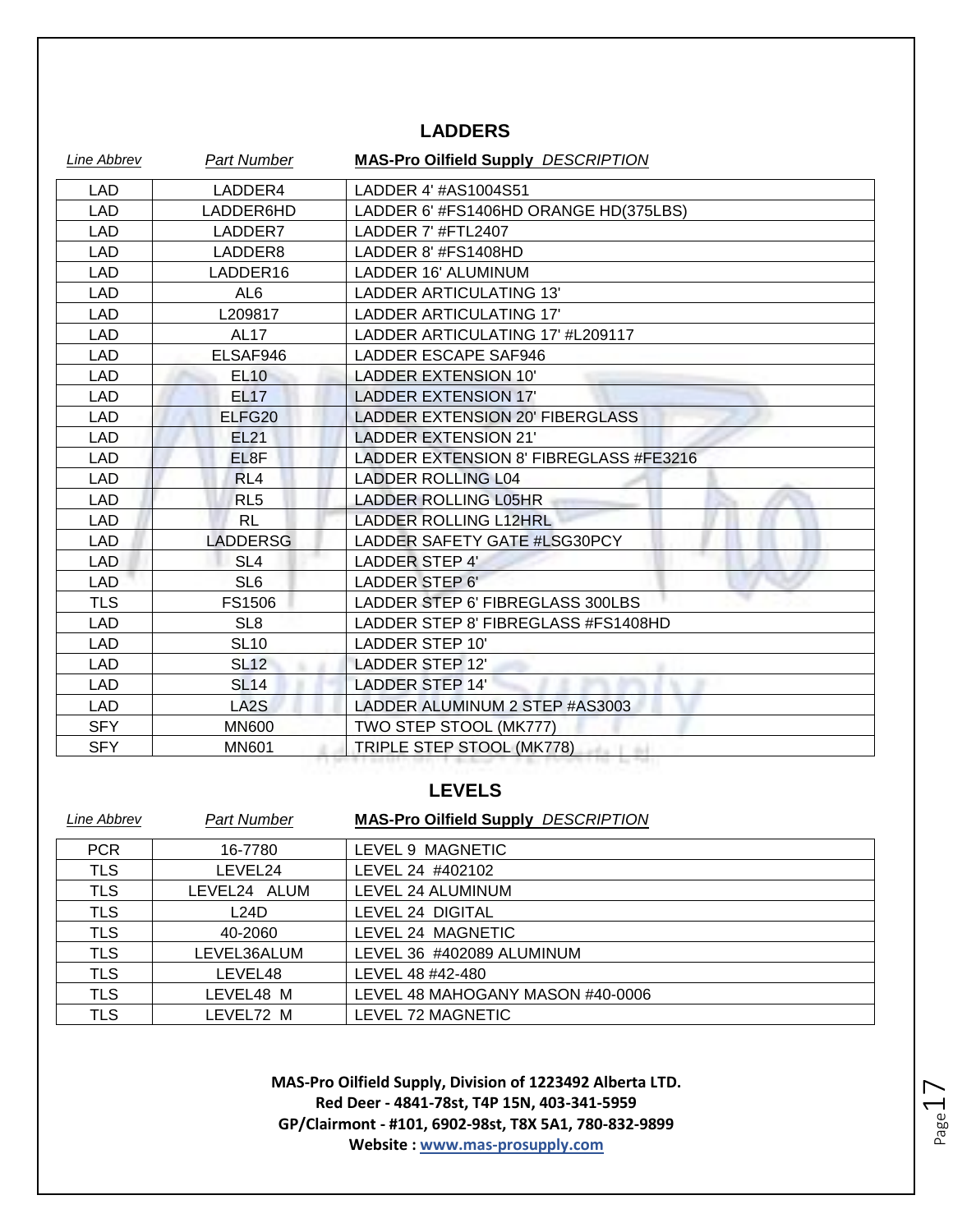#### **LOCK AMERICAN**

| Line Abbrev | <b>Part Number</b> | <b>MAS-Pro Oilfield Supply DESCRIPTION</b> |
|-------------|--------------------|--------------------------------------------|
| <b>LCK</b>  | <b>ALBL</b>        | AMERICAN LOCK BLACK                        |
| <b>LCK</b>  | ALB                | AMERICAN LOCK BLUE                         |
| <b>LCK</b>  | <b>ALBRO</b>       | AMERICAN LOCK BROWN                        |
| <b>LCK</b>  | ALC                | AMERICAN LOCK CLEAR/SILVER                 |
| <b>LCK</b>  | <b>ALG</b>         | AMERICAN LOCK GREEN                        |
| <b>LCK</b>  | <b>ALO</b>         | AMERICAN LOCK ORANGE                       |
| <b>LCK</b>  | <b>ALP</b>         | AMERICAN LOCK PURPLE                       |
| <b>LCK</b>  | ALR.               | AMERICAN LOCK RED                          |
| <b>LCK</b>  | <b>ALY</b>         | AMERICAN LOCK YELLOW                       |

#### **LOCK MASTER**

 $\overline{\text{max}}$ 

| Line Abbrev | <b>Part Number</b> | <b>MAS-Pro Oilfield Supply DESCRIPTION</b> |
|-------------|--------------------|--------------------------------------------|
| <b>LCK</b>  | 1KAC               | MASTER LOCK SHORT #2126                    |
| <b>LCK</b>  | 1KAH               | <b>MASTER LOCK SHORT #2396</b>             |
| <b>LCK</b>  | <b>MLSS</b>        | MASTER LOCK SHORT#2001 #1KAA               |
| <b>LCK</b>  | <b>MLLCB</b>       | MASTER LOCK COMBINATION LONG #175DLH       |
| <b>LCK</b>  | <b>MLL</b>         | MASTER LOCK LONG #1KALFA KEYED #2001       |
| <b>LCK</b>  | 1KALJ2001          | MASTER LOCK LONG #2001 2-1/2               |
| <b>LCK</b>  | 1KALJA             | MASTER LOCK LONG #2126 2-1/2 SHANK         |
| <b>LCK</b>  | MLL5-3/4           | MASTER LOCK LONG 5-3/4 SHANK#1KA-LN-A      |

#### **MEASURING CONTAINER**

| Line Abbrev | <b>Part Number</b> | <b>MAS-Pro Oilfield Supply DESCRIPTION</b>  |
|-------------|--------------------|---------------------------------------------|
| TLS         | MC2.5L             | MEASURING CONTAINER 2.5L #34020             |
| <b>TLS</b>  | MC <sub>2LM</sub>  | MEASURING CONTAINER 2L #14120 METAL W/SPOUT |
| TLS         | MC4L               | MEASURING CONTAINER 4.5L #14045             |
| TLS         | MC8L               | MEASURING CONTAINER 8L                      |

#### **MEASURING / DERRICK TAPE**

| Line Abbrev | <b>Part Number</b> | <b>MAS-Pro Oilfield Supply DESCRIPTION</b> |
|-------------|--------------------|--------------------------------------------|
| TLS         | DT <sub>10</sub> M | DERRICK TAPE 10M                           |
| <b>TLS</b>  | DT <sub>20</sub> M | <b>DERRICK TAPE 20M</b>                    |
| <b>TLS</b>  | DT30M              | DERRICK TAPE 30M                           |
| TLS         | DT50ML             | DERRICK TAPE 50M LUFKIN #FM050CME          |
| <b>TLS</b>  | LHYT50CME          | LUFKIN 50M SPEEDWIND                       |
| TLS         | 33-726             | TAPE MEASURE 26'/8M FAT MAX                |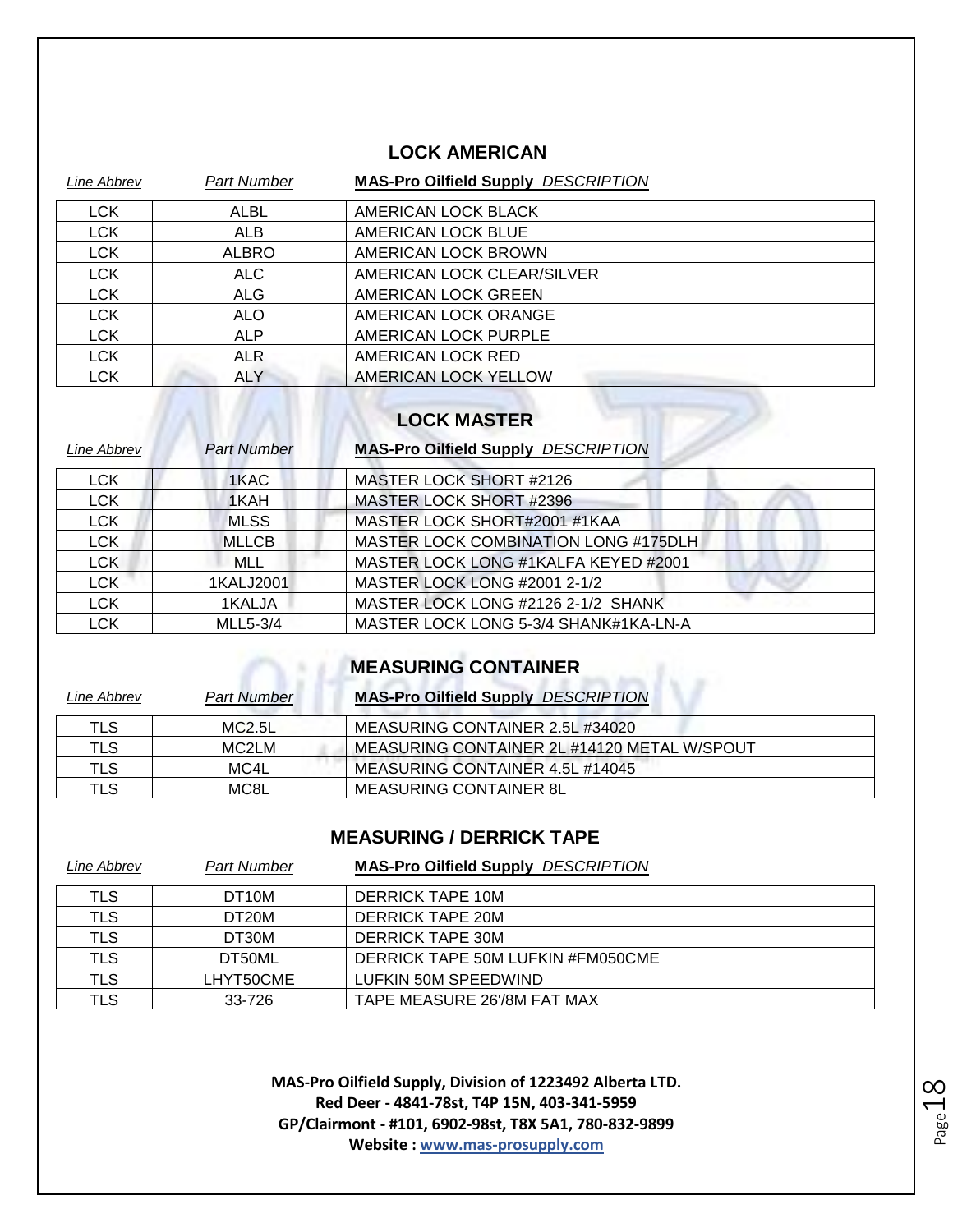#### **O-RING PICK / SPLICE**

| Line Abbrev | Part Number | <b>MAS-Pro Oilfield Supply DESCRIPTION</b> |
|-------------|-------------|--------------------------------------------|
| <b>RBR</b>  | ORSST       | O-RING SPLICE SET #PER00112                |
| TLS         | 2979        | O-RING PICK 90DEG HD (SCRIBER)             |
| TLS.        | <b>ORPS</b> | O-RING PICK SET #7103                      |
| TLS         | ORPSOTC4515 | O-RING PICK SET #OTC 4515                  |

#### **PLIERS GROOVE JOINT**

| Line Abbrev | <b>Part Number</b> | <b>MAS-Pro Oilfield Supply DESCRIPTION</b> |
|-------------|--------------------|--------------------------------------------|
| JET         | 730442             | <b>GROOVE JOINT PLIERS 9-1/2"</b>          |
| <b>PCR</b>  | 15-2110            | <b>GROOVE JOINT PLIER 10"</b>              |
| <b>PCR</b>  | 15-2112            | <b>GROOVE JOINT PLIER 12"</b>              |
| <b>JET</b>  | 730443             | <b>GROOVE JOINT PLIERS 12"</b>             |
| <b>JET</b>  | 020631             | PILER 12" CUSHION GRIP GROOVE JOINT        |
| <b>PCR</b>  | $15 - 2116$        | <b>GROOVE JOINT PLIER 16"</b>              |

#### **PLIERS LINESMAN**

| Line Abbrev | <b>Part Number</b> | <b>MAS-Pro Oilfield Supply DESCRIPTION</b> |
|-------------|--------------------|--------------------------------------------|
| <b>JET</b>  | 730414             | LINESMAN'S PLIERS 7"                       |
| <b>JET</b>  | 730415             | LINESMAN'S PLIERS 8"                       |
| <b>TLS</b>  | LP8                | LINESMAN PLIERS 8" #15-0008                |
| JET         | 020628             | 8 CUSHION GRIP LINESMAN PLIER              |
| <b>TLS</b>  | -P9                | LINESMAN PLIERS 9" #15-0009                |
|             |                    |                                            |

## **PLIERS NEEDLE NOSE**

| Line Abbrev | <b>Part Number</b> | <b>MAS-Pro Oilfield Supply DESCRIPTION</b> |
|-------------|--------------------|--------------------------------------------|
| <b>TLS</b>  | NNP <sub>6</sub> P | NEEDLE NOSE PLIERS 6" #15-0506 PINK        |
| <b>TLS</b>  | NNP <sub>6</sub>   | NEEDLE NOSE PLIERS 6" #15-0606             |
| <b>JET</b>  | 730423             | NEEDLE NOSE PLIERS 6-1/2"                  |
| <b>JET</b>  | 730425             | <b>NEEDLE NOSE PLIERS 8"</b>               |
| <b>TLS</b>  | NNP <sub>8</sub>   | NEEDLE NOSE PLIERS 8" #150608              |
| <b>TLS</b>  | <b>NNPL</b>        | NEEDLE NOSE PLIERS 9" LOCKING              |
| <b>TLS</b>  | NNP <sub>11</sub>  | NEEDLE NOSE PLIERS 11" #152501             |
| <b>JET</b>  | 730428             | NEEDLE NOSE PLIERS 11                      |
| <b>JET</b>  | 730488             | NEEDLE NOSE PLIERS 11" BENT                |
| <b>TLS</b>  | NNP6B              | NEEDLE NOSE PLIERS BENT                    |
| <b>TLS</b>  | <b>NN11B</b>       | NEEDLE NOSE PLIERS BENT 11" #15-2503       |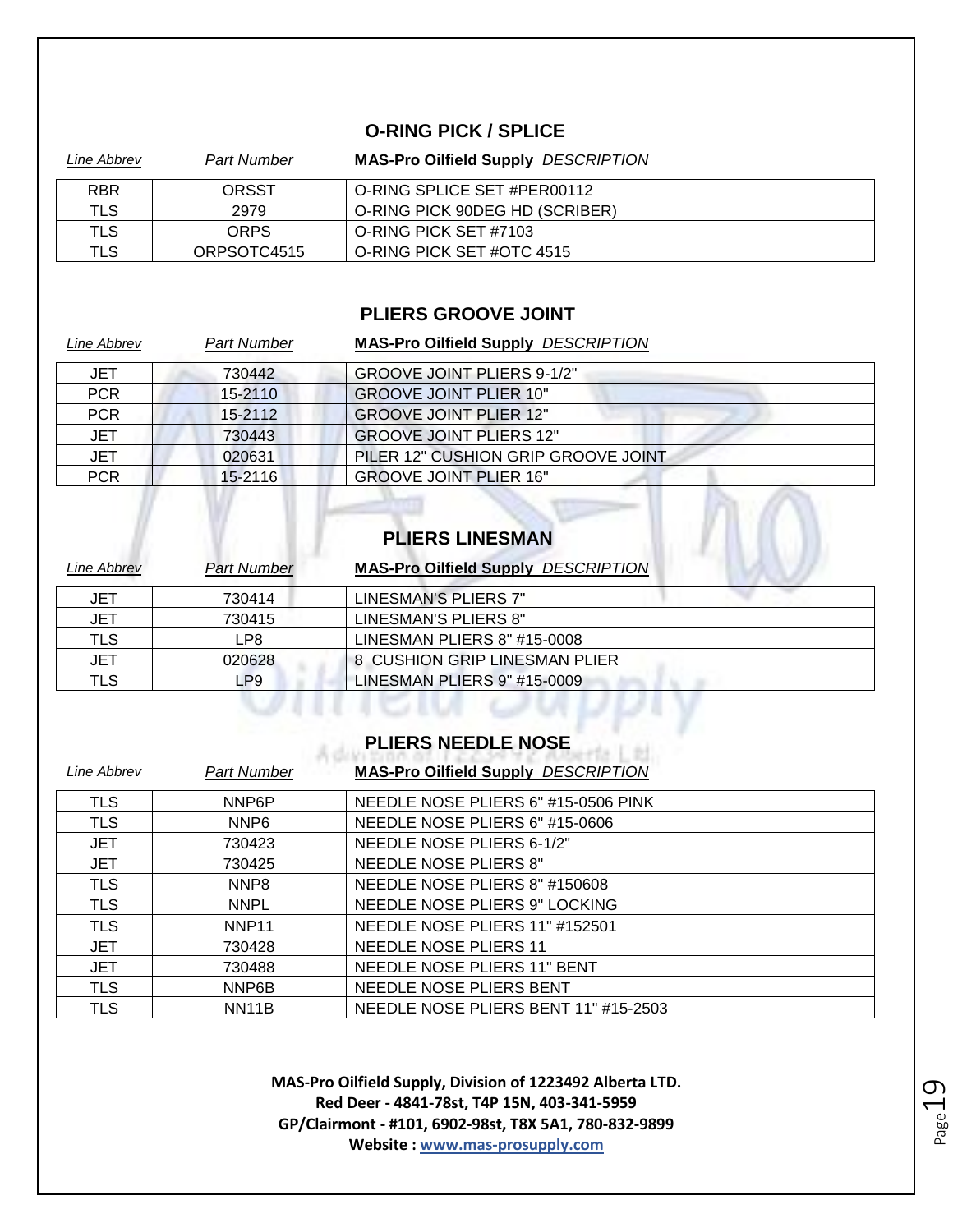#### **PLIERS SLIP JOINT**

| Line Abbrev | <b>Part Number</b>   | <b>MAS-Pro Oilfield Supply DESCRIPTION</b> |
|-------------|----------------------|--------------------------------------------|
| TLS         | PLIERS6              | PLIERS 6" SLIP JOINT #15-1506              |
| <b>JET</b>  | 730401               | SLIP JOINT PLIERS 6"                       |
| JET         | 730402               | SLIP JOINT PLIERS 8"                       |
| TLS         | <b>PLIERS</b>        | PLIERS 8" SLIP JOINT #15-1508              |
| TLS         | PLIERS <sub>10</sub> | PLIERS 10" SLIP JOINT #15-1510             |

### **PLIERS SNAP RING**

| Line Abbrev | <b>Part Number</b> | <b>MAS-Pro Oilfield Supply DESCRIPTION</b> |
|-------------|--------------------|--------------------------------------------|
| TLS         | <b>SRPI</b>        | SNAP RING PLIER ITERNALL #W88010           |
| <b>TLS</b>  | <b>B109I</b>       | SNAP RING PLIERS ITERNAL GRAY TOOLS        |
| <b>TLS</b>  | <b>SRPSHD</b>      | SNAP RING PLIER SET HEAVY DUTY #4513       |
| <b>TLS</b>  | SRPS4PC            | SNAP RING PLIER SET 4PC                    |
| <b>TLS</b>  | SRP4PC             | SNAP RING PLIER SET 4PC #WSWSJK4           |
| <b>JET</b>  | 730352             | SNAP RING PLIER SET 5PC                    |
| <b>TLS</b>  | <b>SRKPS</b>       | <b>SNAP RING KIT SMALL</b>                 |
| <b>TLS</b>  | <b>SRKP</b>        | SNAP RING KIT #020-627 PAPCO               |
|             |                    |                                            |

#### **PLIERS WIRE STRIPPER**

| Line Abbrev | <b>Part Number</b> | <b>MAS-Pro Oilfield Supply DESCRIPTION</b> |
|-------------|--------------------|--------------------------------------------|
| TLS         | 1011               | KLEIN WIRE STRIPPER                        |
| <b>TLS</b>  | <b>WSP</b>         | WIRE STRIPPER PLIERS #156701               |
| TLS         | WSP10-22           | WIRE STRIPPER PLIERS 10-22G#297 PROTO      |
| <b>TLS</b>  | WSP22-30           | WIRE STRIPPER PLIERS 22G-30G#296 PROTO     |
| <b>WSW</b>  | А2                 | WIRE STRIPPERS/CRIMPER WESTWARD            |

#### **PLIERS ASSORTED**

| Line Abbrev | <b>Part Number</b>    | <b>MAS-Pro Oilfield Supply DESCRIPTION</b> |
|-------------|-----------------------|--------------------------------------------|
| TLS         | <b>PLIERSC</b>        | PLIERS CHANNEL LOCK 10 #15-2110            |
| TLS         | PLIERSC <sub>16</sub> | PLIERS CHANNEL LOCK 16 #WSW510-16          |
| <b>TLS</b>  | PLIERFENCE            | <b>FENCING PLIERS 10" #153010</b>          |
| <b>TLS</b>  | 68100                 | <b>TIRE CHAIN PLIERS 32</b>                |
| <b>JET</b>  | 730311                | PLIER SET 4PC                              |
| <b>JET</b>  | 020604                | PLIER SET 5PC                              |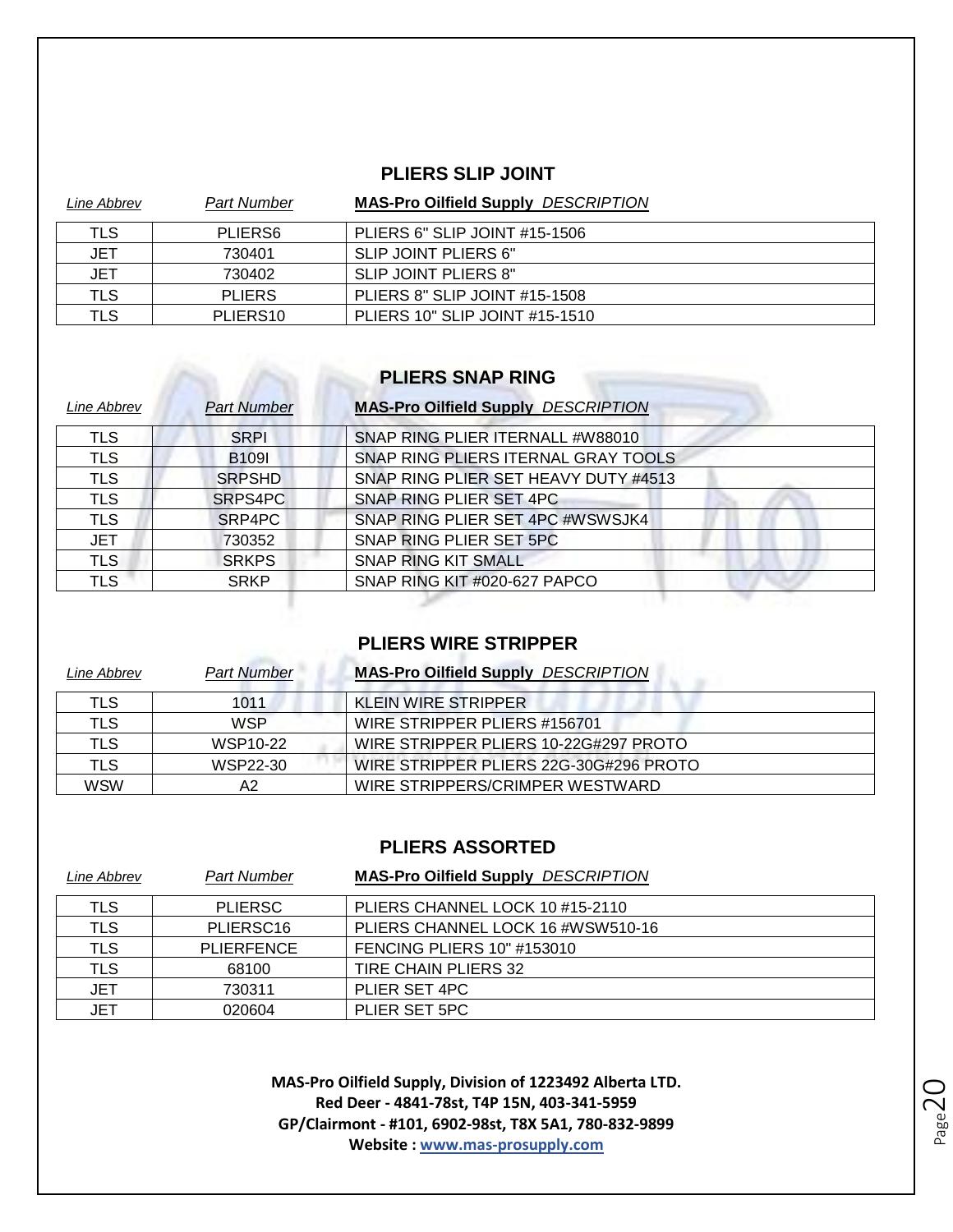#### **PRESSURE WASHER & PARTS**

| Line Abbrev | <b>Part Number</b> | <b>MAS-Pro Oilfield Supply DESCRIPTION</b> |
|-------------|--------------------|--------------------------------------------|
| <b>OFF</b>  | PWC <sub>2</sub>   | PRESSURE WASHER COMPLETE GAS POWERED IND   |
| <b>OFF</b>  | <b>PWH</b>         | PRESSURE WASHER HANDLE #201500910          |
| <b>OFF</b>  | PWH3/8X35          | PRESSURE WASHER HOSE 3/8" X35"             |
| <b>OFF</b>  | <b>PWNA</b>        | PRESSURE WASHER NOZZLE ASSEMBLY            |
| <b>OFF</b>  | <b>PWNT</b>        | PRESSURE WASHER NOZZLE TIP #820401545      |
| OFF         | PWW36              | PRESSURE WASHER WAND 36" #200009509        |

## **RATCHET**

 $\mathbb{R}$ 

| Line Abbrev | <b>Part Number</b> | <b>MAS-Pro Oilfield Supply DESCRIPTION</b> |
|-------------|--------------------|--------------------------------------------|
| <b>TLS</b>  | RAT1/4             | RATCHET 1/4"                               |
| <b>JET</b>  | 670926             | RATCHET 1/4" DR 5-1/2                      |
| <b>PCR</b>  | 02-1060            | RATCHET 3/8" DR                            |
| <b>JET</b>  | 671926             | RATCHET 3/8" DR 8                          |
| <b>TLS</b>  | RAT3/8L140         | RATCHET 3/8" - 1/2" #L140                  |
| <b>TLS</b>  | <b>RAT3/8</b>      | RATCHET 3/8" #02-1060                      |
| <b>TLS</b>  | <b>R3/8A</b>       | RATCHET 3/8" AIR HD #CP-828                |
| <b>PCR</b>  | 03-1060            | RATCHET 1/2" DR                            |
| <b>TLS</b>  | R3/8               | RATCHET 3/4"                               |
| <b>TLS</b>  | R1/2A              | RATCHET 1/2" AIR HD#886H                   |
| <b>JET</b>  | 672926             | RATCHET 1/2" DR 10                         |
| JET         | 673922             | RATCHET 3/4" DR                            |
| <b>PCR</b>  | 04-1060            | RATCHET 3/4" DR 24 TOOTH                   |
| <b>TLS</b>  | R <sub>1</sub>     | RATCHET 1" #05-1060                        |
| <b>TLS</b>  | R <sub>1</sub> B   | RATCHET 1" BAR#05-1022                     |

#### **RIVET GUN & PARTS**

| Line Abbrev | Part Number        | <b>MAS-Pro Oilfield Supply DESCRIPTION</b>  |
|-------------|--------------------|---------------------------------------------|
| TLS         | RGUN               | RIVET GUN #15-6601                          |
| TLS         | <b>RGK</b>         | RIVET GUN KIT #KIT4                         |
| TLS         | RIVETA             | RIVET ASSORTMENT #32BS203 34BS203 41BS203 4 |
| <b>TLS</b>  | R <sub>1</sub> /4P | RIVETS 1/4" PACKAGE                         |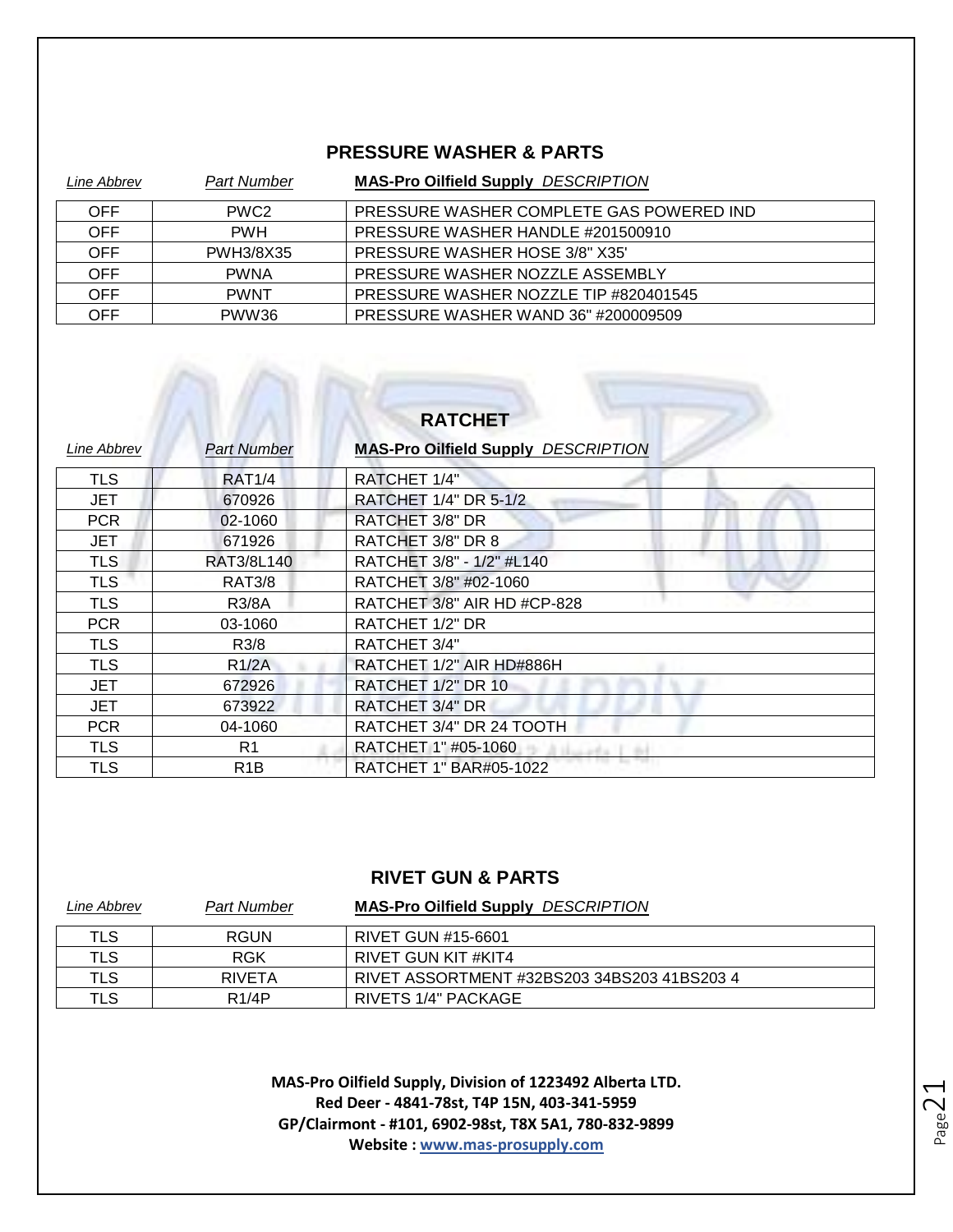#### **SAWS BAND**

| Line Abbrev | <b>Part Number</b> | <b>MAS-Pro Oilfield Supply DESCRIPTION</b>     |
|-------------|--------------------|------------------------------------------------|
| TLS         | 48-39-0520         | <b>BAND SAW BLADE 18TPL</b>                    |
| <b>TLS</b>  | 48-39-0529         | BAND SAW BLADES 18TPI (3PK) MILWAUKEE          |
| <b>TLS</b>  | 48-39-0521         | BAND SAW BLADES 18TPI (3PK) MILWAUKEE          |
| <b>TLS</b>  | 48390539           | BAND SAW BLADES 24TPI (3PK) MILWAUKEE          |
| <b>TLS</b>  | 48-39-0531         | BAND SAW BLADES 24TPI DEEP CUT (3PK) MILWAUKEE |
| <b>TLS</b>  | 6232-21            | BAND SAW C/W CASE DEEP CUT MILWAUKEE           |
| TLS         | 45-69-0010         | BAND SAW PULLEY TIRE DEEP CUT MILWAUKEE        |

#### **SAWS BOW**

| Line Abbrev | <b>Part Number</b> | <b>MAS-Pro Oilfield Supply DESCRIPTION</b> |
|-------------|--------------------|--------------------------------------------|
| TLS         | <b>BSAW</b>        | BOW SAW 24" (SWEDE SAW) #524               |
| TLS         | BSAW <sub>30</sub> | BOW SAW 30" #STT15-453                     |
| TLS         | BSAW30B            | BOW SAW BLADE 30" #STT15-448               |

# **SAWS CHOP**

| Line Abbrev | <b>Part Number</b> | <b>MAS-Pro Oilfield Supply DESCRIPTION</b> |
|-------------|--------------------|--------------------------------------------|
| TLS         | CSAW12B            | CHOP SAW BLADE 12"                         |
| TLS         | CS <sub>14</sub>   | CHOP SAW 14" #2414DB                       |
| TLS.        | CS <sub>14</sub> B | CHOP SAW 14" BLADES                        |
| TLS         | CSAW7D             | CHOP SAW BLADE 7" DIAMOND BLADE            |

#### **SAWS HOLE**

| Line Abbrev | <b>Part Number</b> | <b>MAS-Pro Oilfield Supply DESCRIPTION</b> |  |
|-------------|--------------------|--------------------------------------------|--|
| TLS         | <b>HSK3/4-3</b>    | HOLE SAW KIT 3/4" - 3" #KV291              |  |
| TLS         | $HS1-1/2$          | HOLE SAW W/BIT 1-1/2" (METAL)              |  |
| TLS         | $HS2-1/8$          | HOLE SAW W/BIT 2-1/8"                      |  |
|             |                    |                                            |  |

#### **SAWS & BLADES ASSORTED**

| Line Abbrev | <b>Part Number</b> | <b>MAS-Pro Oilfield Supply DESCRIPTION</b> |
|-------------|--------------------|--------------------------------------------|
| <b>TLS</b>  | CSK-DWE575S        | CIRCULAR SAW KIT 7-1/4" #DWE575S           |
| <b>TLS</b>  | SAW-263020         | CIRCULAR SAW M18 #263020                   |
| <b>TLS</b>  | <b>CCCS</b>        | COLD CUT CHOP SAW #CCS14S                  |
| <b>TLS</b>  | LNX20145           | HACKSAW BLADE 12" X 24T                    |
| <b>TLS</b>  | <b>RSAW</b>        | <b>RESIPROCATING SAW (SAWSALL)</b>         |
| <b>TLS</b>  | <b>RSAWB</b>       | <b>RESIPROCATING SAW BLADES (PKG)</b>      |
| <b>TLS</b>  | 1972923            | SAW BLADE 6 X .050 X7/8 LENOX METALMAX     |
| <b>OFF</b>  | SB330              | STEEL BLADE 100M/330FT.                    |
| <b>TLS</b>  | TSB-DW3571         | TOOTH SAW BLADE 7-1/4" #DW3571             |
| TLS         | <b>WS24</b>        | WOOD SAW 24"                               |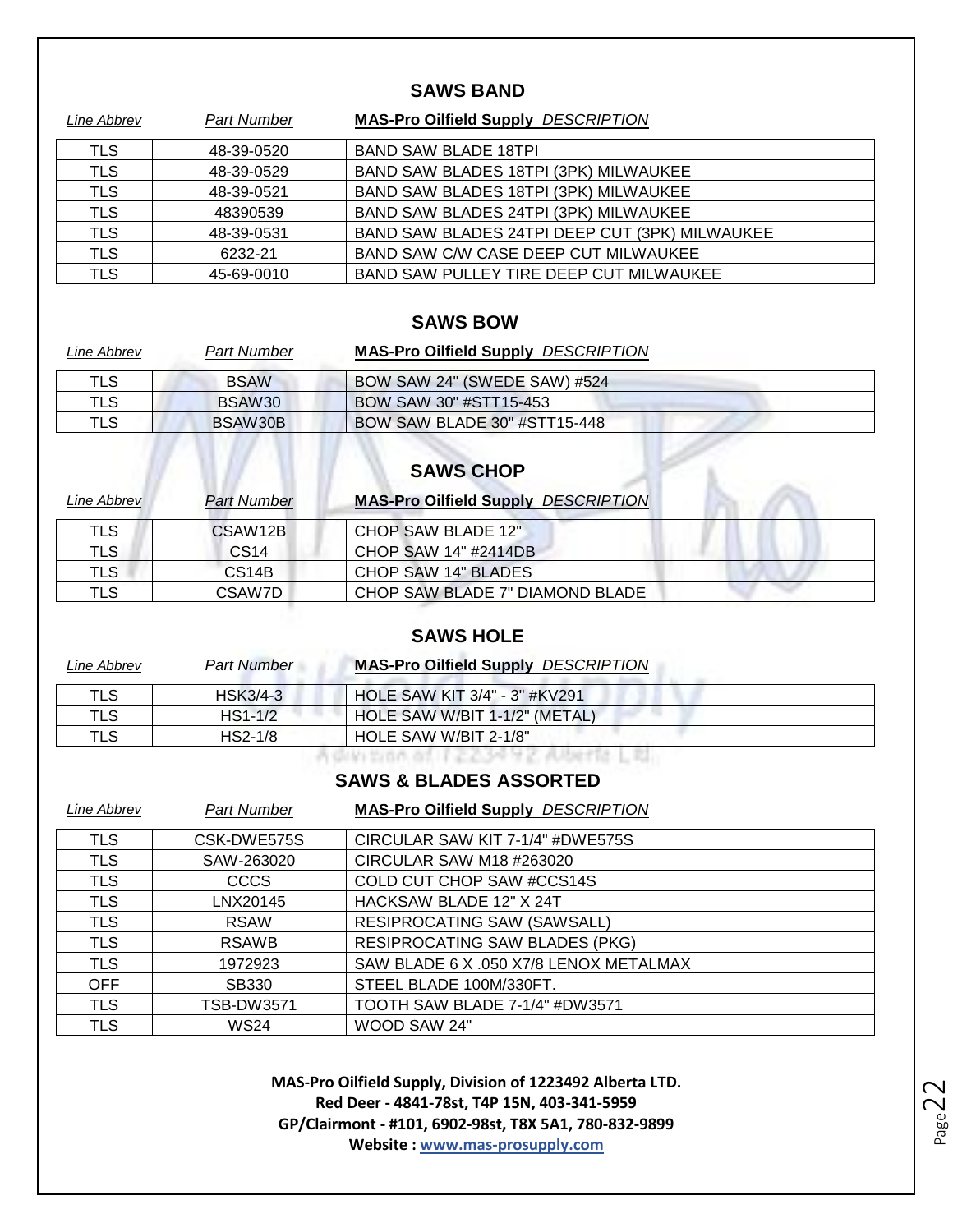#### **SCREWDRIVERS**

| <b>Line Abbrev</b> | <b>Part Number</b> | <b>MAS-Pro Oilfield Supply DESCRIPTION</b> |
|--------------------|--------------------|--------------------------------------------|
| <b>PCR</b>         | 10-1204            | 1/4" X 4" FLAT SCREW DRVR                  |
| <b>TLS</b>         | SDF1/4X1-1/2       | SCREW DRIVER FLAT 1/4" X 1-1/2" #101202    |
| <b>TLS</b>         | SDF1/4             | SCREW DRIVER FLAT 1/4" X 4" #101204        |
| <b>PCR</b>         | 10-1206            | 1/4" X 6" FLAT SCREW DRVR                  |
| <b>TLS</b>         | <b>SDFM</b>        | SCREW DRIVER FLAT MEDIUM 1/4" X 6" #101206 |
| <b>PCR</b>         | 10-1306            | 5/16" X 6" FLAT SCREW DRVR                 |
| TLS                | SDF5/16            | SCREW DRIVER FLAT 5/16" X 6" #101306       |
| <b>PCR</b>         | 10-1408            | 3/8" X 8" FLAT SCREW DRVR                  |
| <b>TLS</b>         | <b>SDFL</b>        | SCREW DRIVER FLAT LARGE 3/8" X 8" #101408  |
| <b>TLS</b>         | <b>SDSF</b>        | SCREW DRIVER SET FLAT #WSW10J217           |
| <b>PCR</b>         | 10-6002            | MULTI PURPOSE SCREW DRIVER (12PC)          |
| <b>TLS</b>         | SDP#26             | SCREW DRIVER PHILLIPS 6#2 10-5206          |
| <b>TLS</b>         | <b>SDP#48</b>      | SCREW DRIVER PHILLIPS 8#4 10-5408          |
| <b>TLS</b>         | <b>SDR8#3</b>      | SCREW DRIVER ROBERTSON(SQUARE)8 #3 10-     |
| <b>TLS</b>         | <b>SDM</b>         | SCREW DRIVER MULTI#10-6002                 |
| <b>JET</b>         | 720508             | TORK SCREW DRIVER SET 6PC                  |
| <b>PCR</b>         | 10-9909            | SCREW DRIVER SET 6PC PRECISION             |
| <b>PCR</b>         | 10-9908            | 8PC SCREWDRIVER SET                        |
| JET                | 020906             | <b>SCREW DRIVER SET 9PC</b>                |
| JET                | 020907             | <b>SCREW DRIVER SET 14PC</b>               |
| <b>TLS</b>         | <b>SDS15</b>       | SCREWDRIVER SET PRO300 15PC                |
| TLS                | SDS18PC            | SCREW DRIVER SET 18PC 10-9918              |

#### **SHOVEL**

| <b>Part Number</b>  | <b>MAS-Pro Oilfield Supply DESCRIPTION</b> |
|---------------------|--------------------------------------------|
| <b>SCOOPS</b>       | SHOVEL SCOOP ALUMINUM #41-2050             |
| SNOWS24'A           | SNOW SHOVEL 24 ALUMINUM                    |
| SNOWS24'            | SNOW SHOVEL 24 PLASTIC #NPP21KD            |
| <b>SNOWSFOLDING</b> | SNOW SHOVEL 24 PLASTIC FOLDING #YEMECAR    |
| SNOWS24'S           | SNOW SHOVEL 24 STEEL #YSP24D               |
| <b>SPADE</b>        | SHOVEL LH SPADE #LHR2L                     |
| <b>SPADEGAR</b>     | <b>SPADE GARANT #GHR2FL</b>                |
| <b>SPADESH</b>      | SPADE SHOVEL D-HANDLE #LHR2D               |
| <b>SPADEG</b>       | SPADE SHOVEL GRIZZLY HD #GFR2L             |
| <b>SMLHS</b>        | SHOVEL LH SQUARE #LHS2L                    |
| LHS2D               | SQUARE MOUTH SHORT HANDLE SHOVEL#LHS2D     |
| <b>TRACKS</b>       | TRACK/DRAIN SHOVEL #41-2080                |
| <b>TRACKSF</b>      | TRACK/DRAIN SHOVEL FLAT #GFGS2FD           |
|                     |                                            |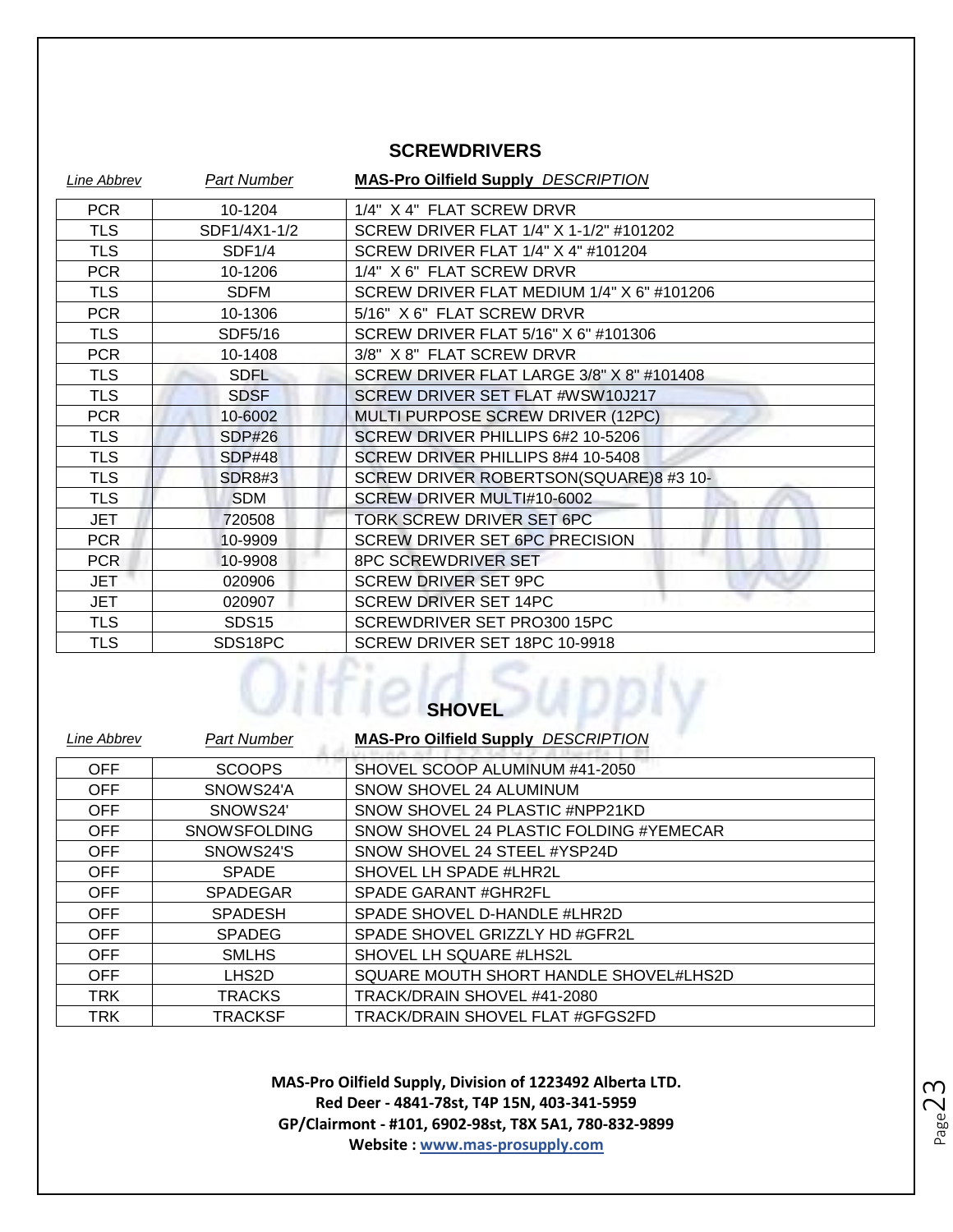#### **SOCKET ADAPTOR**

| Line Abbrev   | <b>Part Number</b> | <b>MAS-Pro Oilfield Supply DESCRIPTION</b> |
|---------------|--------------------|--------------------------------------------|
| <b>TLS</b>    | SDA3/8-1/2         | 3/8" DRIVE TO 1/2" DRIVE ADAPTER #02-1036  |
| <b>PCR</b>    | 03-1037            | $1/2$ " DR F X $3/8$ " DR M ADAPTER        |
| <b>TLS</b>    | SDA1/2-3/8         | 1/2" DRIVE TO 3/8" DRIVE ADAPTER           |
| <b>PCR</b>    | 03-1036            | $1/2$ " DR F X $3/4$ " DR M ADAPTER        |
| <b>TLS</b>    | SDA1/2-3/4         | 1/2" DRIVE TO 3/4" DRIVE ADAPTER IMPACT    |
| <b>TLS</b>    | SDA3/4-1/2         | 3/4" DRIVE TO 1/2" DRIVE ADAPTER IMPACT    |
| <b>TLS</b>    | IA3/4FX1/2M        | IMPACT ADAPTER 3/4"F X 1/2"M #04-5037      |
| <b>PCR</b>    | 04-5036            | 3/4" DR F X 1"DR M ADAPTER IMPACT          |
| <b>TLS</b>    | PCR045037          | PROCORE 3/4" X 1/2" IMPACT ADAPTER         |
| <b>TLS</b>    | SDA1-1/2I          | 1" DRIVE TO 1/2" DRIVE ADAPTER IMPACT      |
| <b>PCR</b>    | 05-5037            | 1" DR F X 3/4"DR M ADAPTER IMPACT          |
| <b>TLS</b>    | SDA1-3/41          | 1" DRIVE TO 3/4" DRIVE ADAPTER IMPACT      |
| <b>SOCKET</b> |                    |                                            |

| Line Abbrev | <b>Part Number</b> | <b>MAS-Pro Oilfield Supply DESCRIPTION</b> |
|-------------|--------------------|--------------------------------------------|
| <b>TLS</b>  | S3/8X9/16          | SOCKET 3/8" X 9/16" #021218                |
| <b>TLS</b>  | S3/8X5/8           | SOCKET 3/8" X 5/8"                         |
| <b>TLS</b>  | S3/8X13/16         | SOCKET 3/8" X 13/16"                       |
| <b>TLS</b>  | S3/8X7/8           | SOCKET 3/8" X 7/8"                         |
| <b>TLS</b>  | S1/2X7/16          | SOCKET 1/2" X 7/16"                        |
| <b>TLS</b>  | S1/2X11/16         | SOCKET 1/2" X 11/16" #03-1222              |
| <b>PCR</b>  | 03-1224            | 1/2" DR X 3/4" SKT 6PNT                    |
| <b>PCR</b>  | 03-1628            | 1/2" DR X 7/8" SKT 12PNT                   |
| <b>TLS</b>  | S1/2X7/8           | SOCKET 1/2" X 7/8" #03-1228                |
| <b>TLS</b>  | S1/2X15/16         | SOCKET 1/2" X 15/16"                       |
| <b>TLS</b>  | $S1/2X1-1/8$       | SOCKET 1/2" DRIVE X 1-1/8"                 |
| <b>TLS</b>  | S1/2X1-1/4         | SOCKET 1/2" X 1-1/4"                       |
| <b>TLS</b>  | S1/2X1-5/16I       | SOCKET 1/2" DRIVE X 1-5/16" #03-5242       |
| <b>TLS</b>  | S3/4X1/2           | SOCKET 3/4" X 1/2" DRIVE 12 POINT          |
| <b>TLS</b>  | S3/4X3/4           | SOCKET 3/4" X 3/4" #041624                 |
| <b>TLS</b>  | S3/4X3/4IP         | SOCKET 3/4" DRIVE X 3/4" DR PROTO          |
| <b>TLS</b>  | DS7/8X3/4          | 3/4" X 7/8" SOCKET                         |
| <b>STD</b>  | S3/4X7/8           | <b>SOCKET 3/4 X7/8</b>                     |
| <b>PCR</b>  | 04-1628            | 3/4" DR X 7/8" SKT 12PNT                   |
| <b>TLS</b>  | S3/4X1             | SOCKET 3/4" X 1"                           |
| <b>TLS</b>  | S3/4X1-1/16        | SOCKET 3/4" X 1-1/16"                      |
| <b>TLS</b>  | S3/4X1-1/8         | SOCKET 3/4" X 1-1/8"                       |
| <b>TLS</b>  | S3/4X1-3/16        | SOCKET 3/4" X 1-3/16"                      |
| <b>PCR</b>  | 04-1640            | 3/4" DR SKT X 1-1/4" 12PNT                 |
| <b>MSC</b>  | S3/4X1-5/16        | SOCKET 3/4" X 1-5/16" #04-1642             |
| <b>TLS</b>  | S3/4X1-7/16        | SOCKET 3/4" X 1-7/16" #04-1646             |
| <b>TLS</b>  | S3/4X1-5/8         | SOCKET 3/4" X 1-5/8" #04-1652              |
| <b>TLS</b>  | S3/4X1-3/4         | SOCKET 3/4" X 1-3/4"                       |

Page24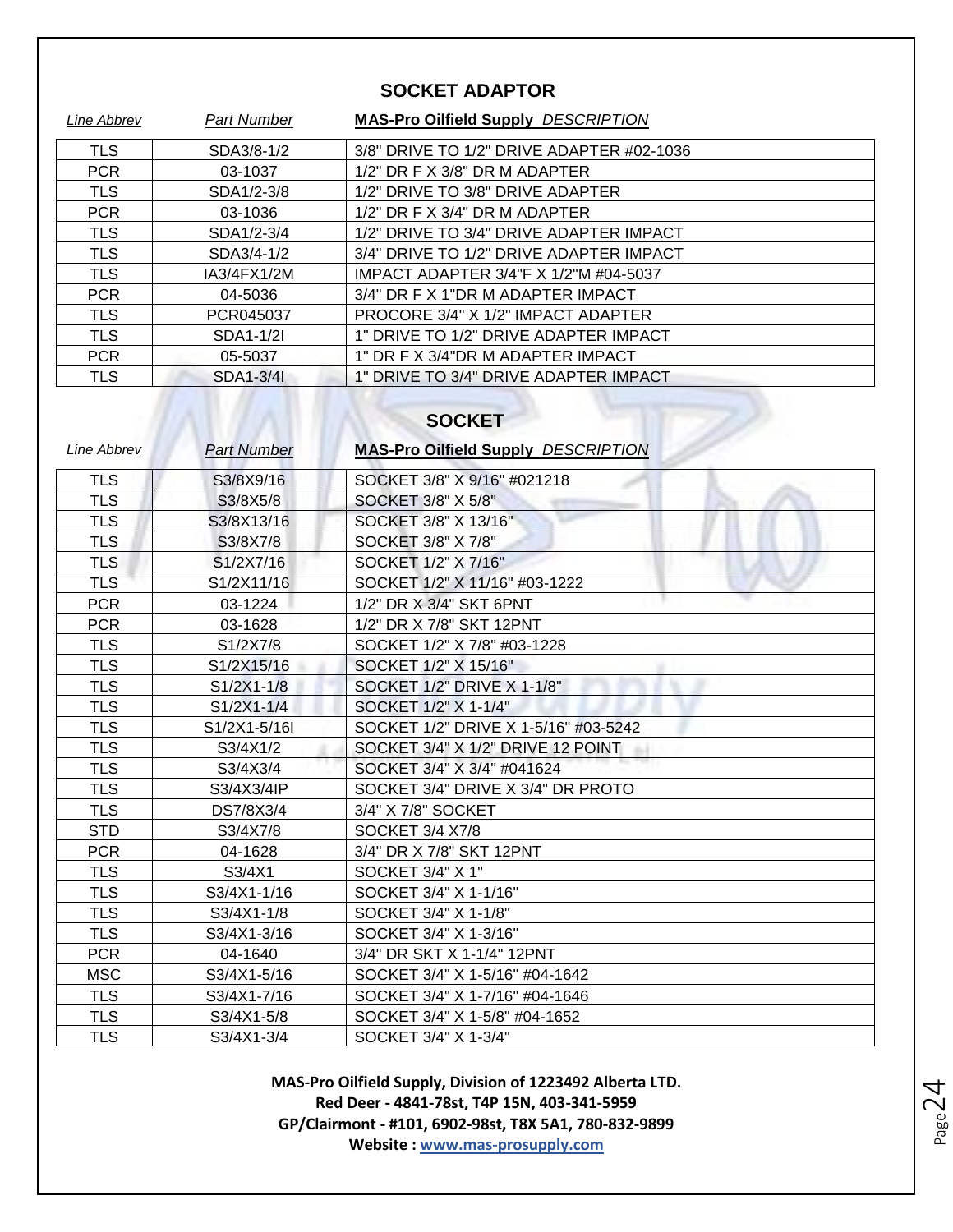| <b>MSC</b>      | S3/4X1-13/16 | SOCKET 3/4" X 1-13/16"          |
|-----------------|--------------|---------------------------------|
| MS <sub>2</sub> | S34X1-13/16  | SOCKET 3/4" X 1-13/16" #04-1658 |
| <b>TLS</b>      | S3/4X1-7/8   | SOCKET 3/4" X 1-7/8" #04-1660   |
| <b>TLS</b>      | S3/4X15/16   | SOCKET 3/4" X 15/16" #04-1630   |
| <b>TLS</b>      | S3/4X2       | SOCKET 3/4" X 2"                |
| <b>PCR</b>      | 04-1664      | 3/4" DR SKT X 2" 12PNT          |
| <b>TLS</b>      | $S3/4X2-1/8$ | SOCKET 3/4" X 2-1/8"            |
| <b>TLS</b>      | S3/4X2-3/16  | SOCKET 3/4" X 2-3/16"           |
| <b>TLS</b>      | S3/4X2-1/4   | SOCKET 3/4" X 2-1/4" #04-1672   |
| <b>TLS</b>      | S3/4X2-3/8   | SOCKET 3/4" X 2-3/8"            |
| <b>TLS</b>      | S3/4X2-1/2   | SOCKET 3/4" X 2-1/2" #04-1680   |
| <b>PCR</b>      | 02-2210      | 3/8" DR X 10MM SKT 6PNT         |
| <b>TLS</b>      | S3/8X13      | SOCKET 3/8" X 13MM              |
| <b>TLS</b>      | S3/8X14      | SOCKET 3/8" X 14MM              |
| <b>PCR</b>      | 02-2215      | 3/8" DR X 15MM SKT 6PNT         |
| <b>TLS</b>      | S1/2X22      | SOCKET 1/2" X 22MM #03-2222     |
| <b>TLS</b>      | S3/4X22      | SOCKET 3/4" X 22MM              |
| <b>TLS</b>      | S3/4X33      | SOCKET 3/4" X 33MM              |
| <b>TLS</b>      | S3/4X36MM    | SOCKET 3/4" X 36MM #04-2636     |
| <b>STD</b>      | S3/4X60P     | SOCKET 3/4" X 60MM PROTO        |
|                 |              | <b>SOCKET DEEP</b>              |

| Line Abbrev | <b>Part Number</b> | <b>MAS-Pro Oilfield Supply DESCRIPTION</b> |
|-------------|--------------------|--------------------------------------------|
| <b>TLS</b>  | PCR021318          | PROCORE 9/16" SOCKET DP 3/8" DRIVE         |
| <b>PCR</b>  | 03-1314            | 1/2" DR X 7/16" DEEP SKT 6PNT              |
| <b>PCR</b>  | 03-1316            | 1/2" DR X 1/2" DEEP SKT 6PNT               |
| <b>TLS</b>  | 5320               | SOCKET 1/2" DRIVE X 5/8" DEEP 12PT PROTO   |
| <b>TLS</b>  | S1/2X3/4D          | SOCKET 1/2" DRIVE X 3/4" DEEP              |
| <b>PCR</b>  | 03-1330            | 1/2" DR X 15/16" SKT DEEP 6PNT             |
| <b>TLS</b>  | 031334             | SOCKET 1/2" DRIVE X 1-1/16" 6PT DEEP       |
| <b>TLS</b>  | S1/2X1-1/8D        | SOCKET 1/2" DRIVE X 1-1/8" DEEP            |
| <b>TLS</b>  | S3/4X1-7/16D       | SOCKET 3/4" X 1-7/16" #DEEP                |
| <b>PCR</b>  | 02-2311            | 3/8" DR X 11MM DEEP SKT 6PNT               |
| <b>PCR</b>  | 02-2313            | 3/8" DR X 13MM DEEP SKT 6PNT               |
| TLS         | 32DS               | 32 MM DEEP SOCKET                          |

#### **SOCKET DEEP IMPACT**

| Line Abbrev | <b>Part Number</b> | <b>MAS-Pro Oilfield Supply DESCRIPTION</b> |
|-------------|--------------------|--------------------------------------------|
| <b>PCR</b>  | 03-5348            | 1/2" DR IMP SKT 1-1/2" DEEP 6 PNT          |
| <b>TLS</b>  | S3/4X1-1/4         | SOCKET 3/4" X 1-1/4" DEEP IMPACT           |
| <b>PCR</b>  | 04-5352            | 3/4" DR IMP SKT X 1-5/8" DEEP 6PNT         |
| <b>PCR</b>  | 04-5358            | 3/4" DR IMP SKT 1-13/16" DEEP 6PNT         |
| <b>PCR</b>  | 05-5370            | 1" DR IMP SKT X 2-3/16" DEEP 6PNT          |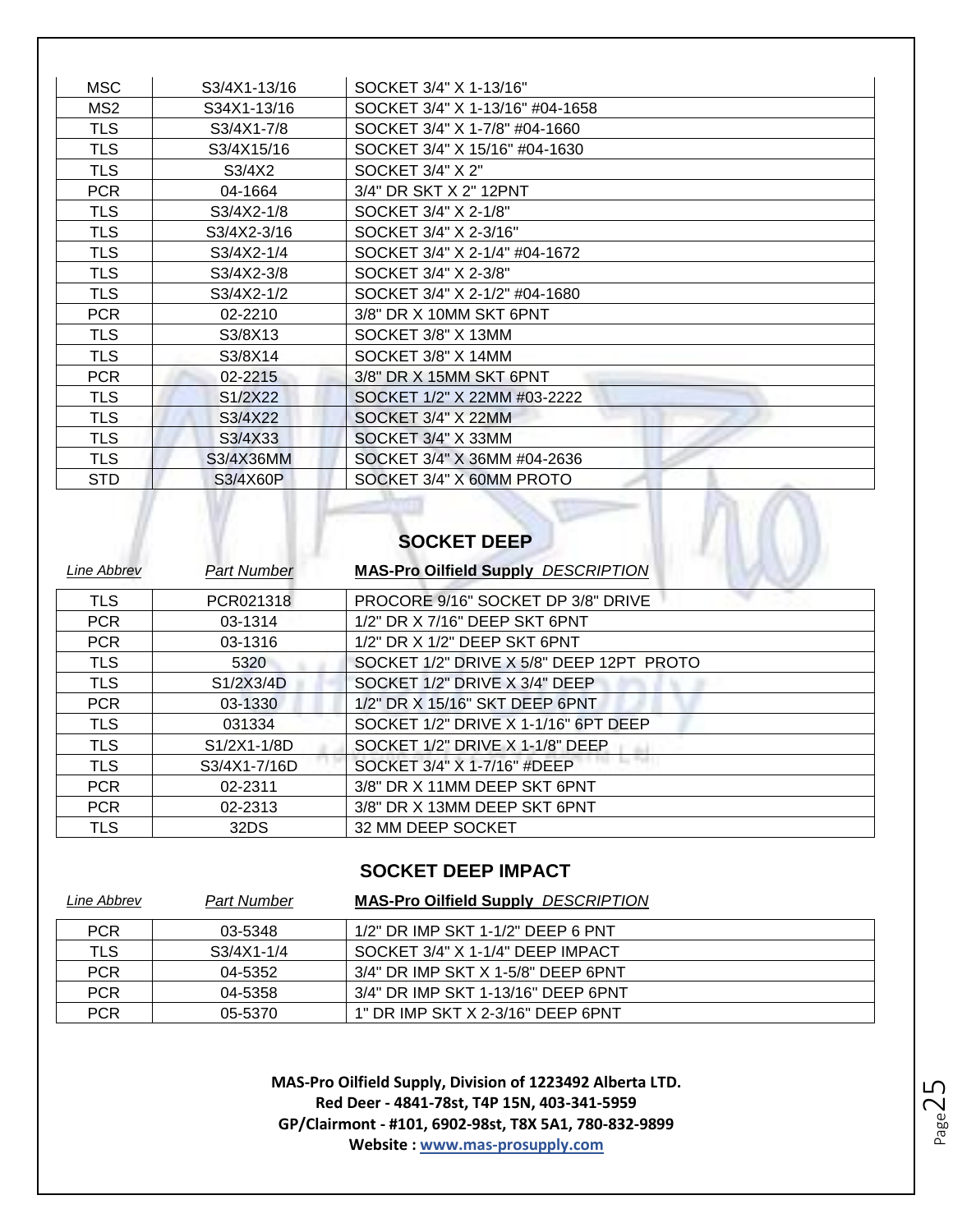#### **SOCKET IMPACT**

| <b>Line Abbrev</b> | Part Number    | <b>MAS-Pro Oilfield Supply DESCRIPTION</b> |
|--------------------|----------------|--------------------------------------------|
| <b>TLS</b>         | S1/2X3/8I      | SOCKET 1/2" DRIVE X 3/8" IMPACT            |
| <b>TLS</b>         | S12X118I       | SOCKET 1/2" DR X 1-1/8" IMPACT             |
| <b>TLS</b>         | IS3/4X7/8      | IMPACT SOCKET SHORT 3/4" X 7/8"            |
| <b>TLS</b>         | S3/4X1-5/8I    | SOCKET 3/4" X 1-5/8" #045252 IMPACT        |
| <b>PCR</b>         | 04-5258        | 3/4" DR IMP SKT X 1-13/16" 6PNT            |
| <b>TLS</b>         | S3/4X113/16    | SOCKET 3/4" DRIVE X 1-13/16" IMPACT        |
| <b>TLS</b>         | S3/4X1-13/16I  | SOCKET 3/4" X 1-13/16" #045258 IMPACT      |
| <b>PCR</b>         | 04-5264        | 3/4" DR IMP SKT X 2" 6PNT                  |
| <b>TLS</b>         | S34X2I         | SOCKET 3/4" DR X 2" IMPACT                 |
| <b>PCR</b>         | 04-5268        | 3/4" DR IMP SKT X 2-1/8" 6PN               |
| <b>TLS</b>         | S3/4X2-1/8I    | SOCKET 3/4" X 2-1/8" #04-5268 IMPACT       |
| <b>TLS</b>         | S3/4X2-3/16I   | SOCKET 3/4" X 2-3/16" #04-5270 IMPACT      |
| <b>TLS</b>         | IS2-3/4X2-3/16 | IMPACT SOCKET 3/4" X 2-3/16"               |
| <b>PCR</b>         | 04-5276        | 3/4" DR IMP SKT X 2-3/8" 6PNT              |
| <b>TLS</b>         | $IS2-3/5$      | IMPACT SOCKET 3/4" X 2-3/8"                |
| <b>TLS</b>         | $IS1X2-1/4$    | IMPACT SOCKET 1" X 2-1/4" #05-5272         |
| <b>TLS</b>         | S1X2-3/4       | SOCKET 1" X 2-3/4" IMPACT                  |
|                    |                |                                            |

#### **SOCKET HEX KEY**

| Line Abbrev | <b>Part Number</b> | <b>MAS-Pro Oilfield Supply DESCRIPTION</b>             |
|-------------|--------------------|--------------------------------------------------------|
| TLS         | S3/8X5/32HK        | SOCKET 3/8" DRIVE X 5/32" HEX KEY#4990-5/32            |
| MS3         | S3/8X5/16HKLP      | SOCKET 3/8" DRIVE X 5/16" HEX KEY LONG #49905/16 PROTO |
| MS3         | S1/2X5/16HK        | SOCKET 1/2" DRIVE X 5/16" HEX KEY #03-3310             |
| <b>TLS</b>  | S1/2X5/8HK         | SOCKET 1/2" DRIVE X 5/8" HEX KEY #03-3320              |
| TLS         | S1/2X17HK          | SOCKET 1/2" DRIVE X 17MM HEX KEY #03-3371              |
|             |                    |                                                        |

#### **ASSORTED SOCKETS**

| Line Abbrev | <b>Part Number</b> | <b>MAS-Pro Oilfield Supply DESCRIPTION</b>        |
|-------------|--------------------|---------------------------------------------------|
| <b>HOS</b>  | SH1/2 X9/16        | SOCKET HEX HEAD 1/2" X 9/16"                      |
| <b>STD</b>  | S7/8X3/4D          | SOCKET 3/4 DRIVEX7/8 HEX HEAD                     |
| <b>TLS</b>  | SH5X12MM           | SOCKET HEX HEAD 5" X 12MM                         |
| <b>TLS</b>  | SH5X40MM           | SOCKET HEX HEAD 5" X 40MM                         |
| <b>TLS</b>  | SIK3/4FX1/2M       | SOCKET IMPACT KNUCKLE 3/4" (FEMALE) X 1/2" (MALE) |
| <b>TLS</b>  | SIK3/4FX3/4M       | SOCKET IMPACT KNUCKLE 3/4" (FEMALE) X 3/4" (MALE) |
| <b>TLS</b>  | SK3/4FX3/4M        | SOCKET KNUCKLE 3/4" (FEMALE) X 3/4" (MALE)        |
| <b>TLS</b>  | 55702-3/16         | 5570 2-3/16" SOCKET                               |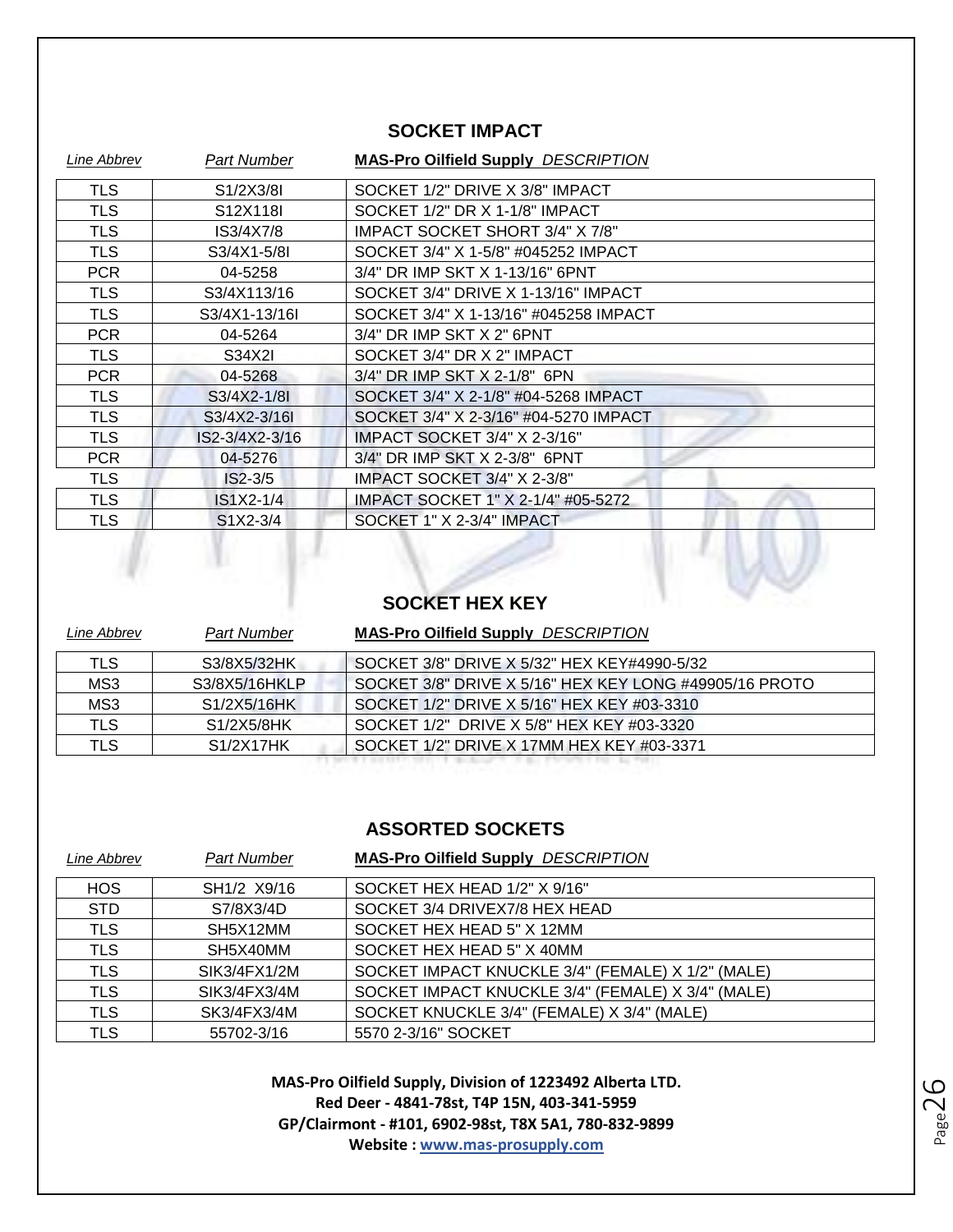#### **SOCKET SETS**

| Line Abbrev | Part Number         | <b>MAS-Pro Oilfield Supply DESCRIPTION</b>    |
|-------------|---------------------|-----------------------------------------------|
| <b>TLS</b>  | <b>ISSS3/8</b>      | IMPACT SOCKET SET STANDARD 3/8" #02-9914      |
| <b>TLS</b>  | ISSS1/2             | IMPACT SOCKET SET STANDARD 1/2" #03-9918      |
| <b>TLS</b>  | <b>ISSS3/4</b>      | IMPACT SOCKET SET STANDARD 3/4" #04-9915      |
| <b>TLS</b>  | ISSS1               | IMPACT SOCKET SET STANDARD 1" #05-9907        |
| <b>TLS</b>  | ISSM3/8             | IMPACT SOCKET SET METRIC 3/8" #02-9920        |
| <b>TLS</b>  | ISSM1/2             | IMPACT SOCKET SET METRIC 1/2" #03-9921        |
| <b>TLS</b>  | <b>SS3/8S</b>       | SOCKET SET 3/8" STD #02-8850                  |
| <b>JET</b>  | 020133              | SOCKET SET 1/2" STD 20PC                      |
| <b>TLS</b>  | <b>SS1/2D</b>       | SOCKET SET 1/2" STD (DEEP)                    |
| JET         | 020141              | SOCKET SET 3/4" STD 21PC                      |
| JET         | 020113              | SOCKET SET 1/4" STD/MET 40PC                  |
| <b>PCR</b>  | 02-8888             | 88PC 1/4"+3/8" DR SAE/MET SOCKET SET          |
| <b>TLS</b>  | <b>SS1/4M&amp;S</b> | SOCKET SET 1/4" METRIC & STD #01-8842         |
| <b>JET</b>  | 020125              | SOCKET SET 3/8" STD/MET 49PC                  |
| <b>TLS</b>  | <b>SS1/4M</b>       | SOCKET SET 1/4" METRIC #01-8817               |
| <b>TLS</b>  | <b>SS3/8M</b>       | SOCKET SET 3/8" METRIC                        |
| <b>TLS</b>  | <b>SS1/2M</b>       | SOCKET SET 1/2" METRIC #03-8821               |
| <b>TLS</b>  | SS3/4MSO            | SOCKET SET 3/4" METRIC #048810 (SOCKETS ONLY) |
| <b>TLS</b>  | <b>SS172</b>        | SOCKET SET 172PC                              |
|             |                     |                                               |

#### **SOLDER GUN & PART**

| Line Abbrev | <b>Part Number</b> | <b>MAS-Pro Oilfield Supply DESCRIPTION</b> |
|-------------|--------------------|--------------------------------------------|
| <b>CHM</b>  | SOLDER95/5         | SOLDER 95/5(ROLL)#WS15018                  |
| <b>CHM</b>  | <b>SOLDERBC</b>    | SOLDER BUTT CONNECTORS (25PK)              |
| <b>CHM</b>  | <b>SOLDERT</b>     | <b>SOLDER TIN (ROLL)</b>                   |
| <b>CHM</b>  | <b>SIKB</b>        | SOLDERING IRON KIT BUTANE #SP1K            |
| <b>OFF</b>  | SW454              | SOLDERING WIRE 454G ROLL                   |
| <b>TLS</b>  | SA                 | <b>SOLDER ASSORTMENT</b>                   |
| <b>TLS</b>  | <b>SGUN</b>        | SOLDER GUN HD #D550PK                      |
| <b>TLS</b>  | <b>SGUNK</b>       | SOLDER GUN KIT #SP1K                       |

#### **SNIPS AVIATION**

| Line Abbrev | <b>Part Number</b> | <b>MAS-Pro Oilfield Supply DESCRIPTION</b> |
|-------------|--------------------|--------------------------------------------|
| <b>PCR</b>  | 16-0110            | AVIATION SNIPS LEFT CUT                    |
| <b>PCR</b>  | 16-0120            | AVIATION SNIPS RIGHT CUT                   |
| JET         | 020804             | AVIATION SNIP STRGHT YELLOW                |
| JET         | 735301             | AVIATION SNIPS STRGHT YELLOW               |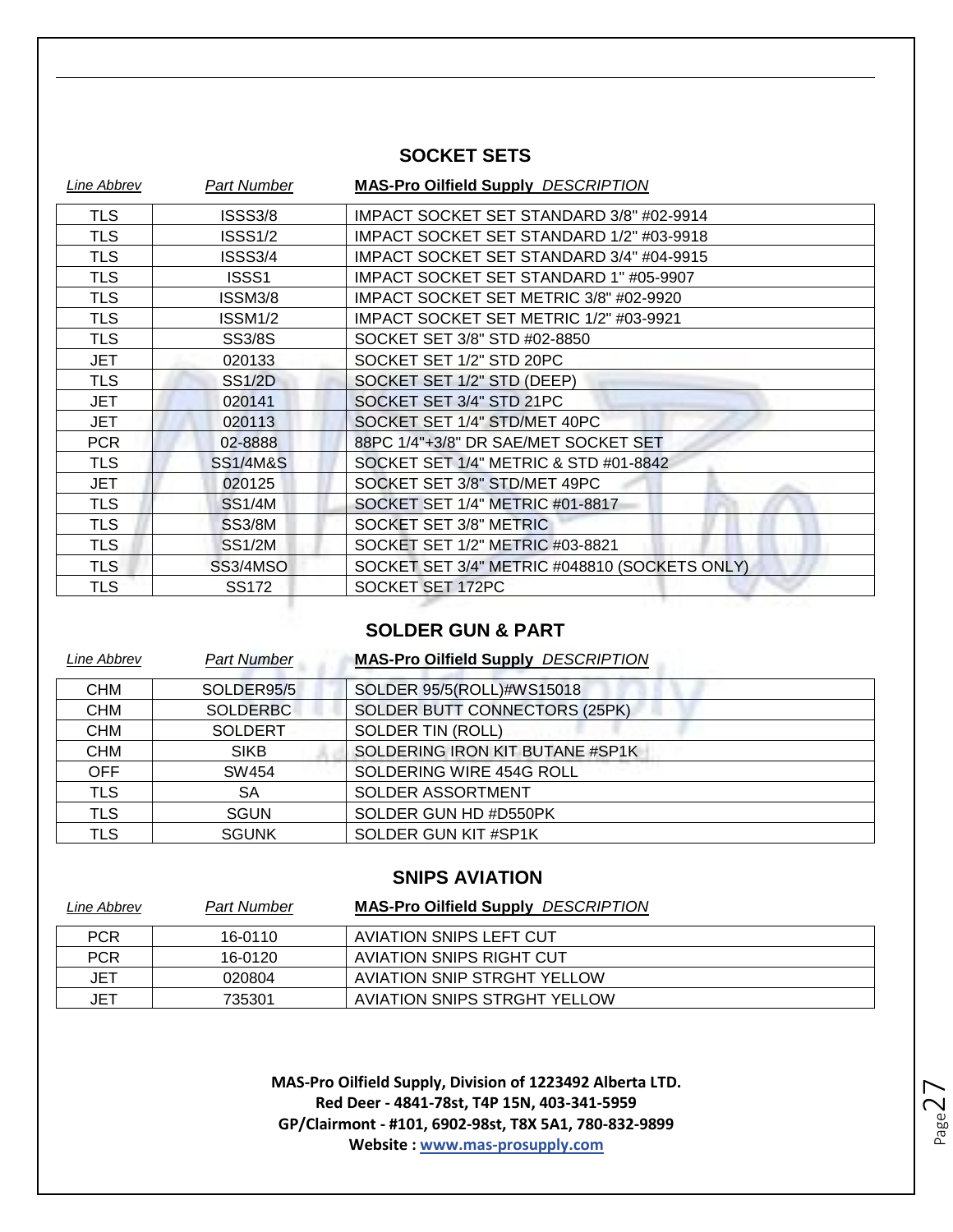#### **SNIPES TIN**

| Line Abbrev | <b>Part Number</b> | <b>MAS-Pro Oilfield Supply DESCRIPTION</b> |
|-------------|--------------------|--------------------------------------------|
| TLS         | TSLP               | TIN SNIPES LEFT #303L PROTO                |
| TLS         | TSS                | TIN SNIPES STRAIGHT #PCR 16-0101           |

#### **STEEL STAMPS**

| Line Abbrev | <b>Part Number</b>  | <b>MAS-Pro Oilfield Supply DESCRIPTION</b>        |
|-------------|---------------------|---------------------------------------------------|
| <b>TLS</b>  | <b>SNSC3/16</b>     | STEEL LETTER STAMP C 3/16"                        |
| <b>TLS</b>  | SNSD <sub>1/4</sub> | STEEL LETTER STAMP D 1/4"                         |
| TLS         | <b>SLS</b>          | STEEL LETTER STAMPS SET #PP27100                  |
| <b>TLS</b>  | SL/NC1/4            | STEEL LETTER/NUMBER COMBO STAMP SET 1/4" #20626   |
| <b>TLS</b>  | <b>SL/NC1/8</b>     | STEEL LETTER/NUMBER COMBO STAMP SET 1/8" #PI36030 |
| <b>TLS</b>  | SNS23/16            | STEEL NUMBER STAMP 2 3/16"                        |
| <b>TLS</b>  | <b>SNS</b>          | STEEL NUMBER STAMPS SET                           |
|             |                     | <b>TAPS</b>                                       |

| Line Abbrev | <b>Part Number</b> | <b>MAS-Pro Oilfield Supply DESCRIPTION</b> |
|-------------|--------------------|--------------------------------------------|
| <b>MSC</b>  | TAP1               | <b>TAP 1/8" NPT</b>                        |
| <b>TLS</b>  | TAP14              | <b>TAP 1/4" NPT</b>                        |
| <b>TLS</b>  | <b>TB1/4</b>       | TAP BIT 1/4" #61121 (PACK OF 3)            |
| <b>TLS</b>  | TB1/4NPT           | TAP BIT 1/4" NPT PIPE THREAD #WSWPT14      |
| <b>TLS</b>  | TB5/16             | TAP BIT 5/16" #516NFT                      |
| <b>TLS</b>  | <b>TAP12</b>       | <b>TAP 1/2" NPT</b>                        |
| <b>TLS</b>  | <b>TB1/2</b>       | TAP BIT 1/2" #61211                        |
| <b>TLS</b>  | TB3/4              | TAP BIT 3/4" #60990                        |
| <b>TLS</b>  | TAP34              | <b>TAP 3/4" NPT</b>                        |
| <b>TLS</b>  | TB1                | TAP BIT 1"                                 |
| <b>TLS</b>  | TAP1               | TAP 1" NPT                                 |
| <b>TLS</b>  | 229-6804-T         | TAP 1" -8V BAIRD W/ HANDLES                |
| <b>TLS</b>  | BTT-61472          | 1 1/4" BOTTOM TAP TAPS #61472              |
| <b>TLS</b>  | 229-6805-T         | TAP 1-1/8" -8V BAIRD W/ HANDLES            |
| <b>TLS</b>  | 229-6807-T         | TAP 1-3/8" -8V BAIRD W/ HANDLES            |
| <b>TLS</b>  | TB1-3/8            | TAP BIT 1-3/8" #55161                      |
| <b>TLS</b>  | RTT-61520          | 1 1/2" REGULAR TAP TAPS #61520             |
| <b>TLS</b>  | TBS1/8-1/2         | TAP BIT SET 1/8" - 1/2" #02-C500           |
| <b>TLS</b>  | T&DS               | TAP & DIE SET #W4001DB STD                 |
| <b>TLS</b>  | T&DM               | TAP & DIE SET #W4002DB METRIC              |
| <b>TLS</b>  | 058-7184-4         | TAP & DIE SET (76PC)                       |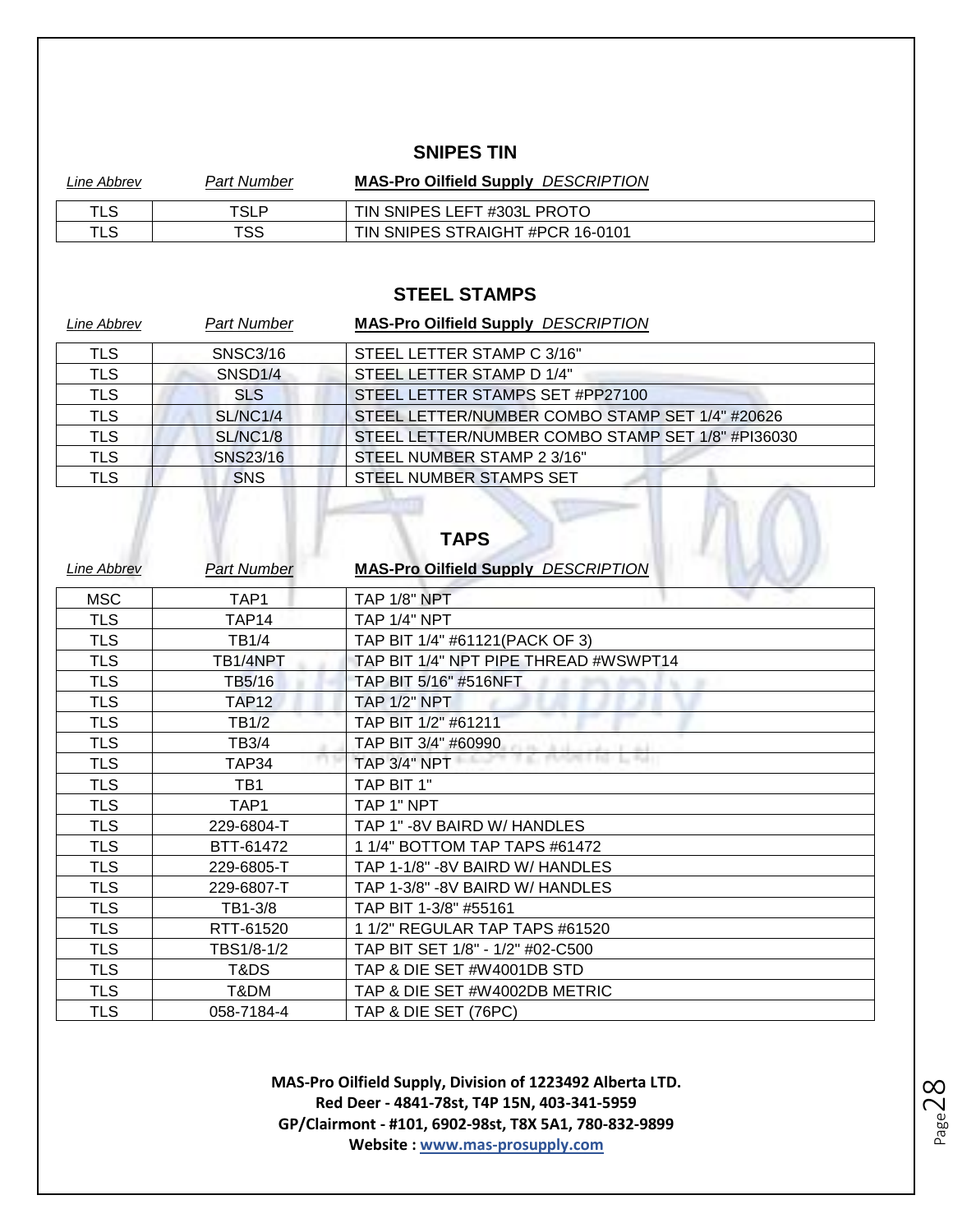#### **THREAD CHASER / GAUGE / HAND / PROTECTOR/ REPAIR**

| Line Abbrev | <b>Part Number</b> | <b>MAS-Pro Oilfield Supply DESCRIPTION</b> |
|-------------|--------------------|--------------------------------------------|
| <b>TLS</b>  | TC1/4              | THREAD CHASER 1/4" #86120                  |
| <b>TLS</b>  | TC <sub>1</sub>    | <b>THREAD CHASER 1"</b>                    |
| <b>TLS</b>  | $TC1-1/8$          | THREAD CHASER 1-1/8"                       |
| <b>TLS</b>  | TC1-3/8            | THREAD CHASER 1-3/8"X1-1/8" BAIRD          |
| <b>TLS</b>  | TG                 | THREAD GAUGE #996-570                      |
| <b>TLS</b>  | HPT <sub>1</sub>   | HAND PIPE THREADER 1"                      |
| <b>TLS</b>  | HPT <sub>2</sub>   | HAND PIPE THREADER 2"                      |
| <b>TLS</b>  | <b>HPTH</b>        | HAND PIPE THREADER HANDLE                  |
| <b>FTG</b>  | TP112MTB           | THRD PROT 1-1/2" MT BOX                    |
| <b>FTG</b>  | TP112MTP           | THRD PROT 1-1/2" MT PIN                    |
| <b>FTG</b>  | TP238CEP           | THRD PROT 2-3/8" CE PIN                    |
| <b>FTG</b>  | TP238PACB          | THRD PROT 2-3/8" PAC BOX                   |
| <b>FTG</b>  | TP238PACP          | THRD PROT 2-3/8" PAC PIN                   |
| <b>TLS</b>  | <b>TRK</b>         | THREAD REPAIR KIT                          |

# **TOOL BOX / BIN / ORGANIZER**

7

| Line Abbrev | <b>Part Number</b> | <b>MAS-Pro Oilfield Supply DESCRIPTION</b>              |
|-------------|--------------------|---------------------------------------------------------|
| MS3         | TB <sub>5</sub> D  | TOOL BOX 5 DRAWER #WSW32H883                            |
| <b>OFF</b>  | <b>BB1/4X3/4</b>   | BOLT BIN(LOADED) 1/4" - 3/4" X 4" #PFSB3800             |
| <b>OFF</b>  | 8405750            | <b>MESH CONTAINER W/ DOOR</b>                           |
| OFF         | CF450              | MESH CONTAINER W/DOOR 34" X 40"                         |
| OFF         | O12M               | ORGANIZER 12 COMPARTMENT METAL 9-1/4" X 13-3/8" X2" #DM |
| OFF         | <b>PB12</b>        | PARTS BIN 12" X 6-5/8" X 6"                             |
| <b>TLS</b>  | <b>SCBAD</b>       | ADJUSTABLE COMPARTMENT BOX DIVIDERS FOR#DUR119#         |
| <b>TLS</b>  | TB                 | TOOL BOX #WSWB520 WESTWARD                              |
| <b>TLS</b>  | <b>TBDODGE</b>     | TOOL BOX (FOR DODGE SHORT BOX)                          |
| <b>TLS</b>  | <b>TBFORD</b>      | TOOL BOX (FOR FORD SHORT BOX)                           |
| <b>TLS</b>  | <b>TBS</b>         | <b>TOOL BOX (SMALL)</b>                                 |
| <b>TLS</b>  | TB15LP             | TOOL BOX 15" LOW PROFILE #00-1004                       |
| <b>TLS</b>  | <b>TB18</b>        | TOOL BOX 18" #00-1262                                   |
| <b>TLS</b>  | <b>TB19M</b>       | TOOL BOX 19" METAL #00-1109                             |
| <b>TLS</b>  | TB20M              | TOOL BOX 20" METAL #00-1110                             |
| <b>TLS</b>  | TB23HD             | TOOL BOX 23" HD#00-1282                                 |
| <b>TLS</b>  | TB24X23X60         | TOOL BOX 24" HX23 WX60 KNAACK#2060                      |
| <b>TLS</b>  | TB26GNG            | TOOL BOX 26" GRAB'N GO #682007                          |
| <b>TLS</b>  | <b>TB26</b>        | TOOL BOX 26" METAL #00-1115                             |
| <b>TLS</b>  | TB60X24X60         | TOOL BOX 60" HX24 WX60 L KNAACK SERIES 111              |
| <b>TLS</b>  | TBB24X18X18        | TOOL BOX BUYERS 24" X 18 X 18" #524-5-01                |
| <b>TLS</b>  | 1705130            | TOOL BOX BUYERS 24" X 24" X 24"                         |
| <b>TLS</b>  | TBB24X24X36        | TOOL BOX BUYERS 24" X 24" X 36" #1704305                |
| <b>TLS</b>  | <b>TBGL3648</b>    | TOOL BOX GREEN LEE MODEL #3648                          |
| <b>TLS</b>  | <b>TBHL</b>        | TOOL BOX HANDLE LATCH C/W LOCKS (BELLY STORAGE BOX)     |
| <b>TLS</b>  | TBH <sub>6</sub>   | TOOL BOX HASP 6"                                        |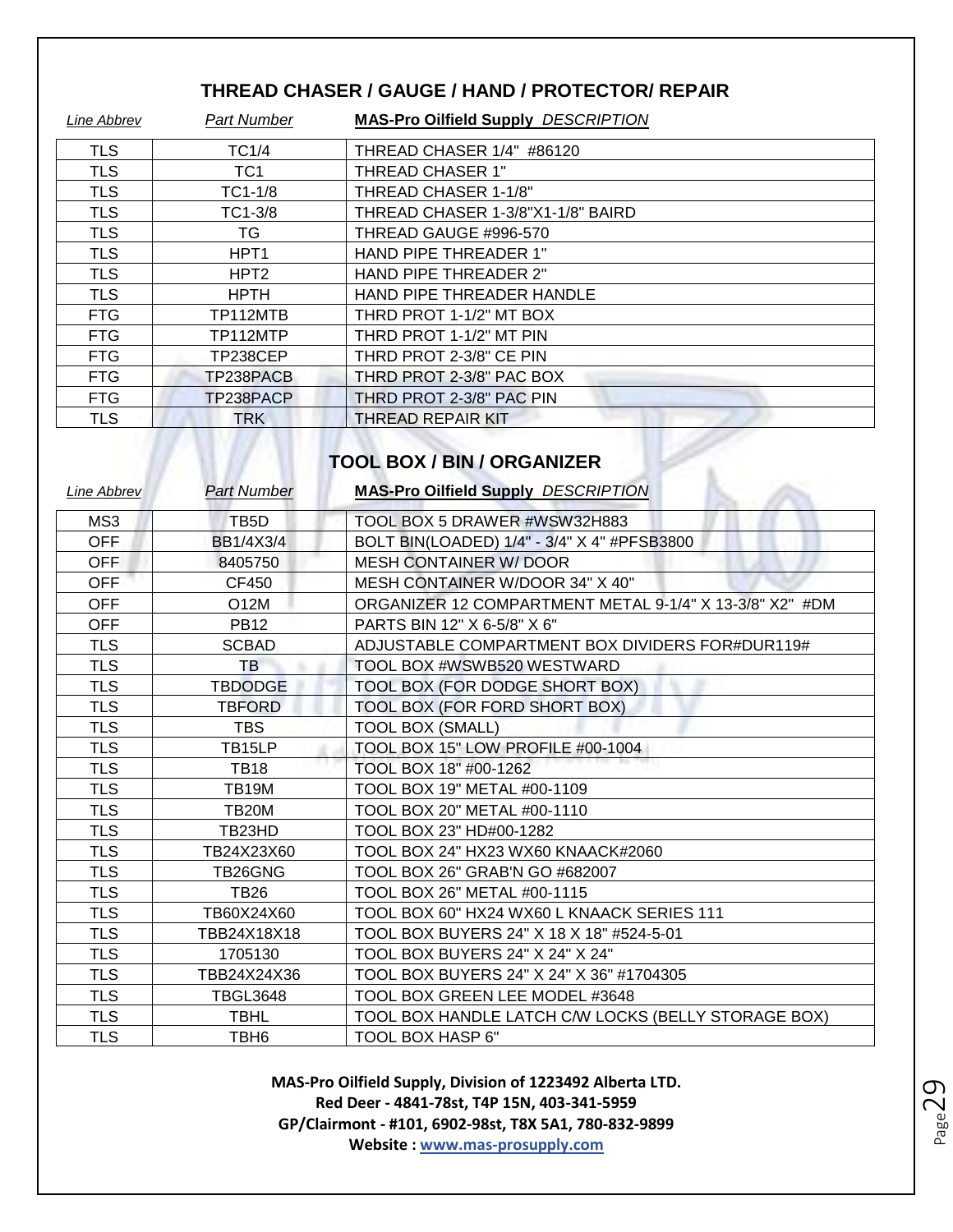| <b>TLS</b> | TBH5X2      | TOOL BOX HINGE 5 LX2 H 4 BOLT STYLE(BELLY STORAGE |
|------------|-------------|---------------------------------------------------|
| <b>TLS</b> | TBJ48       | TOOL BOX JOBSITE 23" X 24" X 48"                  |
| <b>TLS</b> | TBJ60       | TOOL BOX JOBSITE 23" X 24" X 60"                  |
| <b>TLS</b> | TBJ36       | TOOL BOX JOBSITE 36" #00-2616                     |
| <b>TLS</b> | <b>TBOS</b> | <b>TOOL BOX ORGANISER (SMALL)</b>                 |
| <b>TLS</b> | TBSFM       | TOOL BOX STANLEY 23 FAT MAX                       |
| <b>TLS</b> | TB6D        | TOOL BOX TOP METAL 6 DRAWER                       |
| TST        | <b>SCBA</b> | ADJUSTABLE COMPARTMENT BOX#DUR119                 |

#### **TORQ HEAD**

| Line Abbrev | <b>Part Number</b> | <b>MAS-Pro Oilfield Supply DESCRIPTION</b> |
|-------------|--------------------|--------------------------------------------|
| <b>TLS</b>  | TCQZX40A           | TORQ HEAD 1-1/4" BOX END CDI               |
| <b>TLS</b>  | TCQZO40A           | TORQ HEAD 1-1/4" OPEN END CDI              |
| <b>TLS</b>  | TCQZX46A           | TORQ HEAD 1-7/16" BOX END CDI              |
| <b>TLS</b>  | TCQZO46A           | TORQ HEAD 1-7/16" OPEN END CDI             |
| <b>TLS</b>  | TCQZX48A           | TORQ HEAD 1-1/2" BOX END CDI               |
| <b>TLS</b>  | TCQZO48A           | TORQ HEAD 1-1/2" OPEN ENDCDI               |
| <b>TLS</b>  | TCQZX52A           | TORQ HEAD 1-5/8" BOX END CDI               |
| <b>TLS</b>  | TCQZO52A           | TORQ HEAD 1-5/8" OPEN END CDI              |
| <b>TLS</b>  | TCQZX58A           | TORQ HEAD 1-13/16" BOX END CDI             |
| <b>TLS</b>  | TCQZO58A           | TORQ HEAD 1-13/16" OPEN EN CDI             |
|             |                    |                                            |

#### **TUBING BENDER / CUTTER**

| Line Abbrev | <b>Part Number</b> | <b>MAS-Pro Oilfield Supply DESCRIPTION</b> |
|-------------|--------------------|--------------------------------------------|
| TLS         | TB3/8              | TUBING BENDER 3/8" #36132                  |
| MSC         | TB1/2              | TUBING BENDER 1/2" #36132                  |
| <b>TLS</b>  | TC-W82003          | TUBING CUTTER #W82003                      |
| TLS         | $TC1/8-1$          | TUBING CUTTER 1/8" - 1" RIDGID #32910      |

#### **VISE BENCH**

| Line Abbrev | <b>Part Number</b> | <b>MAS-Pro Oilfield Supply DESCRIPTION</b> |
|-------------|--------------------|--------------------------------------------|
| TLS         | BV6G               | BENCH VISE 6" GRAY#VS6B                    |
| VLV         | BV4R               | BENCH VISE 4" RECORD                       |
| VLV         | BV <sub>6</sub> R  | <b>BENCH VISE 6" RECORD</b>                |
| <b>TLS</b>  | BVP <sub>6</sub>   | BENCH PIPE VISE 6" JAWS                    |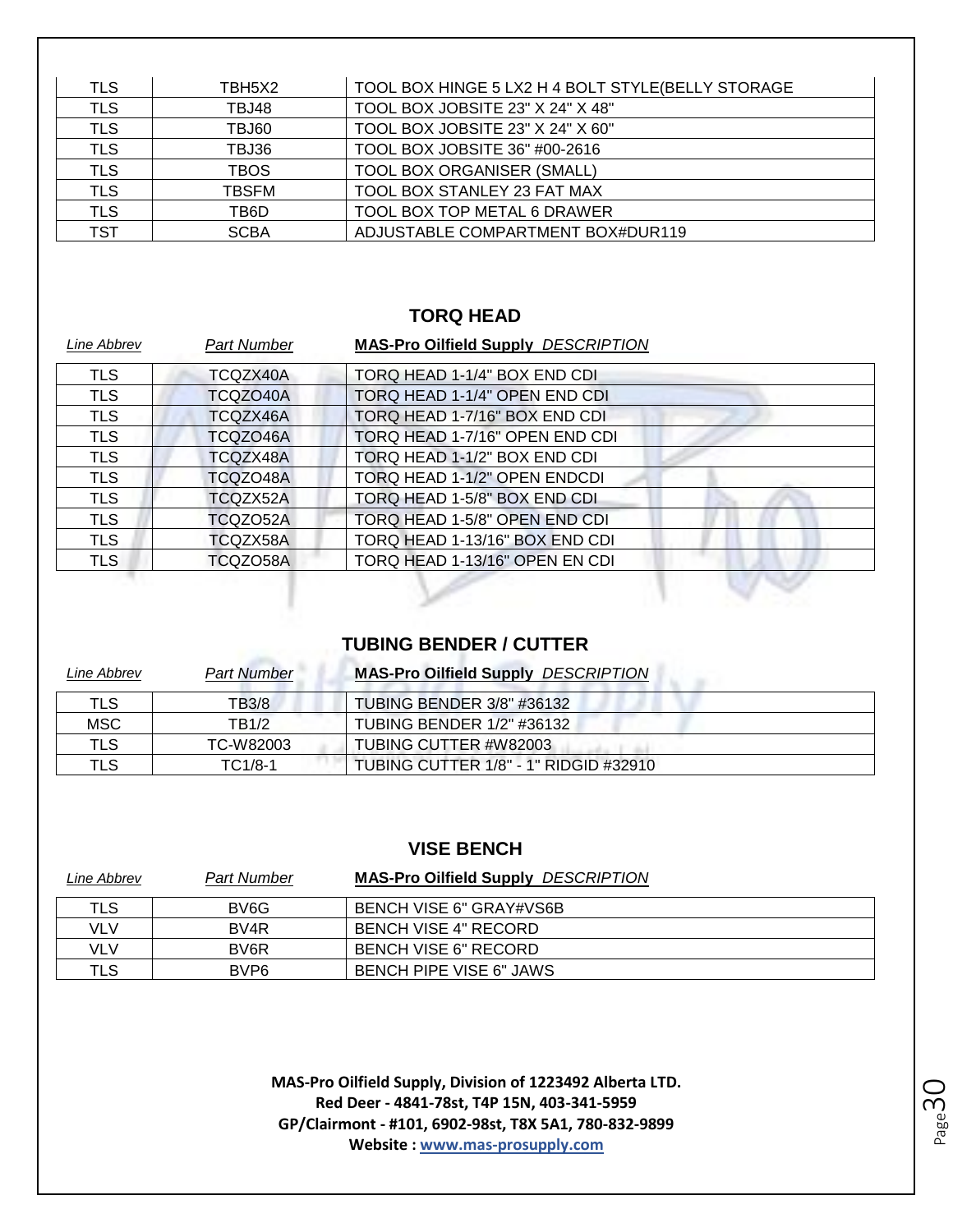#### **VISE CHAIN**

| Line Abbrev | <b>Part Number</b> | <b>MAS-Pro Oilfield Supply DESCRIPTION</b>         |
|-------------|--------------------|----------------------------------------------------|
| <b>TLS</b>  | CV <sub>2</sub>    | CHAIN VISE 2" #40175 BC2A                          |
| <b>TLS</b>  | CV <sub>6</sub>    | CHAIN VISE 6" #40210 BC610                         |
| <b>TLS</b>  | CV <sub>8</sub>    | CHAIN VISE 8" #40215 BC810                         |
| <b>TLS</b>  | CV <sub>12</sub>   | CHAIN VISE 12" #CV-12                              |
| <b>TLS</b>  | <b>CVC</b>         | CHAIN VISE CHAIN 6" #41130                         |
| <b>TLS</b>  | CVCS <sub>6</sub>  | CHAIN VISE CHAIN SCREW 6" #41095                   |
| <b>TLS</b>  | <b>CVH</b>         | CHAIN VISE HANDLE 6" #41080                        |
| <b>TLS</b>  | <b>CVJT</b>        | CHAIN VISE JAW 6" #41020 FOR TRIPOD CHAIN VISE 640 |
| <b>TLS</b>  | <b>CVJ</b>         | CHAIN VISE JAW 6" #41085 (BC610)                   |
| <b>TLS</b>  | CV <sub>12</sub> J | CHAIN VISE JAWS 12"                                |
| <b>TLS</b>  | 14831              | VISE JAW PADS 6" WILTON                            |
| <b>TLS</b>  | 48000              | <b>VISE JAW PADS ALUMINUM</b>                      |
| <b>TLS</b>  | CV6J               | VISE JAWS 6" T6D                                   |

# **VISE GRIPS**

| Line Abbrev | <b>Part Number</b> | <b>MAS-Pro Oilfield Supply DESCRIPTION</b> |
|-------------|--------------------|--------------------------------------------|
| JET         | 730454             | VISE GRIP CURVED JAW 7"                    |
| <b>PCR</b>  | 15-4007            | VISE GRIP 7" CURVED JAW                    |
| <b>JET</b>  | 730457             | VISE GRIP CURVED JAW 10"                   |
| <b>JET</b>  | 730463             | VISE GRIP 6" LONG NOSE                     |
| <b>PCR</b>  | 15-4306            | VISE GRIP 6" LONG NOSE                     |
| <b>PCR</b>  | 15-4509            | VISE GRIP 9" CHAIN STYLE                   |

## **VISE YOKE**

| Line Abbrev | <b>Part Number</b>   | <b>MAS-Pro Oilfield Supply DESCRIPTION</b> |
|-------------|----------------------|--------------------------------------------|
| TLS         | YVC <sub>25</sub>    | YOKE VISE 4" #40100 #25                    |
| <b>TLS</b>  | YVC <sub>27</sub>    | YOKE VISE 6" #40110 #27                    |
| <b>TLS</b>  | YVC27UJB             | YOKE VISE 4" UPPER JAW BODY ASSEMBLY#40540 |
| <b>TLS</b>  | YVC <sub>27LJ</sub>  | YOKE VISE 6" LOWER JAW #40660              |
| <b>TLS</b>  | YVC <sub>27</sub> UJ | YOKE VISE 6" UPPER JAW #40590              |
| <b>TLS</b>  | 40650                | YOKE VISE 6" UPPER JAW BODY ASSEMBLY#40650 |

#### **WIRE WHEEL**

| Line Abbrev | <b>Part Number</b> | <b>MAS-Pro Oilfield Supply DESCRIPTION</b>         |
|-------------|--------------------|----------------------------------------------------|
| TLS         | WW4G               | WIRE WHEEL 4" FOR HAND GRINDER                     |
| TLS         | WW4-1/2G           | WIRE WHEEL 4-1/2" FOR HAND GRINDER                 |
| <b>TLS</b>  | WW5G               | WIRE WHEEL 5" FOR HAND GRINDER #815T               |
| <b>TLS</b>  | WW6                | WIRE WHEEL 6" #M1206-30                            |
| <b>TLS</b>  | WW83/4             | WIRE WHEEL 8" W/ADAPTER 3/4" ARBOR #M1208-30/3/4-2 |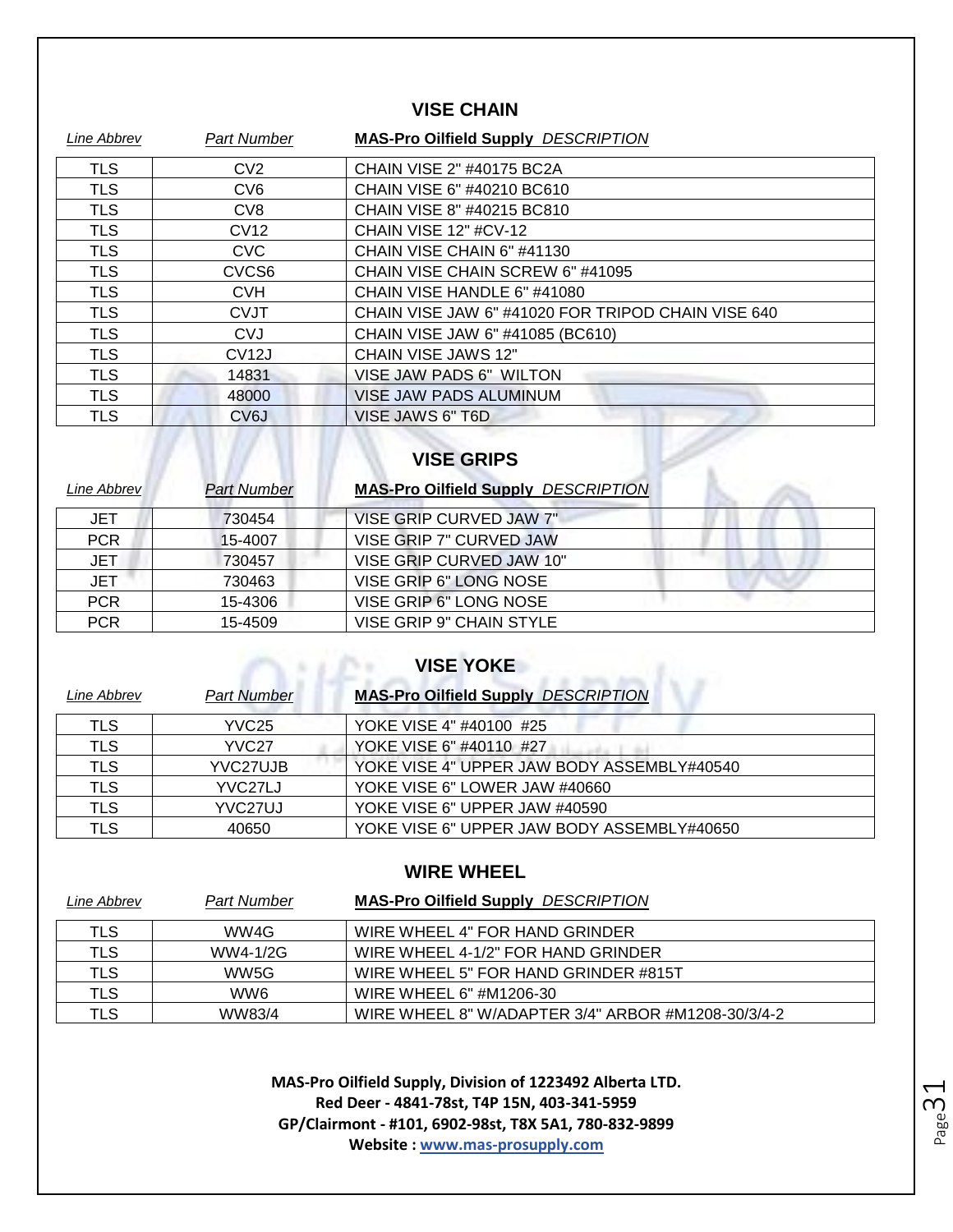#### **HEEL JAW**

| Line Abbrev | <b>Part Number</b> | <b>MAS-Pro Oilfield Supply DESCRIPTION</b> |
|-------------|--------------------|--------------------------------------------|
| TLS         | HEELJ8             | HEEL JAW 8" #31585                         |
| <b>TLS</b>  | HEELJ10            | HEEL JAW 10" #31610                        |
| <b>TLS</b>  | <b>HEELJ12-14</b>  | HEEL JAW 12" - 14" #31635                  |
| <b>TLS</b>  | HEELJ18            | HEEL JAW 18" #31675                        |
| <b>TLS</b>  | HEELJ24            | HEEL JAW 24" #31700                        |
| <b>TLS</b>  | HEELJ36            | HEEL JAW 36" #31725                        |
| <b>TLS</b>  | HEELJ48            | HEEL JAW 48" #31750                        |
| <b>TLS</b>  | HEELJ60            | HEEL JAW 60" #31775                        |

### **HOOK JAW**

| Line Abbrev | <b>Part Number</b> | <b>MAS-Pro Oilfield Supply DESCRIPTION</b> |  |
|-------------|--------------------|--------------------------------------------|--|
| <b>TLS</b>  | HOOKJ8             | HOOK JAW 8" #31580                         |  |
| <b>TLS</b>  | HOOKJ10            | HOOK JAW 10" #31605                        |  |
| <b>TLS</b>  | HOOKJ12            | HOOK JAW 12" #31630                        |  |
| <b>TLS</b>  | HOOKJ14            | HOOK JAW 14" #31655                        |  |
| <b>TLS</b>  | HOOKJ18            | HOOK JAW 18" #31670                        |  |
| <b>TLS</b>  | HOOKJ24            | HOOK JAW 24" #31695                        |  |
| <b>TLS</b>  | HOOKJ36            | HOOK JAW 36" #31720                        |  |
| <b>TLS</b>  | HOOKJ48            | HOOK JAW 48" #31745                        |  |
| <b>TLS</b>  | HOOKJ60            | HOOK JAW 60"                               |  |
|             |                    |                                            |  |

|             | <b>PIN, HEEL JAW</b> |                                            |  |
|-------------|----------------------|--------------------------------------------|--|
| Line Abbrev | <b>Part Number</b>   | <b>MAS-Pro Oilfield Supply DESCRIPTION</b> |  |
| <b>RID</b>  | 31690                | PIN, HEEL JAW, F/18" PIPE WRENCH           |  |
| <b>RID</b>  | 31715                | PIN. HEEL JAW. F/24" PIPE WRENCH           |  |
| <b>RID</b>  | 31740                | PIN. HEEL JAW. F/36" PIPE WRENCH           |  |
|             |                      |                                            |  |

#### **NUT PIPE WRENCH**

| Line Abbrev | Part Number | <b>MAS-Pro Oilfield Supply DESCRIPTION</b> |
|-------------|-------------|--------------------------------------------|
| TLS         | NUT1031615  | NUT 10" RIDGID #31615                      |
| <b>RID</b>  | 31645       | NUT 12" RIDGID #31645                      |
| TLS         | NUT1431665  | NUT 14" RIDGID #31665                      |
| <b>TLS</b>  | NUT31685    | NUT FOR 18" PIPE WRENCH #31685             |
| <b>TLS</b>  | NUT31710    | NUT FOR 24" PIPE WRENCH #31710             |
| TLS         | NUT31735    | NUT FOR 36" PIPE WRENCH #31735             |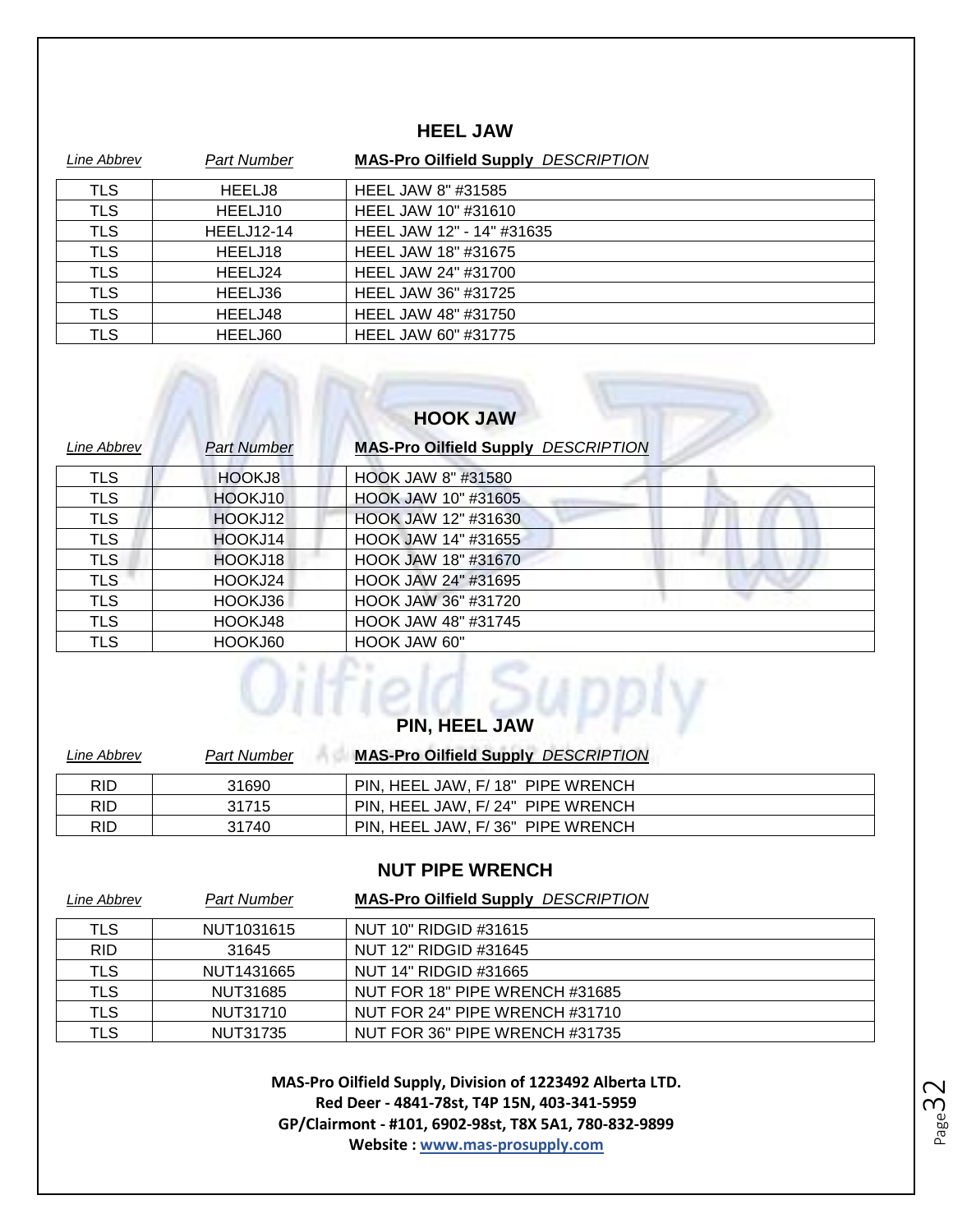#### **SPRING PIPE WRENCH**

| Line Abbrev | Part Number | <b>MAS-Pro Oilfield Supply DESCRIPTION</b> |
|-------------|-------------|--------------------------------------------|
| RID         | 31705       | SPRING, F/24" PIPE WRENCH                  |
| RID         | 31730       | SPRING, F/36" PIPE WRENCH                  |

#### **WHEEL PIPE WRENCH**

| Line Abbrev | <b>Part Number</b> | <b>MAS-Pro Oilfield Supply DESCRIPTION</b> |
|-------------|--------------------|--------------------------------------------|
| <b>TLS</b>  | PW <sub>8</sub> W  | PIPE WRENCH 8" WHEEL                       |
| <b>TLS</b>  | PW <sub>10</sub> W | PIPE WRENCH 10" WHEEL                      |
| <b>TLS</b>  | <b>PW12W</b>       | PIPE WRENCH 12" WHEEL                      |
| <b>TLS</b>  | PW <sub>18</sub> W | PIPE WRENCH 18" WHEEL                      |
| <b>TLS</b>  | <b>PW24W</b>       | PIPE WRENCH 24" WHEEL                      |
| <b>TLS</b>  | <b>PW36W</b>       | PIPE WRENCH 36" WHEEL                      |
|             |                    | <b>WRENCH</b>                              |

| <b>Line Abbrev</b> | <b>Part Number</b> | <b>MAS-Pro Oilfield Supply DESCRIPTION</b> |
|--------------------|--------------------|--------------------------------------------|
| <b>TLS</b>         | W1/4               | <b>WRENCH 1/4"</b>                         |
| <b>TLS</b>         | W5/16              | WRENCH 5/16"                               |
| <b>TLS</b>         | W11/32P            | <b>WRENCH 11/32" #1211EF PROTO</b>         |
| <b>TLS</b>         | W3/8               | WRENCH 3/8" #17-0112                       |
| <b>TLS</b>         | W7/16              | WRENCH 7/16"                               |
| <b>TLS</b>         | W <sub>1/2</sub>   | WRENCH 1/2" #17-0116                       |
| <b>TLS</b>         | W9/16              | WRENCH 9/16" #17-0118                      |
| <b>TLS</b>         | W5/8               | WRENCH 5/8"                                |
| <b>TLS</b>         | W11/16             | WRENCH 11/16" #17-0122                     |
| <b>TLS</b>         | W3/4               | WRENCH 3/4" #17-0124                       |
| <b>TLS</b>         | W13/16             | <b>WRENCH 13/16"</b>                       |
| <b>TLS</b>         | W7/8               | WRENCH 7/8" #170128                        |
| <b>TLS</b>         | W <sub>1</sub>     | WRENCH 1" #17-0132<br>Atlanta Line         |
| <b>TLS</b>         | $W1 - 1/8$         | WRENCH 1-1/8" #17-0136                     |
| <b>TLS</b>         | $W1 - 1/4$         | WRENCH 1-1/4" #17-0140                     |
| <b>TLS</b>         | $W1 - 3/8$         | WRENCH 1-3/8" #170344                      |
| <b>TLS</b>         | W1-716             | <b>WRENCH 1-7/16"</b>                      |
| <b>TLS</b>         | W1-716P            | WRENCH 1-7/16" PROTO                       |
| <b>TLS</b>         | $W1 - 1/2$         | WRENCH 1-1/2" #17-0348                     |
| <b>TLS</b>         | $W1 - 5/8$         | WRENCH 1-5/8" #17-0352                     |
| <b>TLS</b>         | $W1 - 3/4$         | WRENCH 1-3/4" #170356                      |
| <b>TLS</b>         | W1-13/16           | WRENCH 1-13/16" #170358                    |
| <b>TLS</b>         | W1-13/16P          | WRENCH 1-13/16" PROTO #1258                |
| <b>TLS</b>         | $W1 - 7/8$         | WRENCH 1-7/8" #17-0360                     |
| <b>TLS</b>         | W1-7/8A            | <b>WRENCH 1-7/8" ANGLED #3160</b>          |
| <b>TLS</b>         | W1-15/16           | <b>WRENCH 1-15/16"</b>                     |
| <b>TLS</b>         | W <sub>2</sub>     | WRENCH 2" #17-0364                         |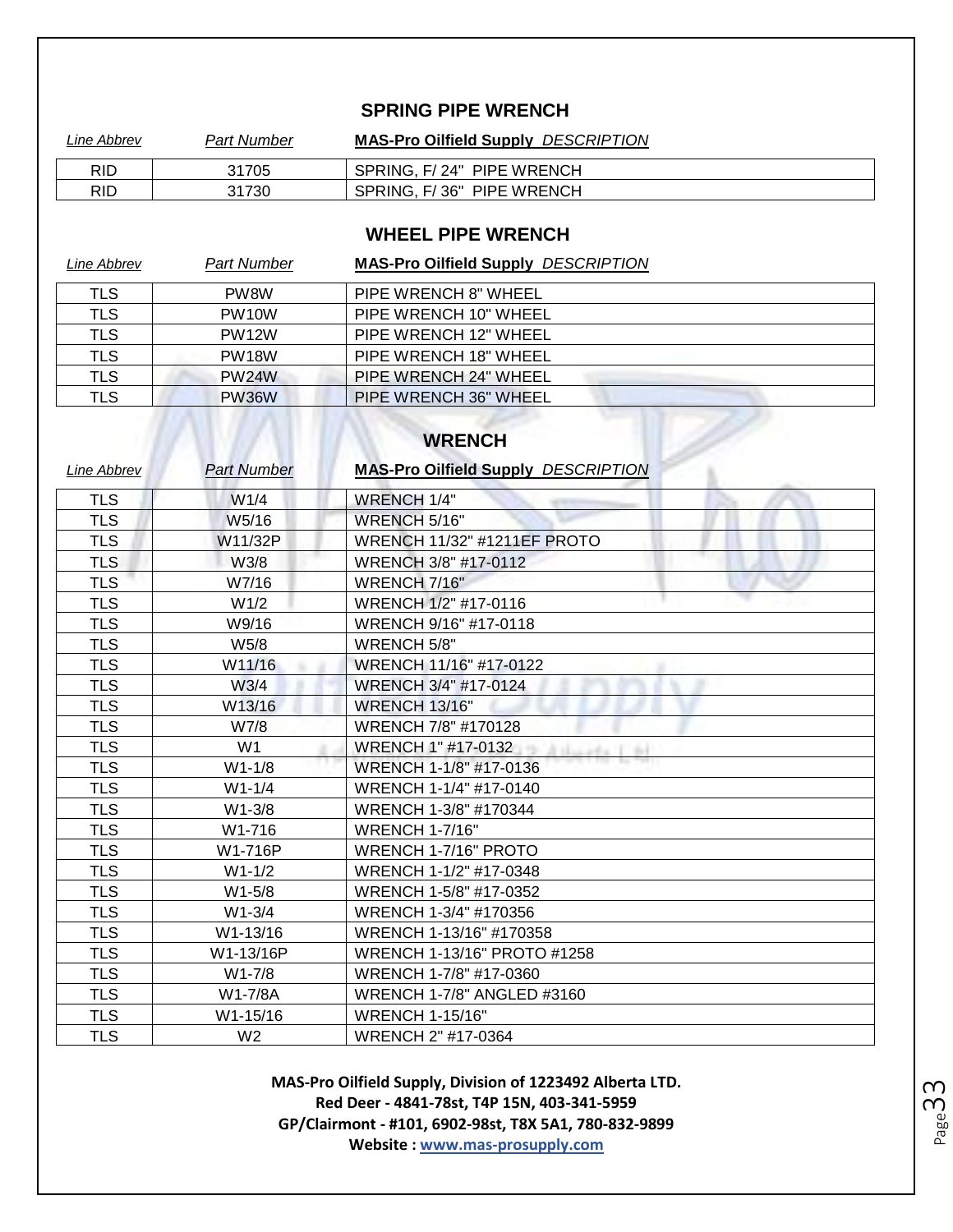| <b>TLS</b> | W2A                  | WRENCH 2" ANGLED #3164     |
|------------|----------------------|----------------------------|
| <b>TLS</b> | W2-1/16              | WRENCH 2-1/16" #1266       |
| <b>TLS</b> | $W2-1/8$             | WRENCH 2-1/8" #170368      |
| <b>TLS</b> | W2-3/16P             | WRENCH 2-3/16" #1270 PROTO |
| <b>TLS</b> | W <sub>2</sub> -3/16 | WRENCH 2-3/16" #170370     |
| <b>TLS</b> | W2-3/16T4131         | WRENCH 2-3/16" #T4131      |
| <b>TLS</b> | $W2 - 1/4$           | WRENCH 2-1/4" #170372      |
| <b>TLS</b> | $W2 - 3/8$           | WRENCH 2 3/8" #170376      |
| <b>TLS</b> | CW2-3/8              | WRENCH 2-3/8" #17-0376     |
| TLS        | $W2-1/2$             | WRENCH 2-1/2" #17-0380     |

### **WRENCH ADJUSTABLE**

| Line Abbrev | <b>Part Number</b> | <b>MAS-Pro Oilfield Supply DESCRIPTION</b> |
|-------------|--------------------|--------------------------------------------|
| <b>PCR</b>  | 17-2006            | ADJUSTABLE WRENCH 6"                       |
| <b>JET</b>  | 020312             | <b>ADJUSTABLE WRENCH 8"</b>                |
| <b>PCR</b>  | 17-2008            | <b>ADJUSTABLE WRENCH 8"</b>                |
| <b>JET</b>  | 020313             | <b>ADJUSTABLE WRENCH 10"</b>               |
| JET         | 020314             | <b>ADJUSTABLE WRENCH 12"</b>               |
| <b>PCR</b>  | 17-2012            | <b>ADJUSTABLE WRENCH 12"</b>               |
| <b>JET</b>  | 711116             | <b>ADJUSTABLE WRENCH 15"</b>               |
| <b>JET</b>  | 711117             | <b>ADJUSTABLE WRENCH 18"</b>               |
| <b>PCR</b>  | 17-2018            | ADJUSTABLE WRENCH 18"                      |
| <b>JET</b>  | 711118             | <b>ADJUSTABLE WRENCH 24"</b>               |
| <b>PCR</b>  | 17-2024            | <b>ADJUSTABLE WRENCH 24"</b>               |
|             |                    |                                            |

### **WRENCH CHAIN**

| Line Abbrev | <b>Part Number</b> | <b>MAS-Pro Oilfield Supply DESCRIPTION</b>       |
|-------------|--------------------|--------------------------------------------------|
| <b>TLS</b>  | W18/24CC           | WRENCH 18" / 24" CHAIN RIDGID REPLACEMENT CHAIN# |
| <b>TLS</b>  | <b>W18C</b>        | WRENCH 18" CHAIN RIDGID #31320                   |
| <b>TLS</b>  | W <sub>18</sub> CJ | WRENCH 18" CHAIN RIDGID REPLACEMENT JAW #32575   |
| <b>TLS</b>  | W24C               | WRENCH 24" CHAIN RIDGID #31325                   |
| <b>TLS</b>  | <b>W24CE</b>       | WRENCH 24" CHAIN RIDGID EXTENSION #32570         |
| <b>TLS</b>  | W36C               | WRENCH 36" CHAIN RIDGID #31330                   |
| <b>TLS</b>  | <b>W36CE</b>       | <b>WRENCH 36" CHAIN RIDGID EXTENSION</b>         |
| <b>TLS</b>  | W36CC              | WRENCH 36" CHAIN RIDGID REPLACEMENT CHAIN #32605 |
| TLS         | W <sub>36</sub> CJ | WRENCH 36" CHAIN RIDGID REPLACEMENT JAW #32600   |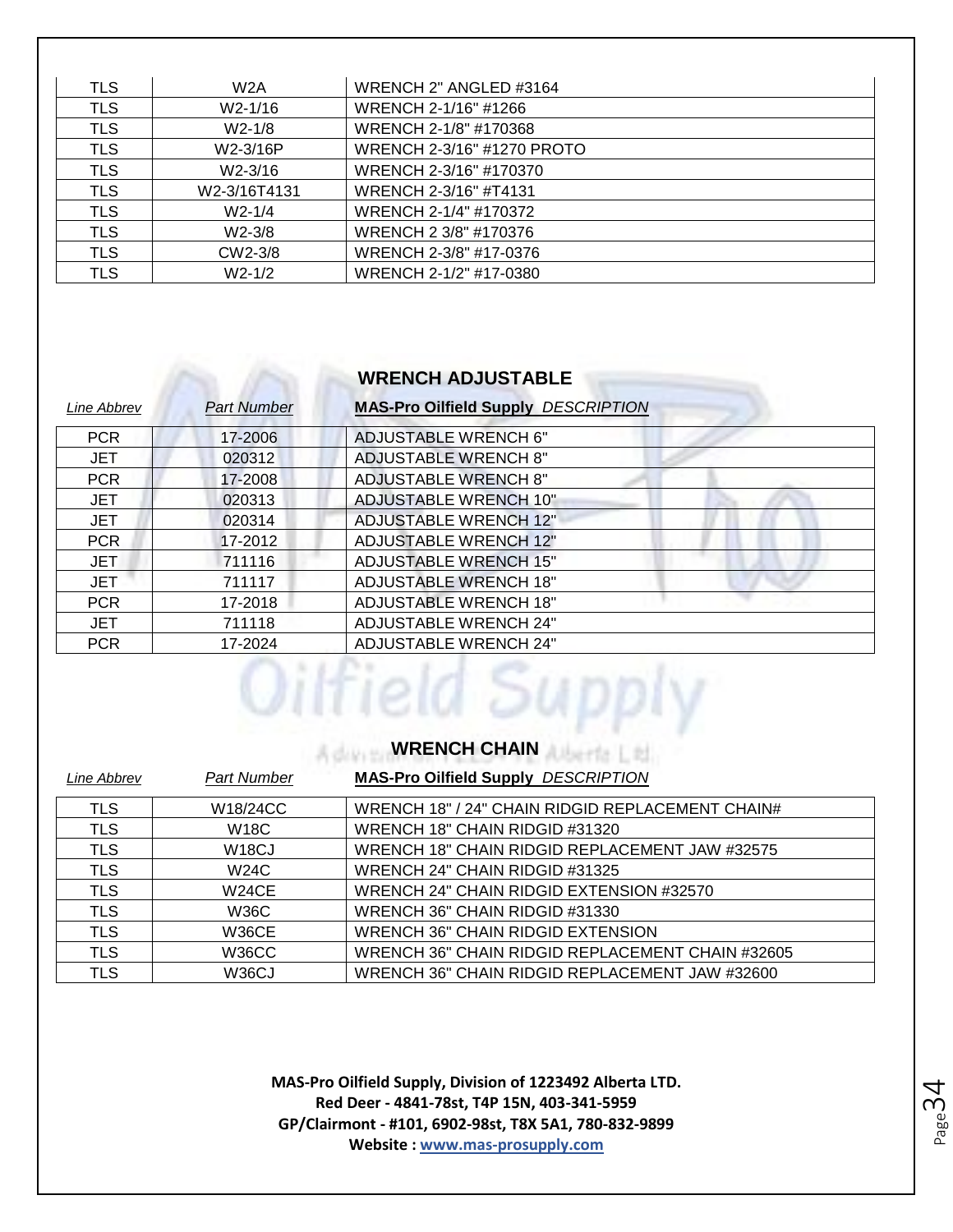#### **WRENCH COMBINATION JET**

| Line Abbrev | <b>Part Number</b> | <b>MAS-Pro Oilfield Supply DESCRIPTION</b> |
|-------------|--------------------|--------------------------------------------|
| <b>JET</b>  | 022201             | 1/4" COMBINATION WRENCH                    |
| JET         | 022202             | 5/16" COMBINATION WRENCH                   |
| <b>JET</b>  | 022203             | 3/8" COMBINATION WRENCH                    |
| <b>JET</b>  | 022204             | 7/16" COMBINATION WRENCH                   |
| <b>JET</b>  | 022205             | 1/2" COMBINATION WRENCH                    |
| <b>JET</b>  | 022206             | 9/16" COMBINATION WRENCH                   |
| <b>JET</b>  | 022207             | 5/8" COMBINATION WRENCH                    |
| <b>JET</b>  | 022208             | 11/16" COMBINATION WRENCH                  |
| <b>JET</b>  | 022209             | 3/4" COMBINATION WRENCH                    |
| <b>JET</b>  | 022210             | 13/16" COMBINATION WRENCH                  |
| <b>JET</b>  | 022211             | 7/8" COMBINATION WRENCH                    |
| <b>JET</b>  | 022212             | 15/16" COMBINATION WRENCH                  |
| <b>JET</b>  | 022213             | <b>1" COMBINATION WRENCH</b>               |
| <b>JET</b>  | 022214             | 1-1/16" COMBINATION WRENCH                 |
| <b>JET</b>  | 022215             | 1-1/8" COMBINATION WRENCH                  |
| <b>JET</b>  | 022217             | 1-1/4" COMBINATION WRENCH                  |
| <b>JET</b>  | 022218             | 1-5/16" COMBINATION WRENCH                 |
| <b>JET</b>  | 022219             | 1-3/8" COMBINATION WRENCH                  |
| <b>JET</b>  | 022220             | 1-7/16" COMBINATION WRENCH                 |
| <b>JET</b>  | 022221             | 1-1/2" COMBINATION WRENCH                  |
| <b>JET</b>  | 022223             | 1-5/8" COMBINATION WRENCH                  |
| <b>JET</b>  | 022224             | 1-11/16" COMBINATION WRENCH                |
| <b>JET</b>  | 022225             | 1-3/4" COMBINATION WRENCH                  |
| <b>JET</b>  | 022226             | 1-13/16" COMBINATION WRENCH                |
| <b>JET</b>  | 022227             | 1-7/8" COMBINATION WRENCH                  |
| <b>JET</b>  | 022229             | 2" COMBINATION WRENCH                      |
| JET         | 700531             | 2-1/8" COMBINATION WRENCH<br>$^{+1}$       |
| <b>JET</b>  | 700533             | 2-1/4" COMBINATION WRENCH                  |
| JET         | 700535             | 2-3/8" COMBINATION WRENCH                  |
| <b>JET</b>  | 700537             | 2-1/2" COMBINATION WRENCH                  |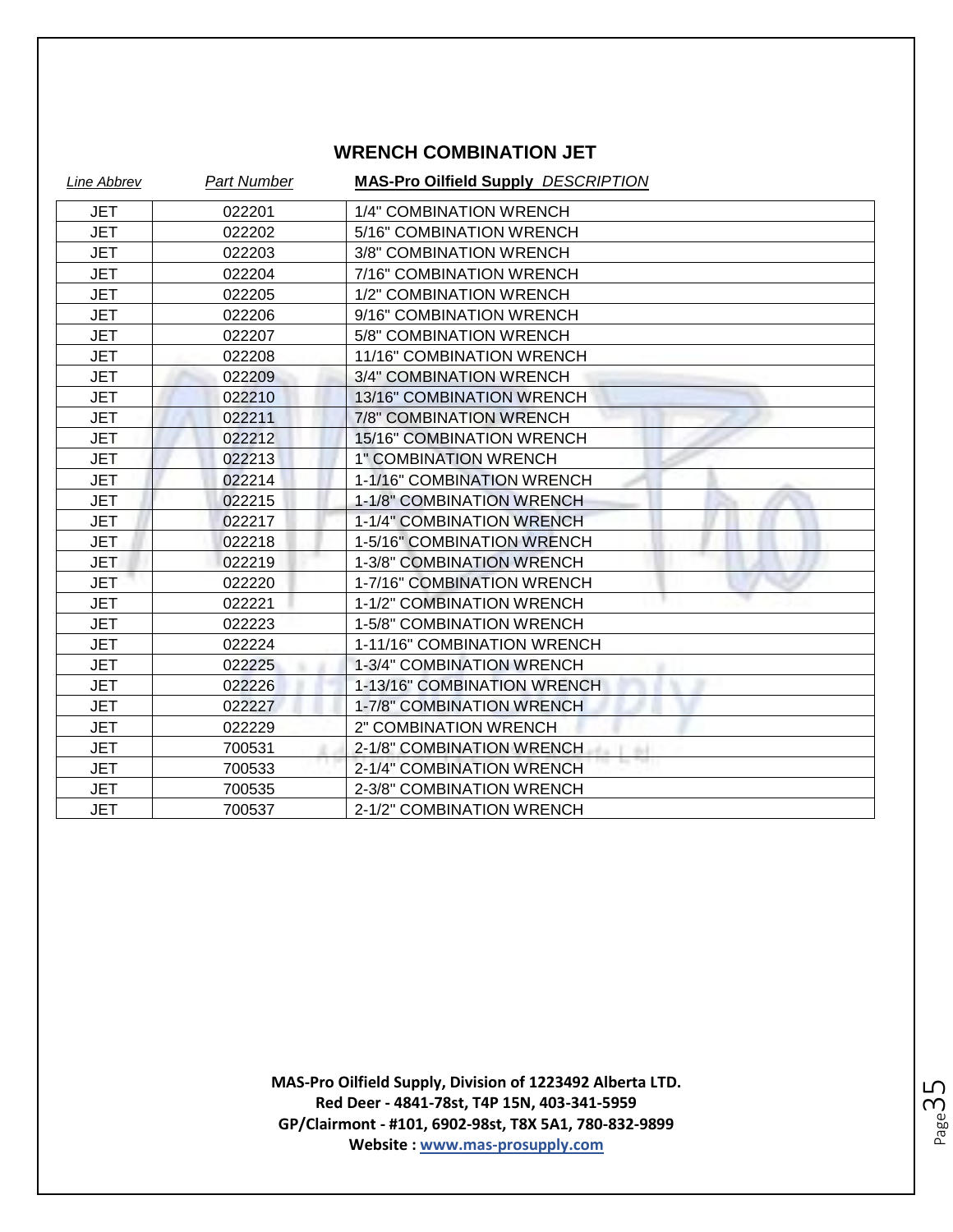#### **WRENCH COMBINATION PROCORE**

| Line Abbrev | Part Number | <b>MAS-Pro Oilfield Supply DESCRIPTION</b> |
|-------------|-------------|--------------------------------------------|
| PCR         | 17-0118     | 9/16" COMBINATION WRENCH                   |
| <b>PCR</b>  | 17-0130     | 15/16" COMBINATION WRENCH                  |
| MSC.        | W1-1/16     | WRENCH 1-1/16" #17-0134                    |
| PCR         | 17-0140     | 1-1/4" COMBINATION WRENCH                  |
| MSC         | W1-5/16     | WRENCH 1-5/16" #170342                     |
| MSC.        | W1-7/16     | WRENCH 1-7/16" #170346                     |
| <b>PCR</b>  | 17-0352     | 1-5/8" COMBINATION WRENCH                  |
| <b>PCR</b>  | 17-0358     | 1-13/16" COMBINATION WRENCH                |
| <b>PCR</b>  | 17-0360     | 1-7/8" COMBINATION WRENCH                  |
| <b>PCR</b>  | 17-0364     | 2" COMBINATION WRENCH                      |
| PCR         | 17-0368     | 2-1/8" COMBINATION WRENCH                  |
| PCR.        | 17-0370     | 2-3/16" COMBINATION WRENCH                 |
| PCR.        | 17-0207     | <b>7MM COMBINATION WRENCH</b>              |
| <b>PCR</b>  | 17-0217     | <b>17MM COMBINATION WRENCH</b>             |

### **WRENCH COMBINATION OPEN STK JET**

 $\mathbb{Z}$ 

| Line Abbrev | <b>Part Number</b> | <b>MAS-Pro Oilfield Supply DESCRIPTION</b>   |
|-------------|--------------------|----------------------------------------------|
| <b>RLD</b>  | 700514             | 1-1/16" SAE OPEN STK COMBINATION WRENCH JET  |
| <b>RLD</b>  | 700515             | 1-1/8" SAE OPEN STK COMBINATION WRENCH JET   |
| <b>RLD</b>  | 700517             | 1-1/4" SAE OPEN STK COMB WRENCH JET          |
| <b>RLD</b>  | 700520             | 1-7/16" SAE OPEN STK COMBINATION WRENCH JET  |
| <b>RLD</b>  | 700523             | 1-5/8" SAE OPEN STK COMBINATION WRENCH JET   |
| <b>RLD</b>  | 700526             | 1-13/16" SAE OPEN STK COMBINATION WRENCH JET |
| <b>RLD</b>  | 700529             | 2" SAE OPEN STK COMB WRENCH JET              |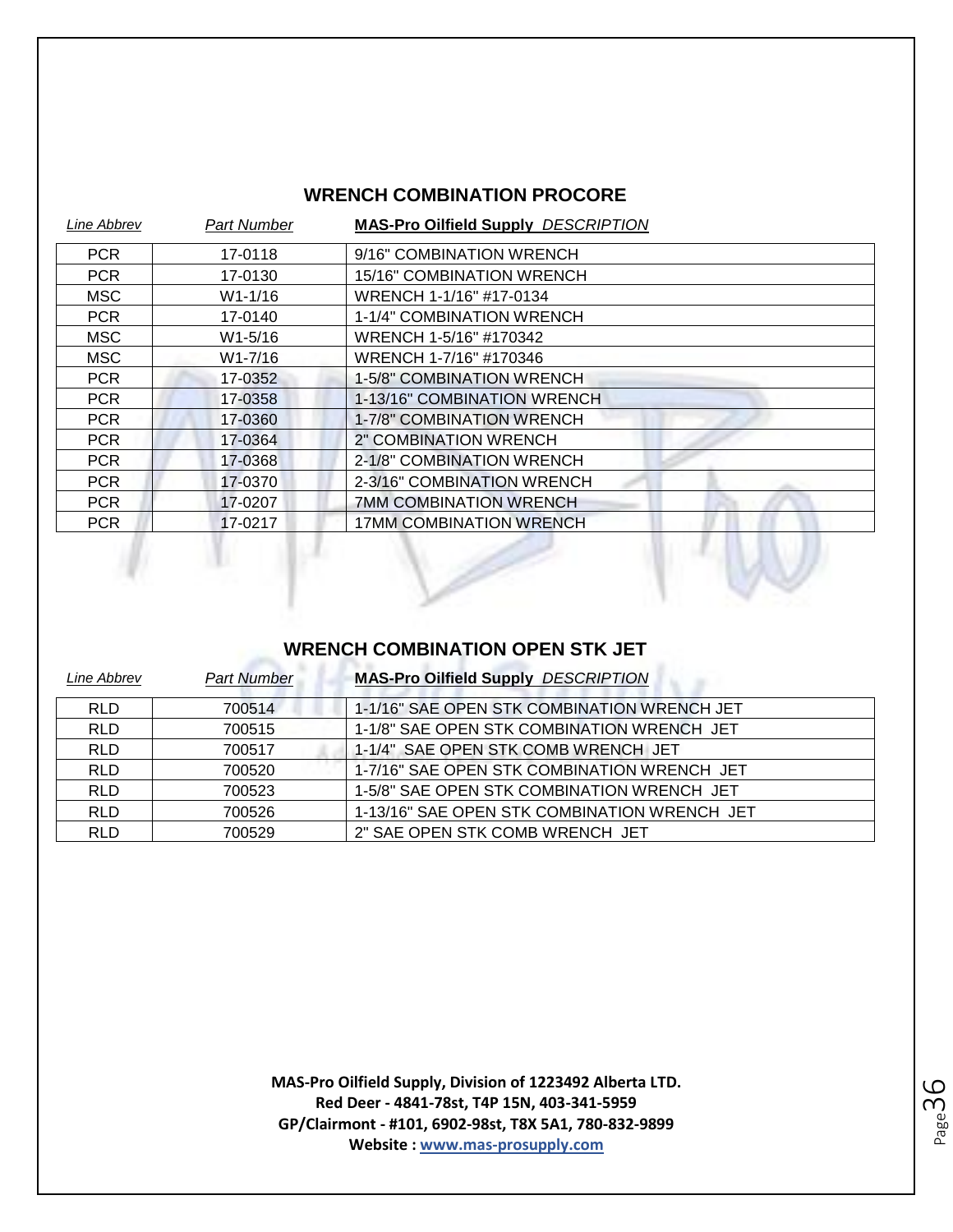#### **WRENCH HAMMER**

| <b>Line Abbrev</b> | <b>Part Number</b> | <b>MAS-Pro Oilfield Supply DESCRIPTION</b> |
|--------------------|--------------------|--------------------------------------------|
| MS3                | $HW1-1/8$          | HAMMER WRENCH 1-1/8" #171536               |
| <b>TLS</b>         | <b>HW1-1/8P</b>    | HAMMER WRENCH 1-1/8" PROTO #2618SW         |
| JET                | 715205             | <b>HAMMER WRENCH 1-1/4"</b>                |
| <b>TLS</b>         | $HW1-1/4$          | HAMMER WRENCH 1-1/4" #17-1540              |
| <b>TLS</b>         | <b>HW1-1/4P</b>    | HAMMER WRENCH 1-1/4" PROTO #2720SW         |
| <b>TLS</b>         | HW1-3/8P           | HAMMER WRENCH 1-3/8" PROTO #2638SW         |
| <b>TLS</b>         | $HW1-1/2$          | HAMMER WRENCH 1-1/2" #17-1548              |
| <b>JET</b>         | 715211             | <b>HAMMER WRENCH 1-5/8"</b>                |
| <b>TLS</b>         | HW1-5/8            | HAMMER WRENCH 1-5/8" #17-1552              |
| <b>TLS</b>         | $HW1-3/4$          | HAMMER WRENCH 1-3/4" #171556               |
| <b>JET</b>         | 715214             | HAMMER WRENCH 1-13/16"                     |
| <b>TLS</b>         | HW1-13/16          | HAMMER WRENCH 1-13/16" #171558             |
| <b>TLS</b>         | HW1-7/8            | HAMMER WRENCH 1-7/8" #17-1560              |
| <b>TLS</b>         | HW1-15/16          | HAMMER WRENCH 1-15/16" #17-1562            |
| <b>JET</b>         | 715217             | <b>HAMMER WRENCH 2"</b>                    |
| <b>TLS</b>         | HW2                | HAMMER WRENCH 2" #171564                   |
| <b>TLS</b>         | $HW2-1/8$          | <b>HAMMER WRENCH 2-1/8" #171568</b>        |
| <b>JET</b>         | 715220             | HAMMER WRENCH 2-3/16"                      |
| <b>TLS</b>         | HW2-3/16           | HAMMER WRENCH 2-3/16" #171570              |
| <b>PCR</b>         | 17-1574            | HAMMER WRENCH 2-5/16"                      |
| JET                | 715223             | <b>HAMMER WRENCH 2-3/8"</b>                |
| <b>TLS</b>         | HW2-3/8S           | HAMMER WRENCH 2-3/8" #171576               |
| <b>TLS</b>         | $HW2-1/2$          | HAMMER WRENCH 2-1/2" #171580               |
| MS3                | HW2-9/16           | HAMMER WRENCH 2-9/16" #171582              |
| <b>TLS</b>         | $HW2-3/4$          | HAMMER WRENCH 2-3/4" #171588               |
|                    |                    |                                            |

## **WRENCH HAMMER OTECO**

| Line Abbrev | <b>Part Number</b> | <b>MAS-Pro Oilfield Supply DESCRIPTION</b>   |
|-------------|--------------------|----------------------------------------------|
| <b>OTE</b>  | BW-5075            | HAMMER WRENCH 3/4" STUD 1-1/4" NUT OTECO     |
| <b>OTE</b>  | BW-5088            | HAMMER WRENCH 7/8" STUD 1-7/16" NUT OTECO    |
| <b>OTE</b>  | BW-5100            | HAMMER WRENCH 1" STUD 1-5/8" NUT OTECO       |
| <b>OTE</b>  | BW-5113            | HAMMER WRENCH 1-1/8" STUD 1-13/16" NUT OTECO |
| OTE         | BW-5125            | HAMMER WRENCH 1-1/4" STUD 2" NUT OTECO       |
| <b>OTE</b>  | BW-5150            | HAMMER WRENCH 1-1/2" STUD 2-3/8" NUT OTECO   |
| <b>OTE</b>  | <b>BW5138</b>      | HAMMER WRENCH 1-3/8" STUD 2-3/16" NUT OTECO  |
| <b>OTE</b>  | BW-5163            | HAMMER WRENCH 1-5/8" STUD 2-9/16" NUT OTECO  |
| <b>OTE</b>  | <b>BW5175</b>      | <b>HAMMER WRENCH 1-3/4" STUD</b>             |
| <b>OTE</b>  | BW-5188            | HAMMER WRENCH 1-7/8" STUD 2-15/16 NUT OTECO  |
| <b>OTE</b>  | <b>BW5200</b>      | HAMMER WRENCH 2" STUD 3-1/8" NUT OTECO       |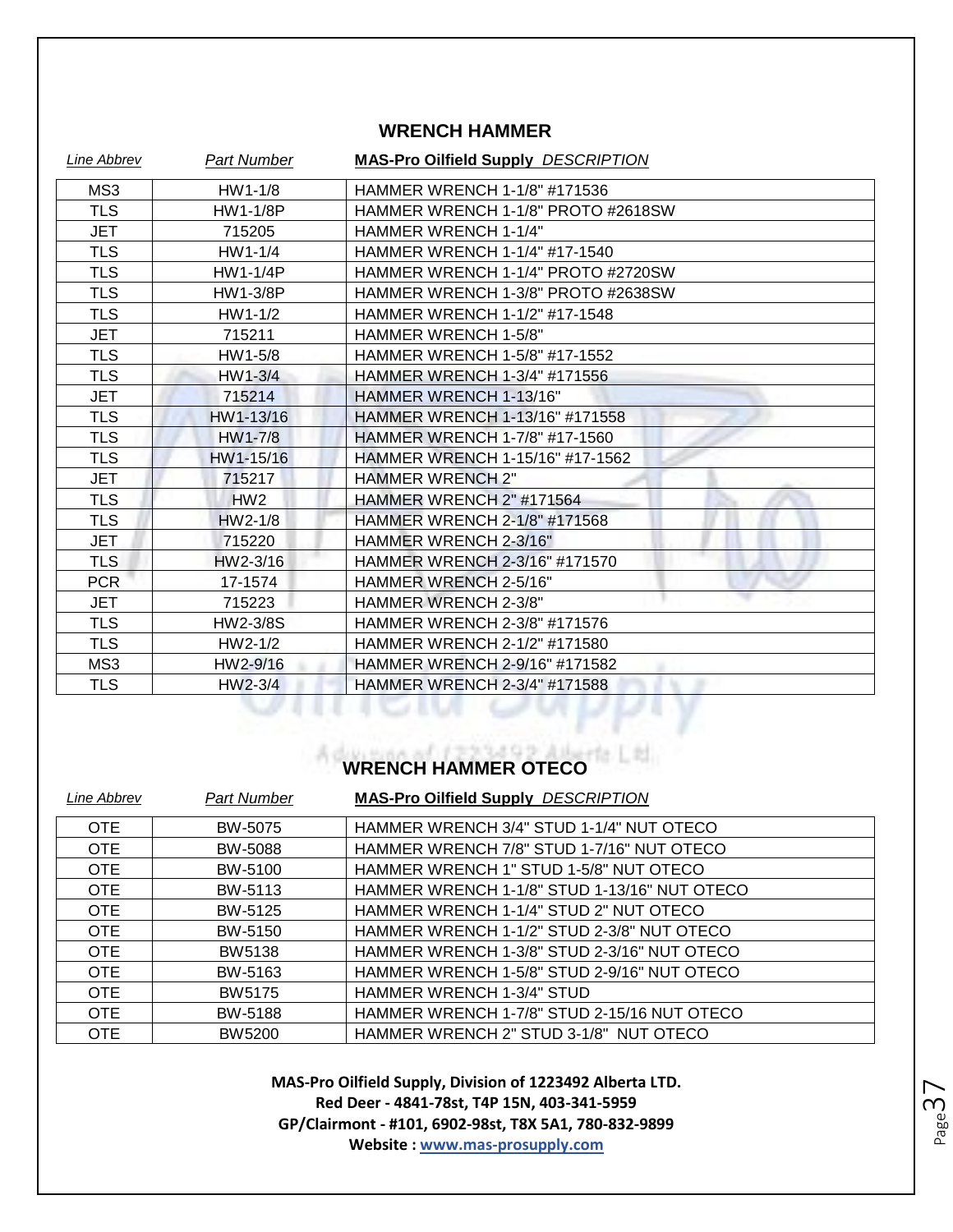#### **WRENCH PIPE ALUMINUM**

| Line Abbrev | <b>Part Number</b> | <b>MAS-Pro Oilfield Supply DESCRIPTION</b> |
|-------------|--------------------|--------------------------------------------|
| <b>TLS</b>  | PW <sub>10</sub> A | PIPE WRENCH 10" ALUMINUM                   |
| <b>RID</b>  | 47057              | PIPE WRENCH 12" ALUMINUM                   |
| <b>TLS</b>  | <b>PW14A</b>       | PIPE WRENCH 14" ALUMINUM                   |
| <b>TLS</b>  | <b>PW18A</b>       | PIPE WRENCH 18" ALUMINUM #31100            |
| <b>TLS</b>  | <b>PW24A</b>       | PIPE WRENCH 24" ALUMINUM #31105            |
| <b>TLS</b>  | PW36A              | PIPE WRENCH 36" ALUMINUM #31110            |
| <b>TLS</b>  | <b>PW48A</b>       | PIPE WRENCH 48" ALUMINUM #31115            |

#### **WRENCH PIPE STEEL**

| Line Abbrev | Part Number  | <b>MAS-Pro Oilfield Supply DESCRIPTION</b> |
|-------------|--------------|--------------------------------------------|
| <b>RID</b>  | 31000        | PIPE WRENCH 6" STEEL                       |
| <b>TLS</b>  | PW8S         | PIPE WRENCH 8" STEEL #31005                |
| <b>TLS</b>  | <b>PW10</b>  | PIPE WRENCH 10" STEEL #31010               |
| <b>TLS</b>  | <b>PW12</b>  | PIPE WRENCH 12" STEEL #31015               |
| <b>TLS</b>  | <b>PW14</b>  | PIPE WRENCH 14" STEEL #31020               |
| <b>TLS</b>  | <b>PW18S</b> | PIPE WRENCH 18" STEEL #31025               |
| <b>TLS</b>  | <b>PW24S</b> | PIPE WRENCH 24" STEEL #31030               |
| <b>TLS</b>  | <b>PW36S</b> | PIPE WRENCH 36" STEEL #31035               |
| <b>TLS</b>  | <b>PW48S</b> | PIPE WRENCH 48" STEEL #31040               |
| <b>TLS</b>  | <b>PW60S</b> | PIPE WRENCH 60" STEE L#31045               |

Advision of 1223492 Aberta Ltd.

#### **WRENCH PIPE STEEL PROCORE**

| Line Abbrev | <b>Part Number</b> | <b>MAS-Pro Oilfield Supply DESCRIPTION</b> |
|-------------|--------------------|--------------------------------------------|
| TLS         | PW24SP             | PIPE WRENCH 24" STEEL PROCORE#17-3524      |
| TLS         | PW36SP             | PIPE WRENCH 36" STEEL PROCORE#17-3536      |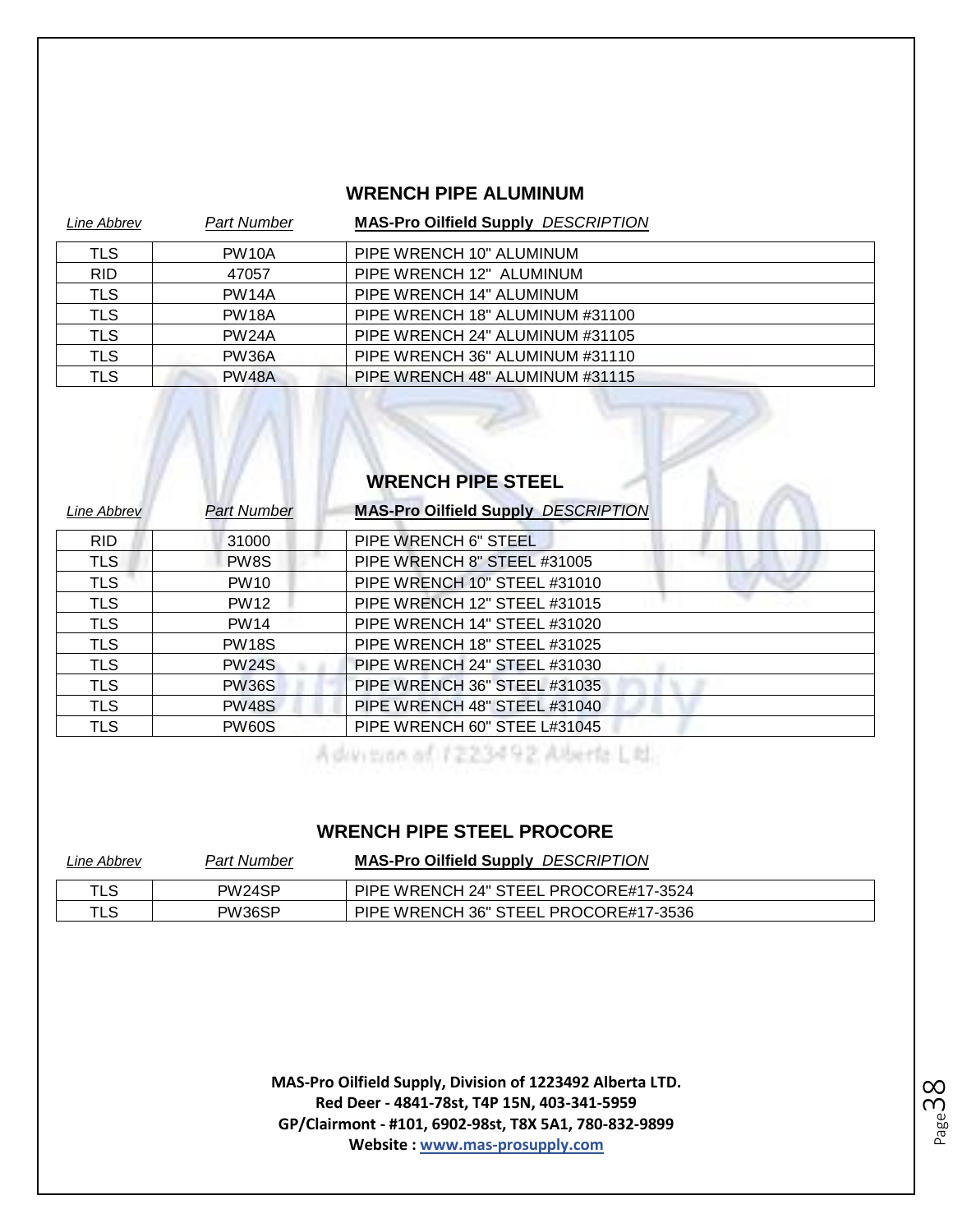#### **WRENCH RATCHETING**

| Line Abbrev | <b>Part Number</b> | <b>MAS-Pro Oilfield Supply DESCRIPTION</b> |
|-------------|--------------------|--------------------------------------------|
| TLS         | 17-65123/8         | 3/8" RATCHET WRENCH 17-6512                |
| TLS         | WW9/16             | RATCHET WRENCH 9/16" #17-6018              |
| <b>JET</b>  | 701132             | WRENCH 15/16" RATCHETING                   |
| <b>PCR</b>  | 17-6030            | 15/16" RATCHETING WRENCH                   |
| TLS         | WW1-1/16           | RATCHET WRENCH 1-1/16" #WSWRC34            |

#### **WRENCH SETS**

| Line Abbrev | <b>Part Number</b>  | <b>MAS-Pro Oilfield Supply DESCRIPTION</b>    |
|-------------|---------------------|-----------------------------------------------|
| <b>TLS</b>  | <b>CWECOMBO-LG</b>  | <b>COMBINATION WRENCH EXTENSION 2" AND UP</b> |
| <b>TLS</b>  | <b>WSETR</b>        | WRENCH SET STD 8PC RATCHETING #17-9508        |
| <b>TLS</b>  | WS <sub>1</sub> 1PC | <b>WRENCH SET 11PC #17-9051</b>               |
| TLS         | WSET                | <b>WRENCH SET STD 14PC #020215</b>            |
| <b>JET</b>  | 020215              | <b>WRENCH SET STD 16PC</b>                    |
| <b>JET</b>  | 020216              | <b>WRENCH SET METRIC 16PC</b>                 |
| <b>WSW</b>  | CRK18M              | WRENCH SET MET. 18PC WESTWARD                 |
| <b>TLS</b>  | WSETM26             | WRENCH SET METRIC 26PC #179126                |
| <b>TLS</b>  | WSL                 | WRENCH SET LARGE #17-9006                     |
| <b>TLS</b>  | <b>WSETO</b>        | WRENCH SET STD COMBINATION OFFSET             |
| TLS         | <b>WSSTDS</b>       | WRENCH SET STD STUBBY #179038                 |

# **WRENCH STRIKE-FREE**

| Line Abbrev | <b>Part Number</b> | <b>MAS-Pro Oilfield Supply DESCRIPTION</b> |
|-------------|--------------------|--------------------------------------------|
| TLS         | 66658              | 1-13/16" STRIKE-FREE WRENCH                |
| TLS         | 66670              | 2-3/16" STRIKE-FREE WRENCH                 |
| TLS         | 66676              | 2-3/8" STRIKE-FREE WRENCH                  |

#### **WRENCH TORQUE**

| Line Abbrev | <b>Part Number</b> | <b>MAS-Pro Oilfield Supply DESCRIPTION</b> |
|-------------|--------------------|--------------------------------------------|
| TLS         | TW3/8              | <b>TORQUE WRENCH 3/8"</b>                  |
| TLS         | TW1/2              | <b>TORQUE WRENCH 1/2"</b>                  |
| TLS         | 800NMIMH           | TORQ WRENCH 3/4" DR INTERCHANGEABLE CDI    |
| TLS         | TW3/4              | TORQUE WRENCH 3/4" #17-7020                |
| <b>TLS</b>  | TW3/4177050        | <b>TORQUE WRENCH 3/4" #17-7050</b>         |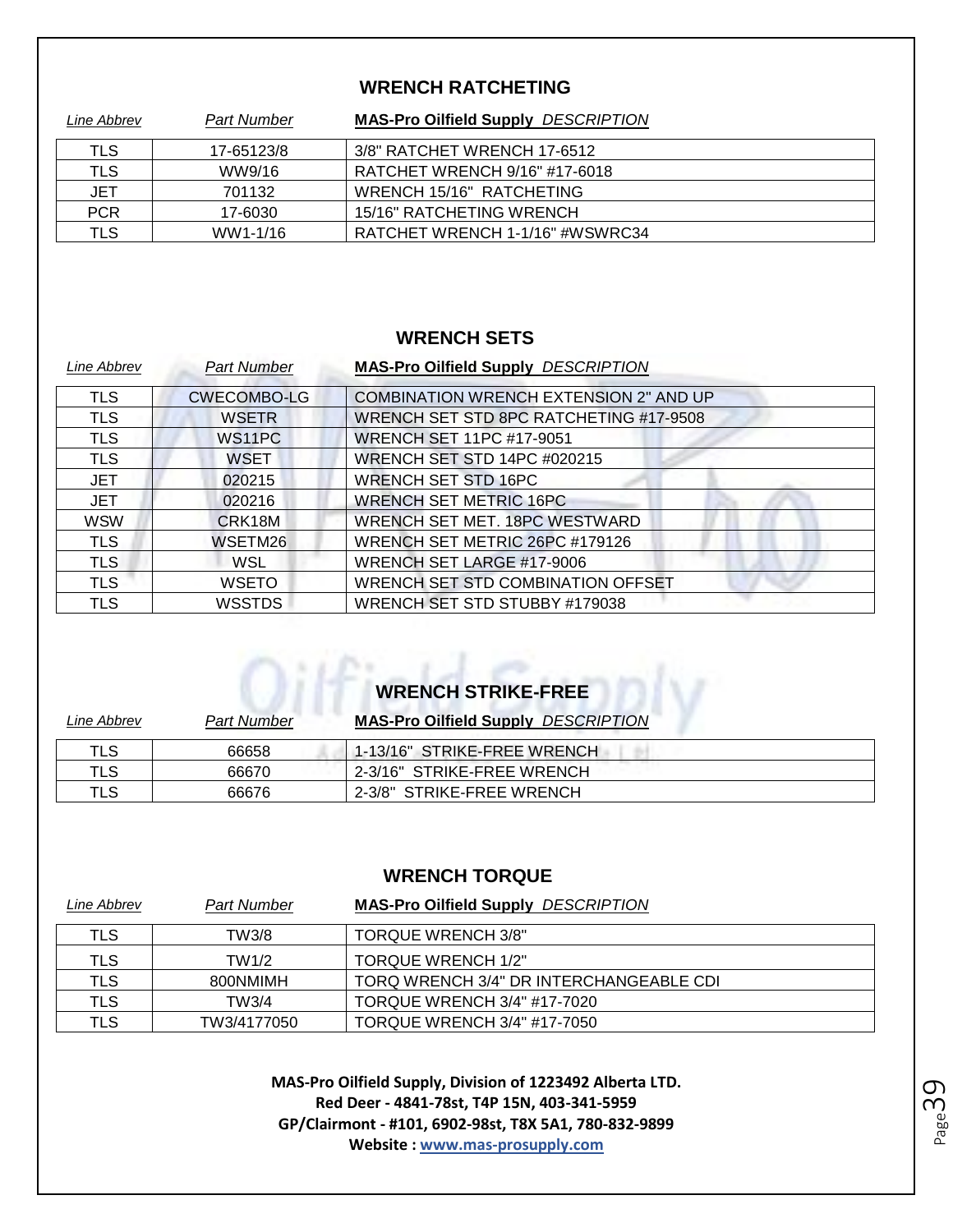#### **WRENCH SPECIALITY**

| Line Abbrev | <b>Part Number</b> | <b>MAS-Pro Oilfield Supply DESCRIPTION</b>    |
|-------------|--------------------|-----------------------------------------------|
| <b>TLS</b>  | <b>WD</b>          | <b>WRENCH DANIELS OPERATIONAL</b>             |
| <b>TLS</b>  | <b>WDP</b>         | WRENCH DOUBLE PACK #20199                     |
| <b>TLS</b>  | <b>WFC</b>         | CLOTH FILTER WRENCH #174501                   |
| <b>TLS</b>  | CFWR31360          | CLOTH FILTER WRENCH #5 RIDGID#31360           |
| <b>TLS</b>  | <b>FFFW</b>        | <b>FULL FLOW FILTER WRENCH</b>                |
| <b>TLS</b>  | <b>FW2.87</b>      | WRENCH FILTER #3942 2-1/2" X 3.27" GEARWRENCH |
| <b>TLS</b>  | FWDET380134        | WRENCH F/ FUEL FILTER 6" #380134 DAVCO        |
| <b>TLS</b>  | <b>FWDET482017</b> | WRENCH F/FUEL FILTER 8" #482017 DAVCO         |
| <b>TLS</b>  | OPI001-36          | PIPE WRENCH 36" TELESCOPIC OPI                |
| <b>TLS</b>  | <b>WFR</b>         | <b>RUBBER FILTER WRENCH</b>                   |
| <b>TLS</b>  | <b>SW1/2P</b>      | SPEED WRENCH 1/2" PROTO #5480G                |
| <b>TLS</b>  | <b>TCW</b>         | TIRE CHAIN WRENCH, L SHAPE                    |

# **SPECIALITY TOOLS & PARTS**

 $\rightarrow$ 

U

| Line Abbrev | <b>Part Number</b> | <b>MAS-Pro Oilfield Supply DESCRIPTION</b> |
|-------------|--------------------|--------------------------------------------|
| <b>OFF</b>  | <b>PPB-#2X2</b>    | #2X2 PHILLIPS POWER BIT #14-5202           |
| <b>TLS</b>  | SPB-#2X2           | #2X2 SQ.POWER BIT #14-3202                 |
| <b>TLS</b>  | UJ1/21             | 1/2" DRIVE UNIVERSAL JOINT IMPACT #03-5035 |
| <b>PCR</b>  | 02-8826            | 1/4" DR & 3/8" DR TORX BIT SET 13PC        |
| <b>TLS</b>  | CT <sub>24</sub>   | <b>24" CHAIN TONG</b>                      |
| <b>TLS</b>  | UJ3/41             | 3/4" DRIVE UNIVERSAL JOINT IMPACT #04-5035 |
| <b>TLS</b>  | 56703/4UJ          | 5670 3/4 DRIVE UNIVERSAL JOINT             |
| <b>TLS</b>  | BC610CLA           | 68630 BC 610 CHAIN LINK ASSEMBLY           |
| <b>TLS</b>  | CTS-1              | CUTTING TIP STUBBY #UNW1-108-1             |
| <b>TLS</b>  | CTS-2              | CUTTING TIP STUBBY #UNW1-108-2             |
| <b>TLS</b>  | <b>CTORCH</b>      | <b>CUTTING TORCH</b>                       |
| <b>OFF</b>  | <b>CTCART</b>      | <b>CUTTING TORCH CART</b>                  |
| <b>CHM</b>  | MPS-20045          | MAX PANEL SAW#20-045                       |
| <b>TLS</b>  | <b>NDSDS</b>       | NUT DRIVER SCREWDRIVER SET STD             |
| <b>TLS</b>  | <b>NDSM</b>        | NUT DRIVER SET METRIC #109977              |
| <b>TLS</b>  | <b>NDSSTD</b>      | NUT DRIVER SET STD #109907                 |
| <b>TLS</b>  | <b>NS17/8</b>      | NUTSETTER 5PC 17/8                         |
| <b>TLS</b>  | <b>PBSET</b>       | POWER BIT SET#W1352                        |
| <b>TLS</b>  | RB <sub>2</sub>    | <b>REC BIT 2</b>                           |
| <b>TLS</b>  | SBS37              | <b>SCREW BIT SET 37PC</b>                  |
| <b>TLS</b>  | SG                 | <b>SILICONE GUN</b>                        |
| OFF         | SSM/F              | SPONGE SANDING MED/FINE                    |

**MAS-Pro Oilfield Supply, Division of 1223492 Alberta LTD. Red Deer - 4841-78st, T4P 15N, 403-341-5959 GP/Clairmont - #101, 6902-98st, T8X 5A1, 780-832-9899 Website : www.mas-prosupply.com**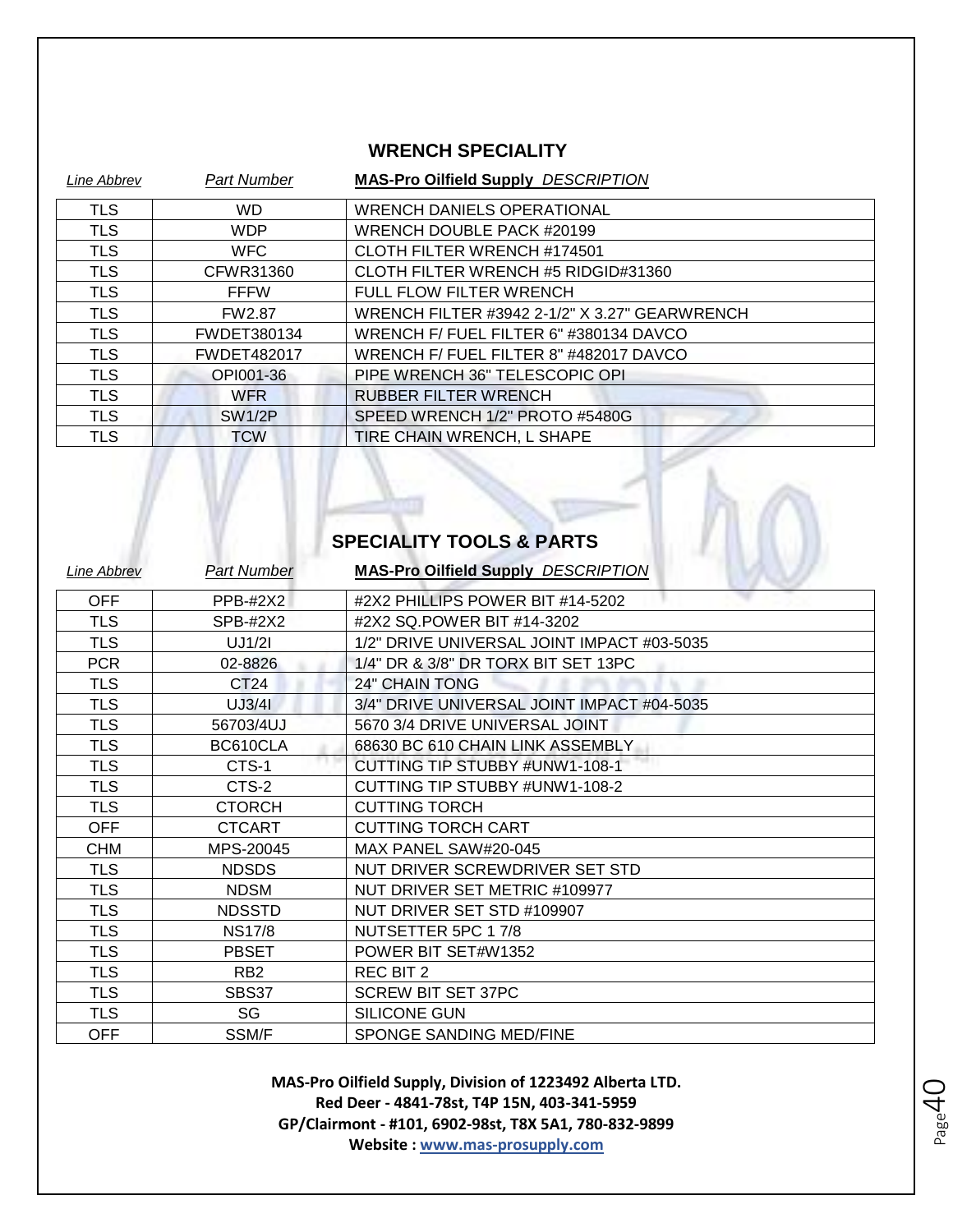| EQP        | <b>SLCP</b>              | SPRING LOADED CENTRE PUNCH HD #18C           |
|------------|--------------------------|----------------------------------------------|
| <b>TLS</b> | <b>TSDS</b>              | TORX SCREW DRIVER SET #19555                 |
| <b>TLS</b> | VIC03842050              | VICTOR WELDING AND CUTTING KIT               |
| <b>TLS</b> | <b>WELDER</b>            | <b>WELDER MIG</b>                            |
| <b>OFF</b> | WWS.0352                 | WELDING WIRE STEEL .035 2 LBS.#12005         |
| <b>RBR</b> | <b>SWIRE</b>             | WIRELINE STRIPPER W/ CHAIN                   |
| <b>TLS</b> | SA <sub>1</sub> /2       | STRONG ARM 1/2" #03-1030                     |
| <b>TLS</b> | <b>VLVB</b>              | VALVE BAR LARGE AND SMALL FOR ENDS           |
| <b>TLS</b> | <b>ANGGR</b>             | <b>ANGLE GRINDER</b>                         |
| <b>OFF</b> | MHMC030                  | <b>ROUND MAGNET W/ CLIP</b>                  |
| <b>CHM</b> | <b>BTH</b>               | BREAK THREW (BREAK AWAY)                     |
| <b>CHM</b> | <b>METHVRAE</b>          | METHANE DETECTOR VRAE                        |
| <b>CHM</b> | <b>TEX274</b>            | PART CLEANING BRUSH                          |
| <b>CHM</b> | SHA12241                 | <b>SHARK TIP CLEANERS</b>                    |
| <b>CNR</b> | <b>DRG</b>               | <b>DETACHABLE ROPE GRAB</b>                  |
| <b>EQP</b> | <b>JVLGRHU2</b>          | JAVLIN GRINDER HOLDER WITH UMBRELLA HOLDER   |
| <b>FTG</b> | FS5JEM                   | <b>FLEX SLEEVE #5JEM</b>                     |
| MS3        | <b>MSTICK</b>            | <b>METER STICK URETHANE</b>                  |
| <b>NIP</b> | N1/2H15K                 | <b>HEX NIPPLE 1/2" 15K 316SS</b>             |
| <b>OFF</b> | <b>ACB</b>               | <b>ASSORTED COLOR BIT</b>                    |
| OFF        | BCCB379                  | BIN CUPS 3-1/4" L X 2" W X 3" H #CB379       |
| <b>OFF</b> | <b>CARWB</b>             | <b>CAR WASH BRUSH</b>                        |
| <b>OFF</b> | CARBONARCROD5/16         | CARBON ARC RODS (GOUGING) 5/16"              |
| <b>OFF</b> | <b>CAP</b>               | <b>CONCRETE ANCHOR PLUGS</b>                 |
| <b>OFF</b> | <b>COVERPLATE NONNPC</b> | COVER PLATE 2"X4-1/4" CLEAR                  |
| <b>OFF</b> | <b>FCP</b>               | COVER PLATE 6-1/4" 1" PIN                    |
| <b>OFF</b> | HTC4                     | HANDLE TECH CLAMP 4" #400SUC                 |
| <b>OFF</b> | <b>LRV</b>               | LAMICOID REGULATOR VALVE 5" X 6"             |
| <b>OFF</b> | MB6PC                    | <b>MASTIC BLOCK 6 PER CASE</b>               |
| <b>OFF</b> | M3/4S                    | MESH 3/4" SMOOTH                             |
| <b>OFF</b> | <b>MBOPR</b>             | METAL B.O.P REMOTE SIGN 7" X 10" METAL       |
| <b>OFF</b> | <b>MIT</b>               | METAL INSPECTION TAG                         |
| <b>OFF</b> | <b>MPL</b>               | METAL PAIL LIDE THE RELEASE RELEASE RELEASE. |
| <b>OFF</b> | MCP3/8                   | MULTI COUPLING PLATE#GRMP-DP MP 3/8          |
| <b>OFF</b> | PN1601                   | POL NUT #1601                                |
| RDI        | GBH14                    | GIANT BTN HEAD GREASE FITTING 1/4"           |
| <b>STL</b> | <b>TS17R6</b>            | 3/8" TUBE CLAMPS                             |
| <b>STL</b> | <b>TS17R8</b>            | 1/2" TUBE CLAMPS                             |
| <b>STL</b> | TS17R83/4                | 3/4" TUBE CLAMP                              |
| <b>TLS</b> | <b>ABSC11/2</b>          | ABS PIPE COUPLER                             |
| <b>TLS</b> | <b>ABSFC</b>             | ABS RUBBER COUPLER 1 1/2                     |
| <b>TLS</b> | AS5P                     | ADAPTER SET 5PC #PCR04-1042                  |
| <b>TLS</b> | BTDA589                  | BARRREL TIPPER DA 589                        |
| <b>TLS</b> | A047096                  | <b>BEE-HIVE RETAINER</b>                     |
| <b>TLS</b> | CTOASEB470               | CABLE TIE OFF ADAPTER #SEB470                |
| <b>TLS</b> | CG                       | CAULKING GUN#30-0001                         |
| <b>TLS</b> | DB <sub>2</sub>          | <b>DECKING BIT 2</b>                         |

**MAS-Pro Oilfield Supply, Division of 1223492 Alberta LTD. Red Deer - 4841-78st, T4P 15N, 403-341-5959 GP/Clairmont - #101, 6902-98st, T8X 5A1, 780-832-9899 Website : www.mas-prosupply.com**